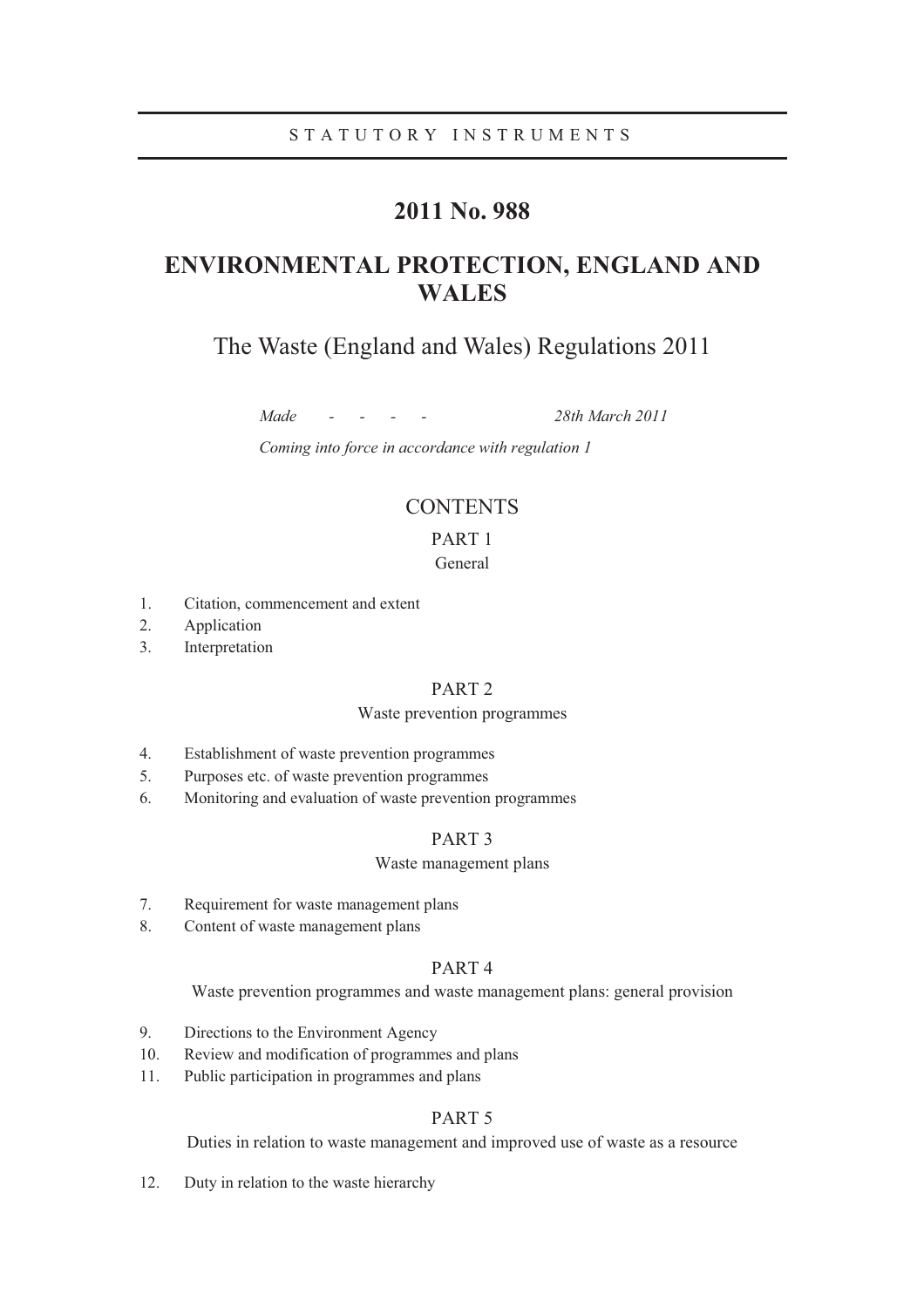- 13. Duties in relation to collection of waste
- 14. Duty in relation to collected waste
- 15. Guidance

# PART 6

# Duties of planning authorities

- 16. General interpretation
- 17. Meaning of planning functions
- 18. Exercise of planning functions
- 19. Inspections
- 20. Further duties in relation to planning permission

# PART 7

# Deposits in the sea

- 21. Interpretation
- 22. Exercise of offshore licensing functions
- 23. Inspections

# PART 8

# Registration of carriers, brokers and dealers

- 24. Interpretation
- 25. Registration of brokers and dealers in controlled waste
- 26. Exemptions in relation to carriers
- 27. Transitional exemptions
- 28. The register
- 29. Procedure for registration
- 30. Updating the register
- 31. Duration of a registration
- 32. Revocation of registration
- 33. Appeals
- 34. Inspections

# PART 9

# Transfer of waste

35. The transfer note

# PART 10

# Enforcement

- 36. Interpretation
- 37. Enforcement authority
- 38. Compliance notices
- 39. Stop notices
- 40. Restoration notices
- 41. Appeals
- 42. Offence and penalties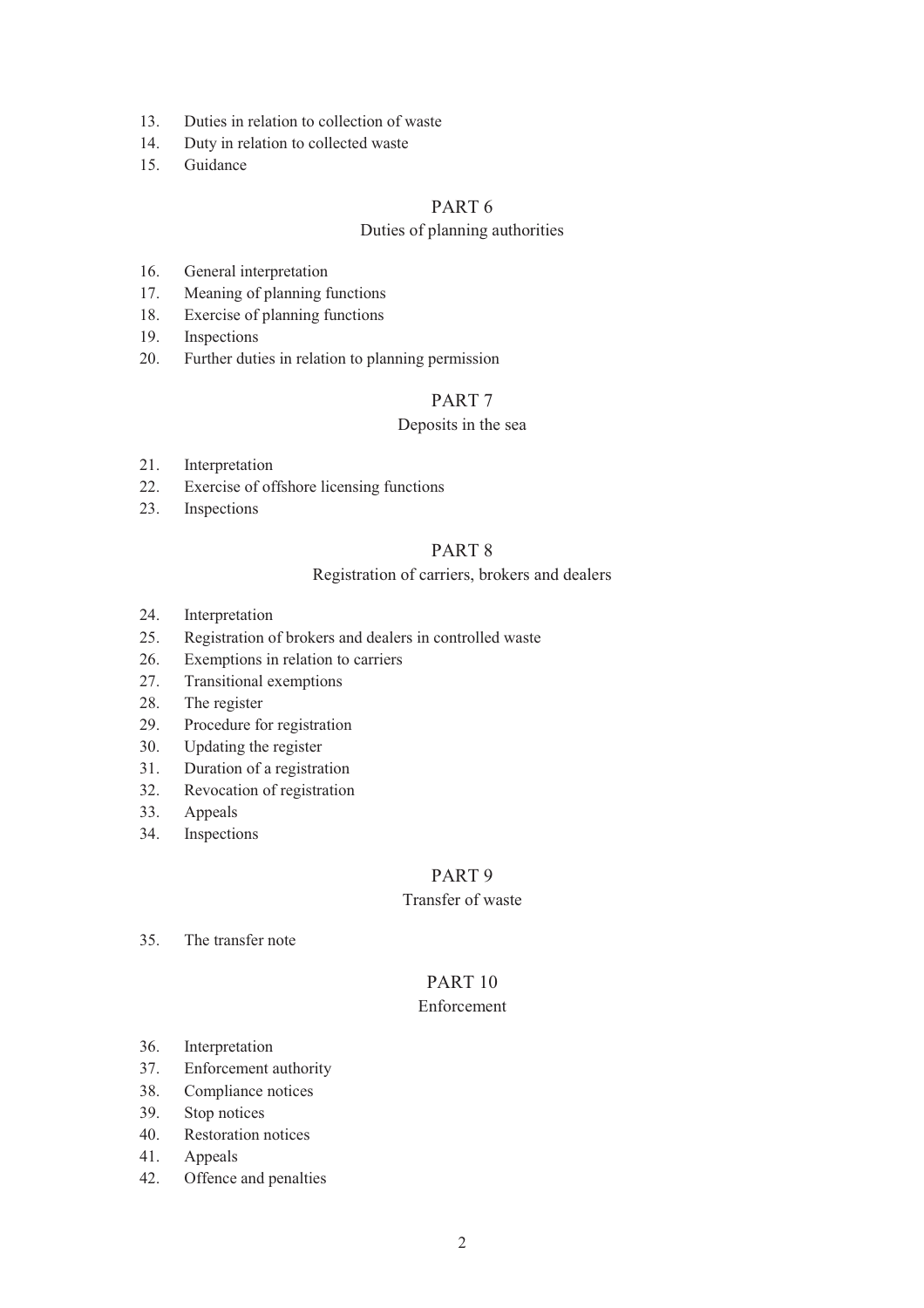- 43. Proceedings against partnerships and unincorporated associations
- 44. Offences by bodies corporate, partnerships and unincorporated associations
- 45. Proceedings for contravention of section 1 of the Control of Pollution (Amendment) Act 1989

# PART 11

### Final provisions

- 46. Registration: reduction of administrative burden
- 47. Radioactive waste
- 48. Amendments and revocations

|                     | SCHEDULE 1 — Waste prevention programmes and waste management plans                                                                     |
|---------------------|-----------------------------------------------------------------------------------------------------------------------------------------|
| PART 1 — Objectives |                                                                                                                                         |
|                     | PART 2 — Matters which must be included in waste management plans                                                                       |
|                     | PART 3 — Matters which may be included in waste management plans                                                                        |
|                     | $PART 4$ — Public participation in the preparation or modification of a waste<br>prevention programme or national waste management plan |
|                     | $SCHEDULE 2$ — Amendments to the Hazardous Waste (England and Wales)<br>Regulations 2005                                                |
|                     | $PART 1$ - Amendments                                                                                                                   |
|                     | $PART 2$ — The new Schedule 3                                                                                                           |
|                     | PART 3 — The new Schedule 4                                                                                                             |
|                     | SCHEDULE 3 — Amendments to the Environmental Permitting (England and<br>Wales) Regulations 2010                                         |
|                     | $SCHEDULE 4$ - Amendments to other legislation                                                                                          |
|                     | PART 1 — Public General Acts                                                                                                            |
|                     | PART 2 — Secondary legislation                                                                                                          |

SCHEDULE 5 — Revocations

The Secretary of State, in relation to England, and the Welsh Ministers, in relation to Wales, have in accordance with section 2(4) of the Pollution Prevention and Control Act 1999(**a**) consulted—

- (a) the Environment Agency;
- (b) such bodies or persons appearing to them to be representative of the interests of local government, industry, agriculture and small business respectively as they consider appropriate; and
- (c) such other bodies or persons as they consider appropriate.

The Secretary of State is designated(**b**) for the purposes of the European Communities Act 1972(**c**) in relation to the environment. The Welsh Ministers are designated(**d**) for the purposes of that Act in relation to the prevention, reduction and management of waste.

 <sup>(</sup>**a**) 1999 c. 24. Functions of the Secretary of State under section 2 (except in relation to offshore oil and gas exploration and exploitation), so far as exercisable in relation to Wales, were transferred to the National Assembly for Wales by article 3 of S.I. 2005/1958. Those functions were then transferred to the Welsh Ministers by section 162 of, and paragraph 30 of Schedule 11 to, the Government of Wales Act 2006 (c. 32).

<sup>(</sup>**b**) S.I. 2008/301.

<sup>(</sup>**c**) 1972 c. 68.

<sup>(</sup>**d**) S.I. 2010/1552.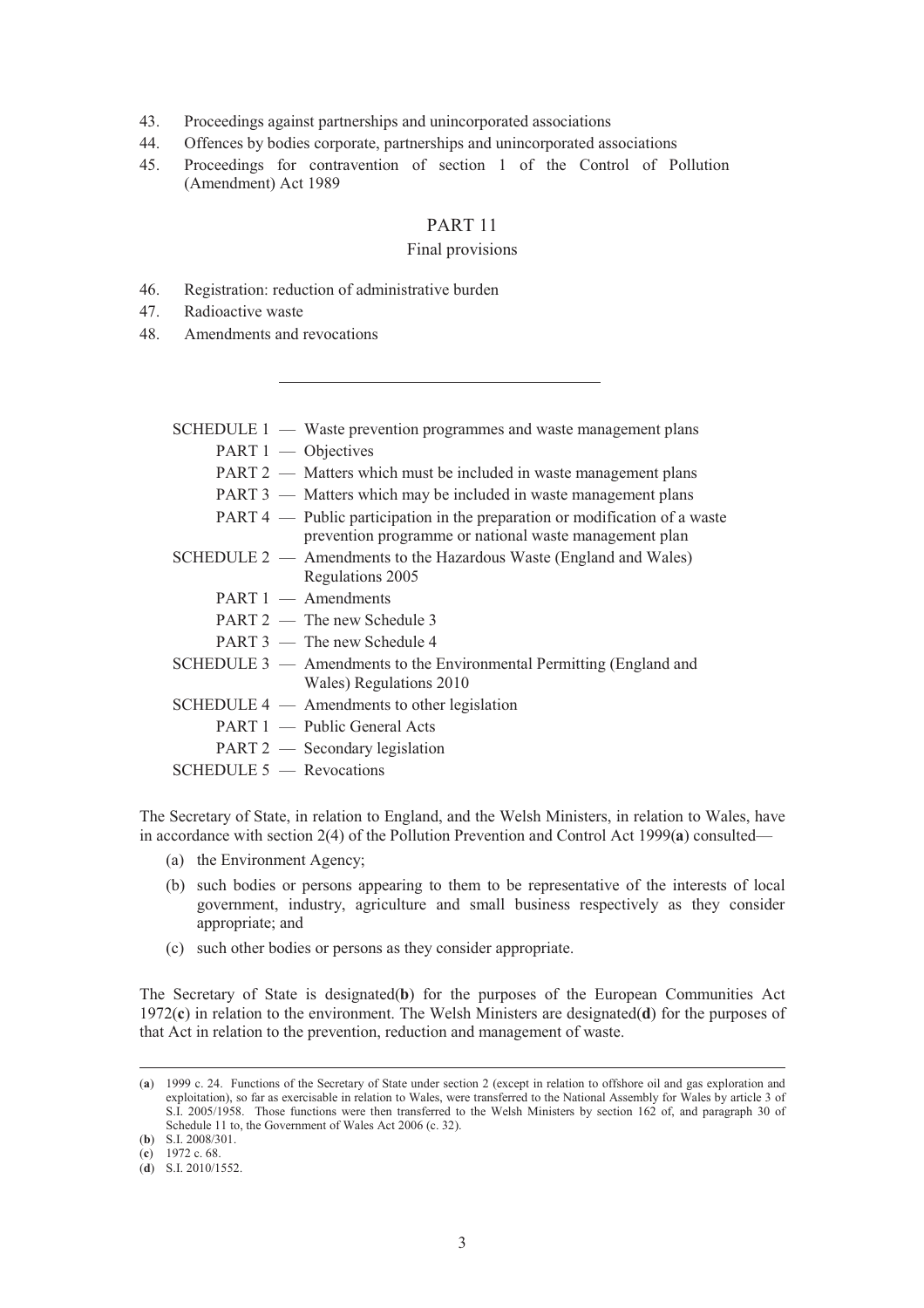A draft of this instrument has been approved by a resolution of each House of Parliament and by the National Assembly for Wales pursuant to section  $2(8)$  and  $(9)(d)$  and (e) of the Pollution Prevention and Control Act 1999(**a**), to paragraph 2(2) of Schedule 2 to the European Communities Act 1972 and to section 59(3) of the Government of Wales Act 2006(**b**).

The Secretary of State, in relation to England, and the Welsh Ministers, in relation to Wales, make these Regulations in exercise of the powers conferred by section 2(2) of the European Communities Act 1972 and by section 2 of, and Schedule 1 to, the Pollution Prevention and Control Act 1999.

# PART 1

# General

#### **Citation, commencement and extent**

**1.**—(1) These Regulations may be cited as the Waste (England and Wales) Regulations 2011.

(2) Subject to paragraph (3), they come into force on the day after the day on which they are made.

(3) Regulation 12 comes into force at the end of the period of 6 months beginning with the day on which these Regulations are made.

(4) These Regulations extend to England and Wales.

#### **Application**

**2.** Subject to regulation 47(2), these Regulations do not apply in relation to waste which is excluded from the scope of the Waste Framework Directive by Article 2(1), (2) or (3) of that Directive.

# **Interpretation**

**3.**—(1) In these Regulations—

"appropriate authority" means—

- (a) in relation to England, the Secretary of State;
- (b) in relation to Wales, the Welsh Ministers;

"controlled waste" has the meaning given in section 75(4) of the Environmental Protection Act 1990(**c**);

"hazardous waste"—

- (a) in relation to England has the meaning given in regulation 6 of the Hazardous Waste (England and Wales) Regulations 2005(**d**);
- (b) in relation to Wales has the meaning given in regulation 6 of the Hazardous Waste (Wales) Regulations 2005(**e**);

 <sup>(</sup>**a**) The reference in section 2(8) of the 1999 Act to approval by each House of Parliament has effect in relation to the exercise of functions by the Welsh Ministers as if it were a reference to approval by the National Assembly for Wales by virtue of paragraph 33 of Schedule 11 to the Government of Wales Act 2006 (c. 32).

<sup>(</sup>**b**) 2006 c. 32.

<sup>(</sup>**c**) 1990 c. 43. The definition of "controlled waste" depends on the definitions of "household waste" in section 75(5), "industrial waste" in section 75(6) and "commercial waste" in section 75(7). Section 75(6) and (7) was amended by S.I. 2006/937.

<sup>(</sup>**d**) S.I. 2005/894, to which there are amendments not relevant to these Regulations.

<sup>(</sup>**e**) S.I. 2005/1806 (W. 138), to which there are amendments not relevant to these Regulations.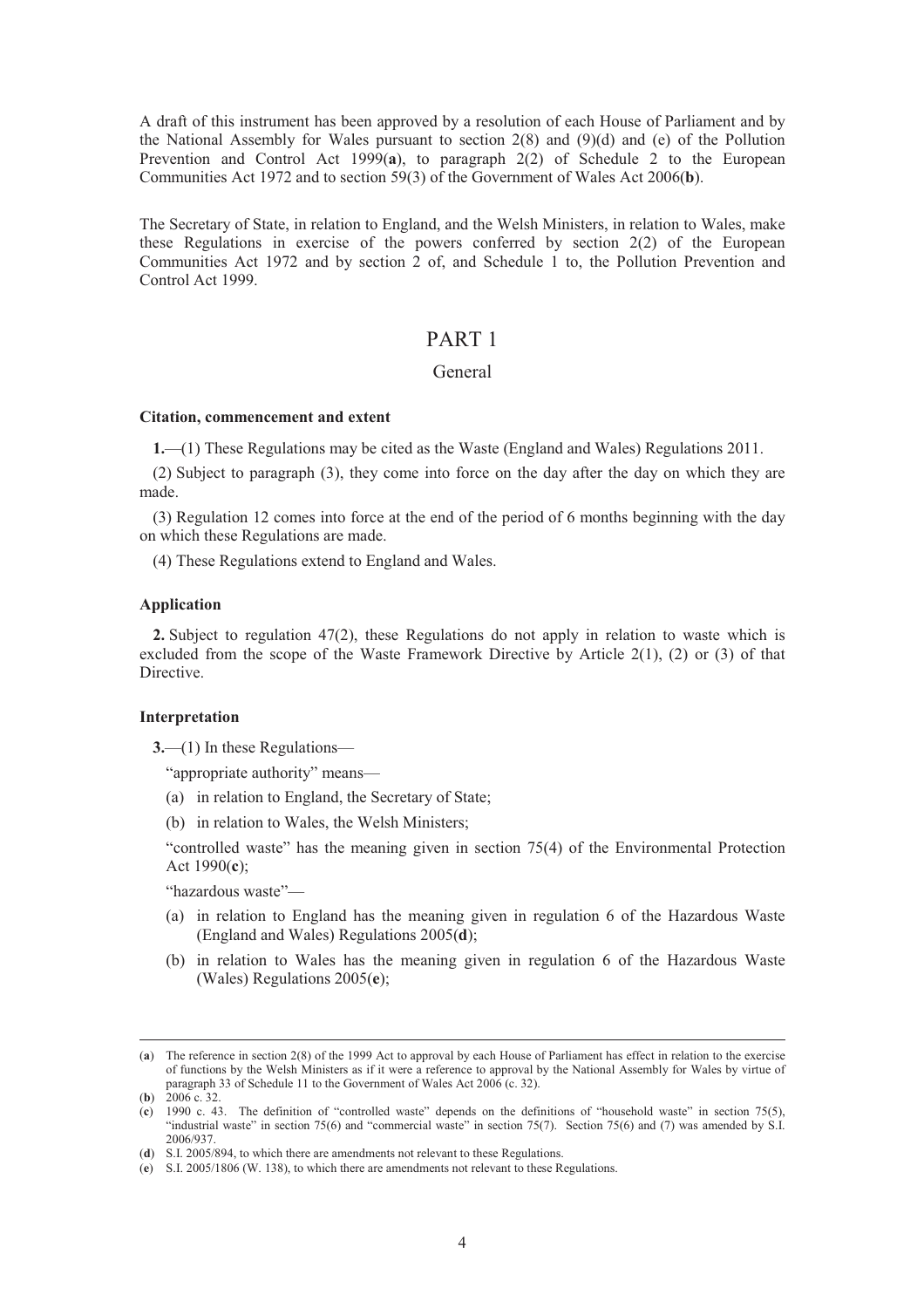"national waste management plan" means a waste management plan prepared by an appropriate authority;

"waste collection authority" means an authority which is a waste collection authority for the purposes of Part 2 of the Environmental Protection Act 1990(**a**);

"the Waste Framework Directive" means Directive 2008/98/EC of the European Parliament and of the Council on waste(**b**);

"waste management plan" has the meaning given in regulation  $7(1)$ ;

"waste prevention programme" has the meaning given in regulation 4(1) and (2).

(2) Terms which are used but not defined in these Regulations and are used in the Waste Framework Directive have the same meaning as in that Directive.

# PART 2

### Waste prevention programmes

### **Establishment of waste prevention programmes**

**4.**—(1) The appropriate authority must, not later than 12th December 2013—

- (a) evaluate the usefulness of the waste prevention measures set out as examples in Annex IV of the Waste Framework Directive and any other such measures the authority thinks fit; and
- (b) establish one or more programmes of waste prevention measures (each a "waste prevention programme").

(2) A programme established before the coming into force of these Regulations may be a waste prevention programme.

(3) In this regulation, "waste prevention measures" means measures taken before a substance, material or product has become waste that reduce—

- (a) the quantity of waste, including through the re-use of products or the extension of the life span of products;
- (b) the adverse impacts of generated waste on the environment and human health; or
- (c) the content of harmful substances in materials and products.

### **Purposes etc. of waste prevention programmes**

**5.** The appropriate authority must ensure that a waste prevention programme—

- (a) is compatible with the objectives in paragraphs 1 and 2 of Schedule 1;
- (b) has as its purpose a contribution towards breaking the link between economic growth and the environmental impacts associated with the generation of waste;
- (c) is expressed in writing and—
	- (i) sets out the objectives of the programme and a description of existing waste prevention measures; and
	- (ii) if it is integrated into a waste management plan or other programme, clearly identifies the programme's waste prevention measures.

 <sup>(</sup>**a**) See section 30(3), which was amended by the Local Government (Wales) Act 1994, sections 22(3) and 66(8) and paragraph 17(3) of Schedule 9.

<sup>(</sup>**b**) OJ No L 312, 22.11.2008, p3.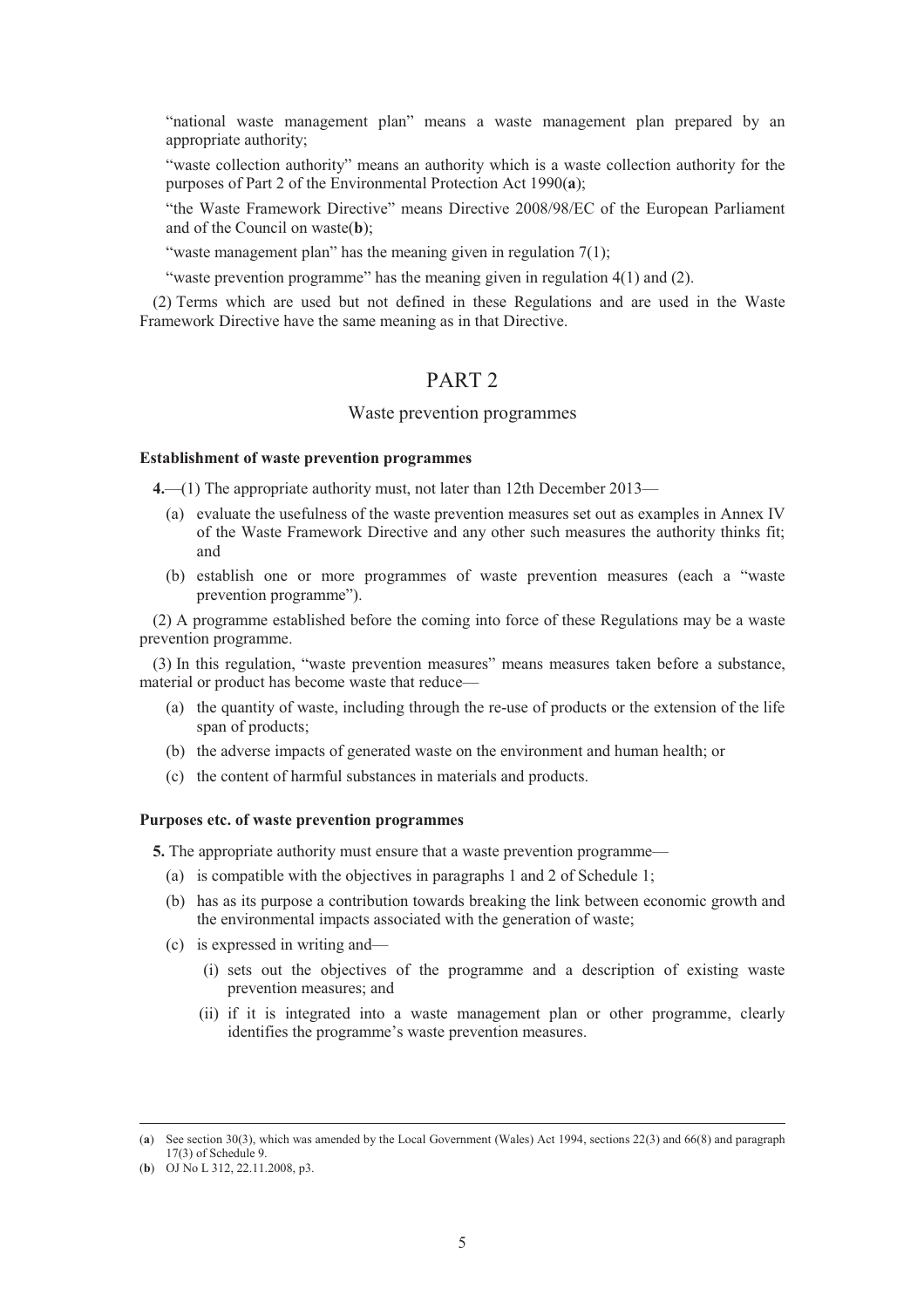#### **Monitoring and evaluation of waste prevention programmes**

**6.**—(1) An appropriate authority—

- (a) must establish qualitative or quantitative benchmarks; and
- (b) may establish qualitative or quantitative targets and indicators,

against which to assess the value of waste prevention programmes.

(2) An appropriate authority must publish the benchmarks and any targets or indicators it establishes.

# PART 3

### Waste management plans

#### **Requirement for waste management plans**

**7.**—(1) The appropriate authority must ensure that there are one or more plans containing policies in relation to waste management in England or Wales, as the case may be (each a "waste management plan").

(2) A waste management plan may form part of a document and, where this is the case, any requirement of law in relation to the plan applies only to that part.

- (3) In this Part—
	- (a) "England" includes the sea adjacent to England out as far as the seaward boundary of the territorial sea;
	- (b) "Wales" includes the sea adjacent to Wales out as far as the seaward boundary of the territorial sea;
	- (c) the sea adjacent to England is so much of the sea adjacent to Great Britain as is not the sea adjacent to Wales or the sea adjacent to Scotland;
	- (d) the sea adjacent to Wales has the same meaning as it has by virtue of section 158(3) or (4) of the Government of Wales Act 2006(**a**); and
	- (e) the sea adjacent to Scotland has the same meaning as the internal waters and territorial sea of the United Kingdom adjacent to Scotland by virtue of section 126(2) of the Scotland Act 1998(**b**).

#### **Content of waste management plans**

**8.**—(1) The appropriate authority must ensure that the waste management plans (taken together) cover the whole of England or Wales, as the case may be.

(2) The appropriate authority must ensure that the waste management plans (taken together)—

- (a) include a statement of the authority's policies for attaining the objectives specified in Part 1 of Schedule 1; and
- (b) include the matters set out in Part 2 of Schedule 1.

(3) The appropriate authority must consider, in particular, whether the matters set out in Part 3 of Schedule 1 should be included in the waste management plans.

(4) An appropriate authority must ensure that the waste management plans conform to the strategy for the reduction of biodegradable waste going to landfill—

 <sup>(</sup>**a**) 2006 c.32. The boundary between the sea adjacent to Wales and that adjacent to England is described by article 6 and Schedule 3 to the National Assembly for Wales (Transfer of Functions) Order 1999 (S.I. 1999/672). By virtue of section 162 of and paragraph 26 of Schedule 11 to the 2006 Act, S.I. 1999/672 continues to have effect.

<sup>(</sup>**b**) 1998 c.46. The boundaries between waters which are to be treated as internal waters or territorial sea of the United Kingdom adjacent to Scotland and those which are not are set out in the Scottish Adjacent Water Boundaries Order 1999 (S.I. 1999/1126).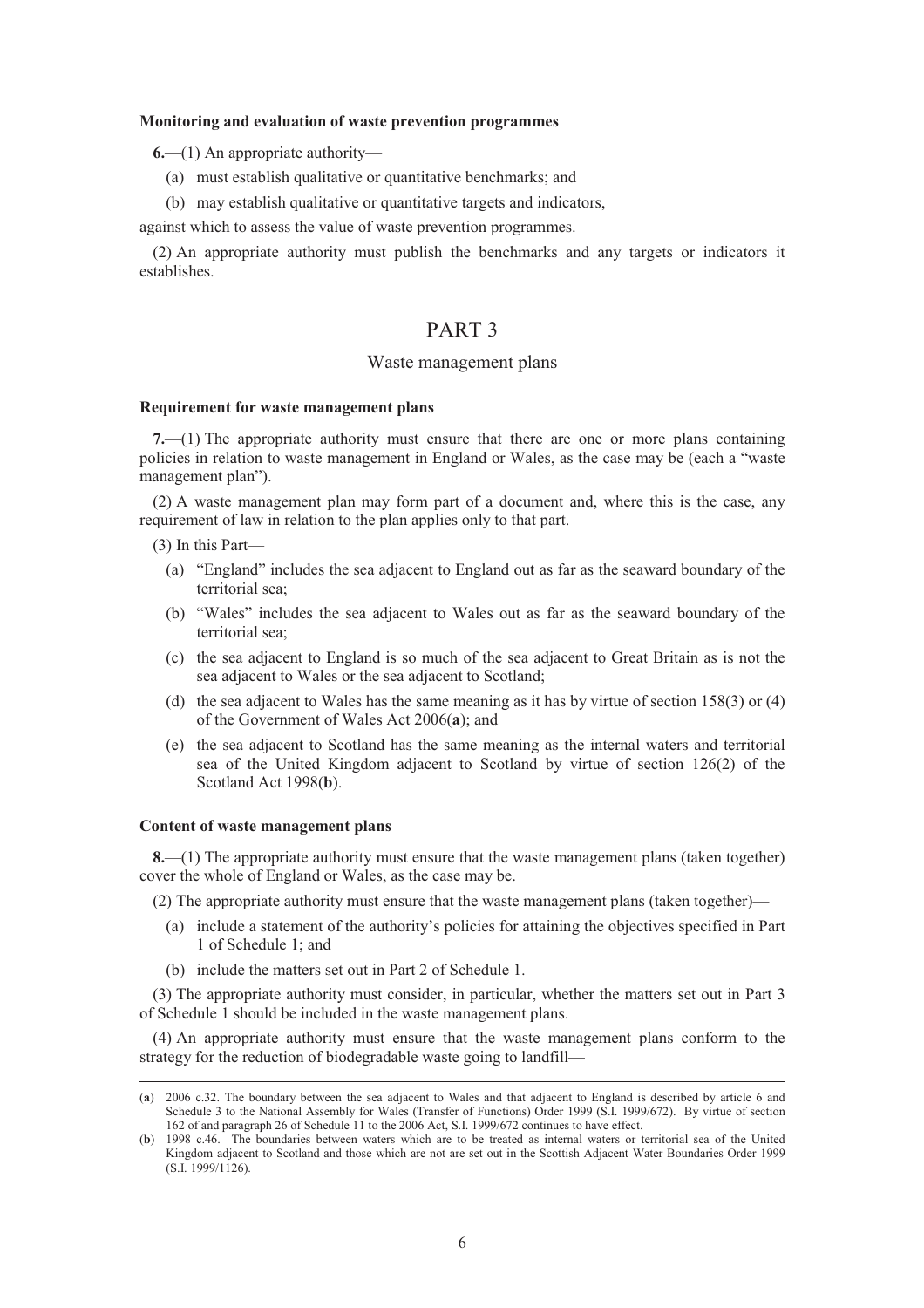- (a) in relation to England, required by section 17(1) of the Waste and Emissions Trading Act 2003(**a**);
- (b) in relation to Wales, required by section 19(1) of that Act.

(5) A statement of policy made before the coming into force of these Regulations may be, or form part of, a waste management plan.

# PART 4

Waste prevention programmes and waste management plans: general provision

### **Directions to the Environment Agency**

**9.**—(1) The appropriate authority may give directions to the Environment Agency requiring it—

- (a) to advise the authority on the measures or policies which are to be included in a waste prevention programme or waste management plan;
- (b) to carry out a survey or investigation into any other matter in connection with the preparation of such a programme or plan or any modification of it, and report its findings to the authority.

(2) A direction given under paragraph  $(1)(b)$ —

- (a) must specify or describe the matters which are to be the subject of the survey or investigation;
- (b) may specify bodies or persons to be consulted before carrying out the survey or investigation; and
- (c) may make provision in relation to the manner in which—
	- (i) the survey or investigation is to be carried out; or
	- (ii) the findings are to be reported and made available.

(3) The Environment Agency must comply with a direction given under paragraph (1).

(4) Where a direction is given under paragraph (1)(b), the Environment Agency must also consult any body or person that it considers appropriate but is not specified in the direction.

(5) The Environment Agency must make its findings available to the bodies and persons it consults.

#### **Review and modification of programmes and plans**

**10.**—(1) The appropriate authority—

- (a) must review each waste prevention programme and national waste management plan at least every sixth year;
- (b) may from time to time modify a programme or plan.

(2) The appropriate authority must ensure that the Environment Agency and the bodies or persons mentioned in paragraph (3) are consulted during the preparation of—

- (a) proposals for a waste prevention programme or national waste management plan; or
- (b) proposals to modify such a programme or plan.

(3) They are such bodies or persons appearing to be representative of—

- (a) the interests of local government; and
- (b) the interests of industry,

as the authority considers appropriate.

 <sup>(</sup>**a**) 2003 c.33.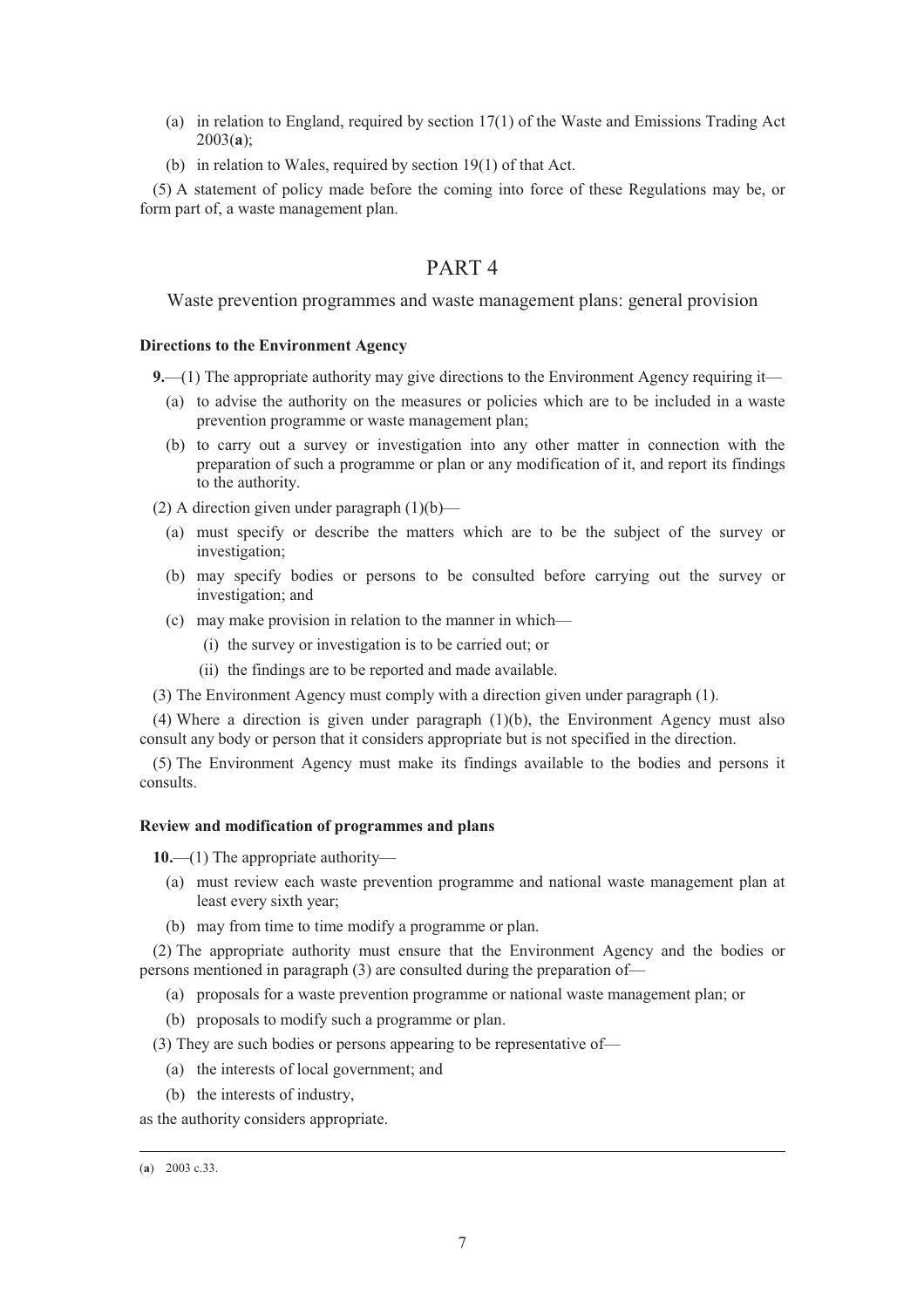(4) This regulation does not apply to a national waste management plan containing only provision relating to paragraph 8, 9, 10 or 11 of Schedule 1.

(5) Steps taken before the coming into force of these Regulations in relation to a waste prevention programme or national waste management plan may be steps for the purposes of this regulation.

### **Public participation in programmes and plans**

**11.**—(1) Part 4 of Schedule 1 (public participation in the preparation or modification of a waste prevention programme or national waste management plan) has effect, but does not apply to a programme or plan—

- (a) designed for the sole purpose of serving national defence or taken in case of civil emergencies;
- (b) for which a public participation procedure is carried out under—
	- (i) Part 3 of the Environmental Assessment of Plans and Programmes Regulations 2004(**a**), or
	- (ii) Part 3 of the Environmental Assessment of Plans and Programmes (Wales) Regulations 2004(**b**); or
- (c) containing only provision relating to paragraph 8, 9, 10 or 11 of Schedule 1.

(2) The appropriate authority must ensure that waste prevention programmes and national waste management plans are available on a publicly available website.

(3) Steps taken before the coming into force of these Regulations in relation to a waste prevention programme or national waste management plan may be steps for the purposes of Part 4 of Schedule 1.

# PART 5

Duties in relation to waste management and improved use of waste as a resource

#### **Duty in relation to the waste hierarchy**

**12.**—(1) An establishment or undertaking which imports, produces, collects, transports, recovers or disposes of waste, or which as a dealer or broker has control of waste must, on the transfer of waste, take all such measures available to it as are reasonable in the circumstances to apply the following waste hierarchy as a priority order—

- (a) prevention;
- (b) preparing for re-use;
- (c) recycling;
- (d) other recovery (for example energy recovery);
- (e) disposal.

(2) But an establishment or undertaking may depart from the priority order in paragraph (1) so as to achieve the best overall environmental outcome where this is justified by life-cycle thinking on the overall impacts of the generation and management of the waste.

(3) When considering the overall impacts mentioned in paragraph (2), the following considerations must be taken into account—

- (a) the general environmental protection principles of precaution and sustainability;
- (b) technical feasibility and economic viability;

 <sup>(</sup>**a**) S.I. 2004/1633.

<sup>(</sup>**b**) S.I. 2004/1656 (W. 170).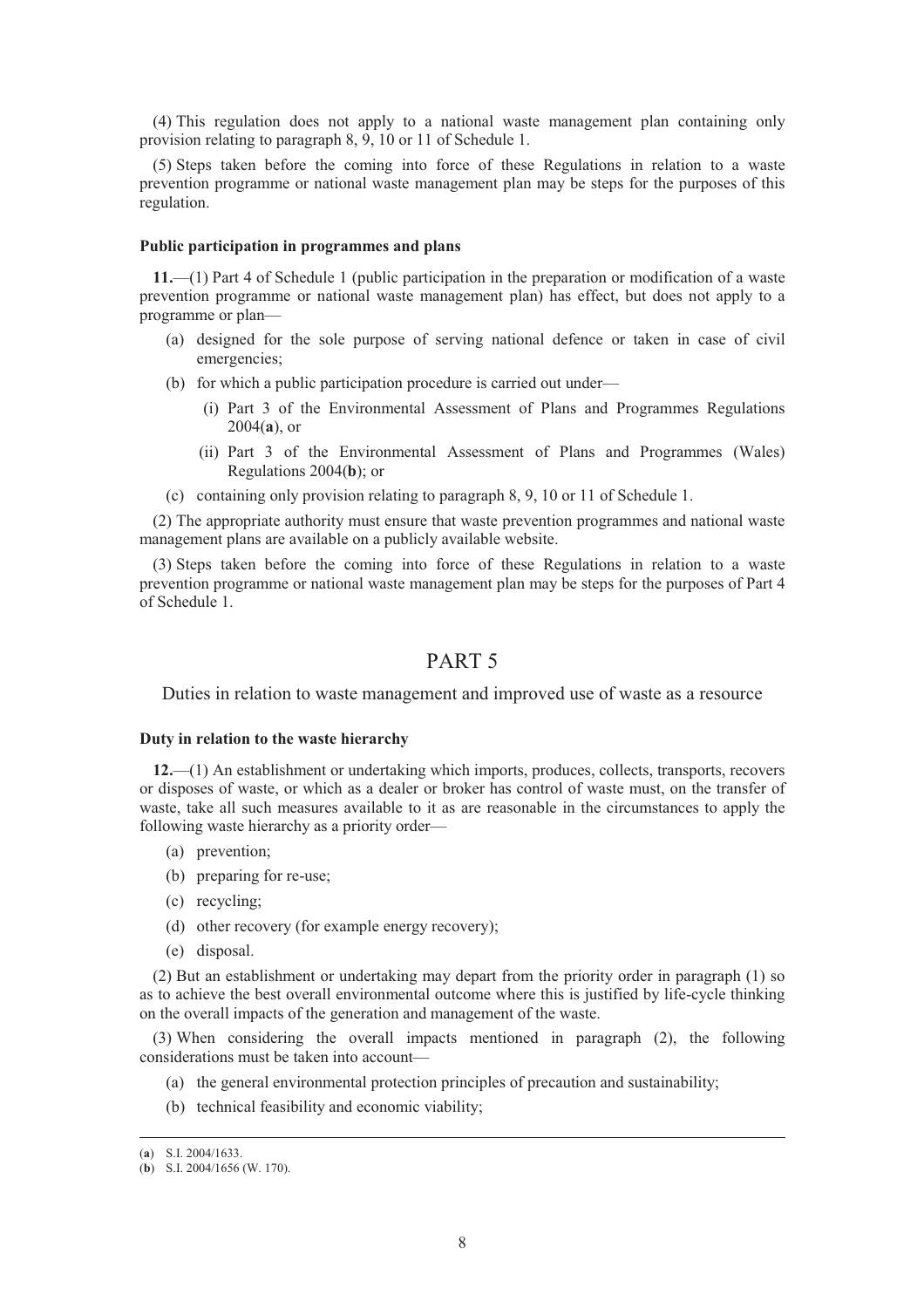- (c) protection of resources;
- (d) the overall environmental, human health, economic and social impacts.

#### **Duties in relation to collection of waste**

**13.**—(1) An establishment or undertaking which collects waste paper, metal, plastic or glass must, from 1st January 2015, take all such measures to ensure separate collection of that waste as are available to the establishment or undertaking in that capacity and are—

- (a) technically, environmentally and economically practicable; and
- (b) appropriate to meet the necessary quality standards for the relevant recycling sectors.

(2) For the avoidance of doubt, co-mingled collection (being the collection together with each other but separately from other waste of waste streams intended for recycling with a view to subsequent separation by type and nature) is a form of separate collection.

(3) Every waste collection authority must, when making arrangements for the collection of waste paper, metal, plastic or glass, ensure that those arrangements are by way of separate collection.

#### **Duty in relation to collected waste**

**14.**—(1) An establishment or undertaking which collects, transports or receives waste paper, metal, plastic or glass must, from 1st January 2015, take all such measures available to it in that capacity as are reasonable in the circumstances to ensure that where that waste has been separately collected it is not mixed with other waste or other material with different properties.

(2) This duty applies only where keeping waste separate facilitates or improves recovery.

#### **Guidance**

**15.**—(1) The appropriate authority may give guidance on the discharge of the duties in regulations 12 to 14.

(2) An establishment or undertaking discharging any of the duties in regulations 12 to 14 must, in doing so, have regard to any such guidance.

# PART 6

# Duties of planning authorities

#### **General interpretation**

**16.**—(1) In this Part—

"the 1990 Act" means the Town and Country Planning Act 1990(**a**);

"the 2004 Act" means the Planning and Compulsory Purchase Act 2004(**b**);

"the 2008 Act" means the Planning Act 2008(**c**);

"local planning authority" has the same meaning as in 1990 Act;

"mineral planning authority" has the same meaning as in section 1 of the 1990 Act(**d**);

"planning permission" has the meaning given in section 336 of the 1990 Act(**e**).

 <sup>(</sup>**a**) 1990 c. 8.

 $(b)$  2004 c. 5. (**c**) 2008 c. 29.

<sup>(</sup>**d**) Section 1 was amended by the Local Government (Wales) Act (c. 19), section 18(3) and (4).

<sup>(</sup>**e**) The definition of "planning permission" in section 336 was amended by the Planning and Compensation Act 1991 (c. 34), sections 32 and 84(6) and Schedules 7 and 19.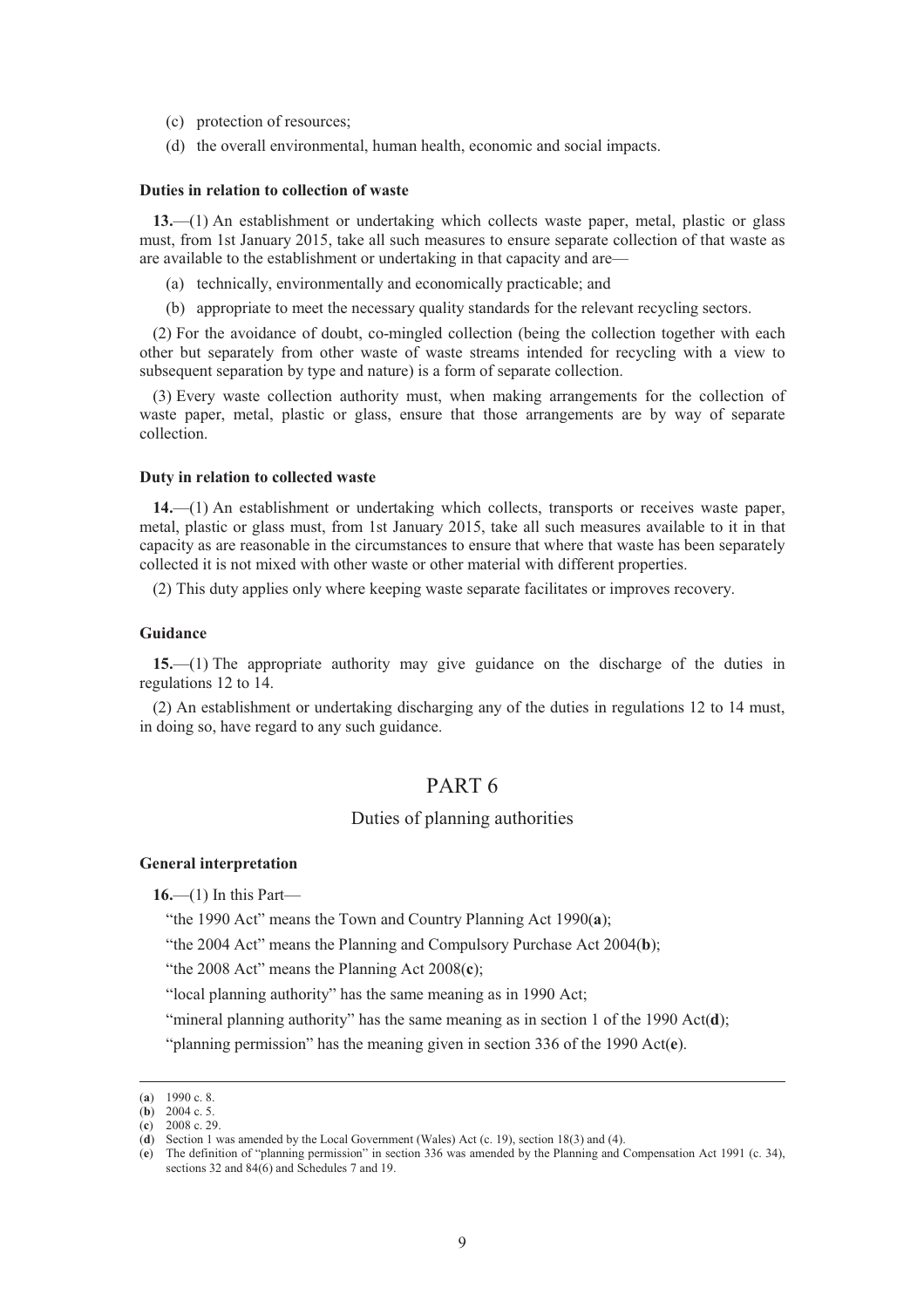(2) In this Part, "the planning Acts" means—

- (a) the 1990 Act;
- (b) the Planning (Listed Buildings and Conservation Areas) Act 1990(**a**);
- (c) the Planning (Hazardous Substances) Act 1990(**b**);
- (d) the Planning (Consequential Provisions) Act 1990(**c**);
- (e) the 2004 Act; and
- (f) the 2008 Act.
- (3) In this Part, "planning authority" means—
	- (a) a local planning authority;
	- (b) a joint committee constituted under section 29 of the 2004 Act;
	- (c) a person appointed under paragraph 1 of Schedule 6 to the 1990 Act(**d**);
	- (d) a government department in respect of its functions under the planning Acts; or
	- (e) an appropriate authority in respect of its functions under the planning Acts.

#### **Meaning of planning functions**

**17.**—(1) In this Part, "planning functions" means any of the following functions, other than a function which must be discharged by statutory instrument—

- (a) determining—
	- (i) an application for planning permission under section 70 of the 1990 Act, or
	- (ii) an appeal made under section 78 of the 1990 Act in relation to the determination of such an application(**e**);
- (b) deciding whether to take action under section  $141(2)$  or  $(3)$  or  $177(1)(a)$  or (b) of the 1990 Act(**f**), or under section 35(5) of the Planning (Listed Buildings and Conservation Areas) Act 1990;
- (c) deciding whether to direct under section 90(1), (2) or (2A) of the 1990 Act(**g**) that planning permission must be deemed to be granted;
- (d) deciding whether—
	- (i) in making or confirming a discontinuance order, to include in the order any grant of planning permission, or
	- (ii) to confirm (with or without modifications) a discontinuance order insofar as it grants planning permission;
- (e) making a local development order under section 61A of the 1990 Act(**h**);
- (f) discharging functions under Part 2 of the 1990 Act;
- (g) discharging functions in relation to England under—
	- (i) Part 2 of and Schedule 8 to the 2004 Act, or
		- (ii) Part 5 of the Local Democracy, Economic Development and Construction Act 2009(**i**);

(**i**) 2009 c. 20.

 <sup>(</sup>**a**) 1990 c. 9.

<sup>(</sup>**b**) 1990 c. 10.

<sup>(</sup>**c**) 1990 c. 11.

<sup>(</sup>**d**) Paragraph 1 was inserted by the Planning and Compensation Act 1991 (c. 34), section 32.

<sup>(</sup>**e**) Section 78 was amended by the Planning and Compensation Act 1991 (c. 34), section 17(2) and by the Planning and Compulsory Purchase Act 2004 (c.5), sections  $40(2)(e)$  and  $43(2)$ .

<sup>(</sup>**f**) Section 177 was amended by the Planning and Compensation Act 1991 (c. 34), section 32 and Schedule 7.

<sup>(</sup>**g**) Section 90(1) was amended by the Environment Act 1995 (c. 25), section 78 and Schedule 10; section 90(2A) was inserted by the Transport and Works Act 1992 (c. 42), section 16(1).

<sup>(</sup>**h**) Section 61A was inserted by the Planning and Compulsory Purchase Act 2004 (c. 5), section 40(1).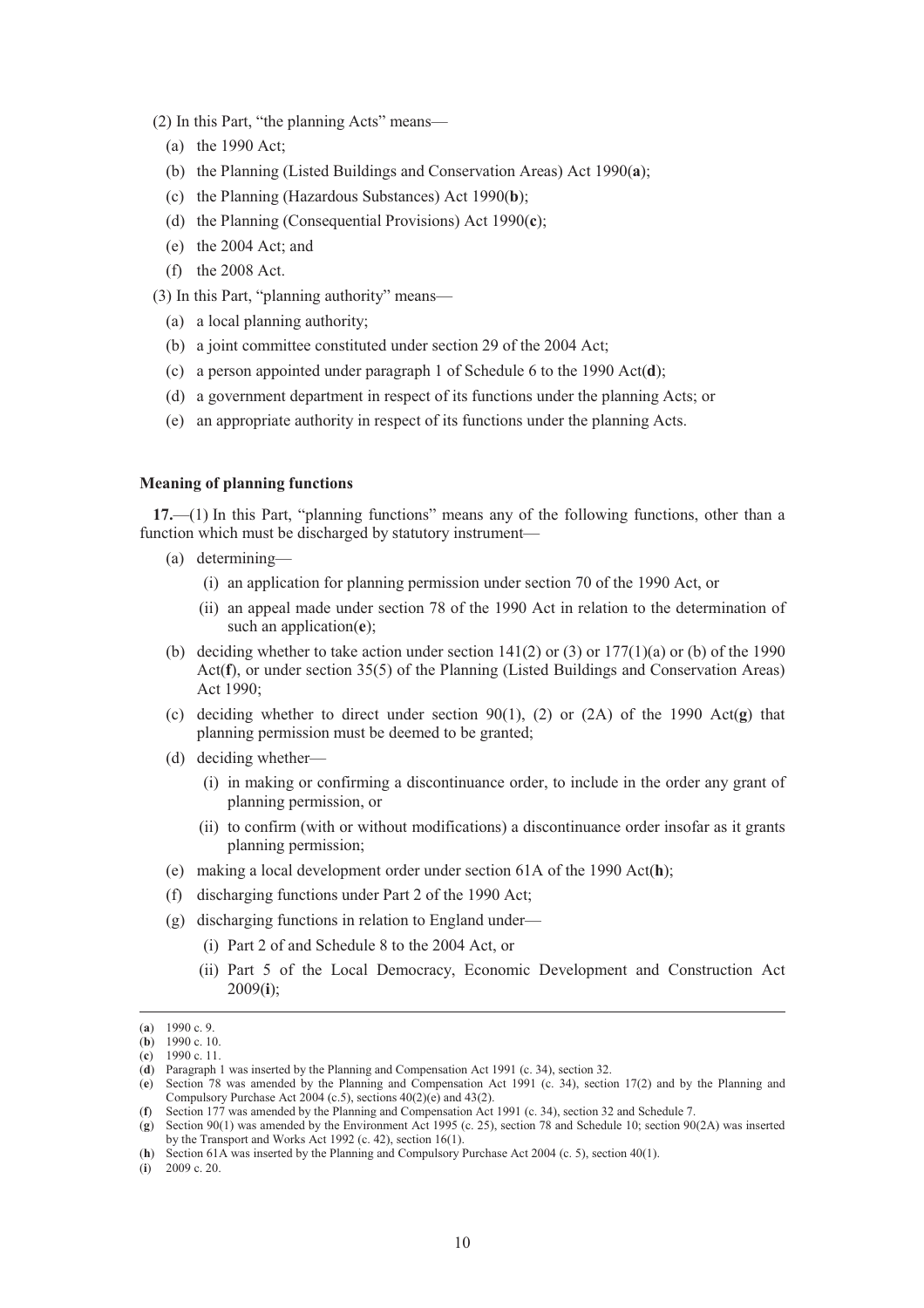- (h) discharging functions in relation to Wales under Part 6 of and Schedule 8 to the 2004 Act;
- (i) deciding whether to—
	- (i) make a development consent order under section 104 or 105 of the 2008 Act, or
	- (ii) make changes to, or revoke, such an order under section 153 of that Act, other than in accordance with paragraph 2 of Schedule 6 to that Act.

(2) In paragraph  $(1)(d)$ , "discontinuance order" means an order under—

- (a) section 102 of the 1990 Act (including an order made under that section by virtue of section 104 of that Act)(**a**); or
- (b) paragraph 1 of Schedule 9 to the 1990 Act (including an order made under that paragraph by virtue of paragraph 11 of that Schedule).

### **Exercise of planning functions**

**18.** A planning authority must have regard to the following provisions of the Waste Framework Directive when exercising its planning functions to the extent that those functions relate to waste management—

- (a) Article 13;
- (b) the first paragraph of Article 16(1), ignoring the words "in cooperation with other Member States where this is necessary or advisable" and "taking into account best available techniques";
- (c) Article 16(2) and (3).

#### **Inspections**

**19.**—(1) This regulation applies where a planning authority has planning functions in relation to establishments or undertakings carrying on disposal or recovery of waste.

(2) The planning authority must ensure that appropriate periodic inspections of those establishments or undertakings are made(**b**).

### **Further duties in relation to planning permission**

**20.**—(1) A planning authority must not grant planning permission or development consent for a landfill unless it has taken into consideration the requirements of—

- (a) paragraph 1.1 of Annex I to Council Directive 1999/31/EC on the landfill of waste(**c**);
- (b) paragraph 5 of that Annex, but only in respect of nuisances and hazards arising from traffic beyond the site of the landfill.

(2) A mineral planning authority must not grant planning permission for a mining waste facility to which Article 7 of Directive 2006/21/EC of the European Parliament and of the Council on the management of waste from extractive industries(**d**) applies unless it is satisfied that—

- (a) the operator of that facility will meet the requirements of Article  $11(2)(a)$  of that Directive; and
- (b) the management of waste at that facility will not conflict directly or otherwise interfere with the implementation of the plans referred to in Article 7(3)(b) of that Directive.
- (3) In this regulation—

 <sup>(</sup>**a**) Section 102 was amended by the Planning and Compensation Act 1991 (c. 34), section 32 and Schedule 7; section 102 and paragraph 1 of Schedule 9 were amended by section 21 of, and Schedule 1 to, that Act.

<sup>(</sup>**b**) Sections 196A-196C of the Town and Country Planning Act 1990 (c. 8) provide for powers relevant to inspection. Those sections were inserted by the Planning and Compensation Act 1991 (c. 34).

<sup>(</sup>**c**) OJ No L 182, 16.7.1999, p1, as last amended by Directive 2008/98/EC (OJ No L 312, 22.11.2008, p3).

<sup>(</sup>**d**) OJ No L 102, 11.4.2006, p15, as amended by Regulation (EC) No 596/2009 (OJ No L 188, 18.7.2009, p14).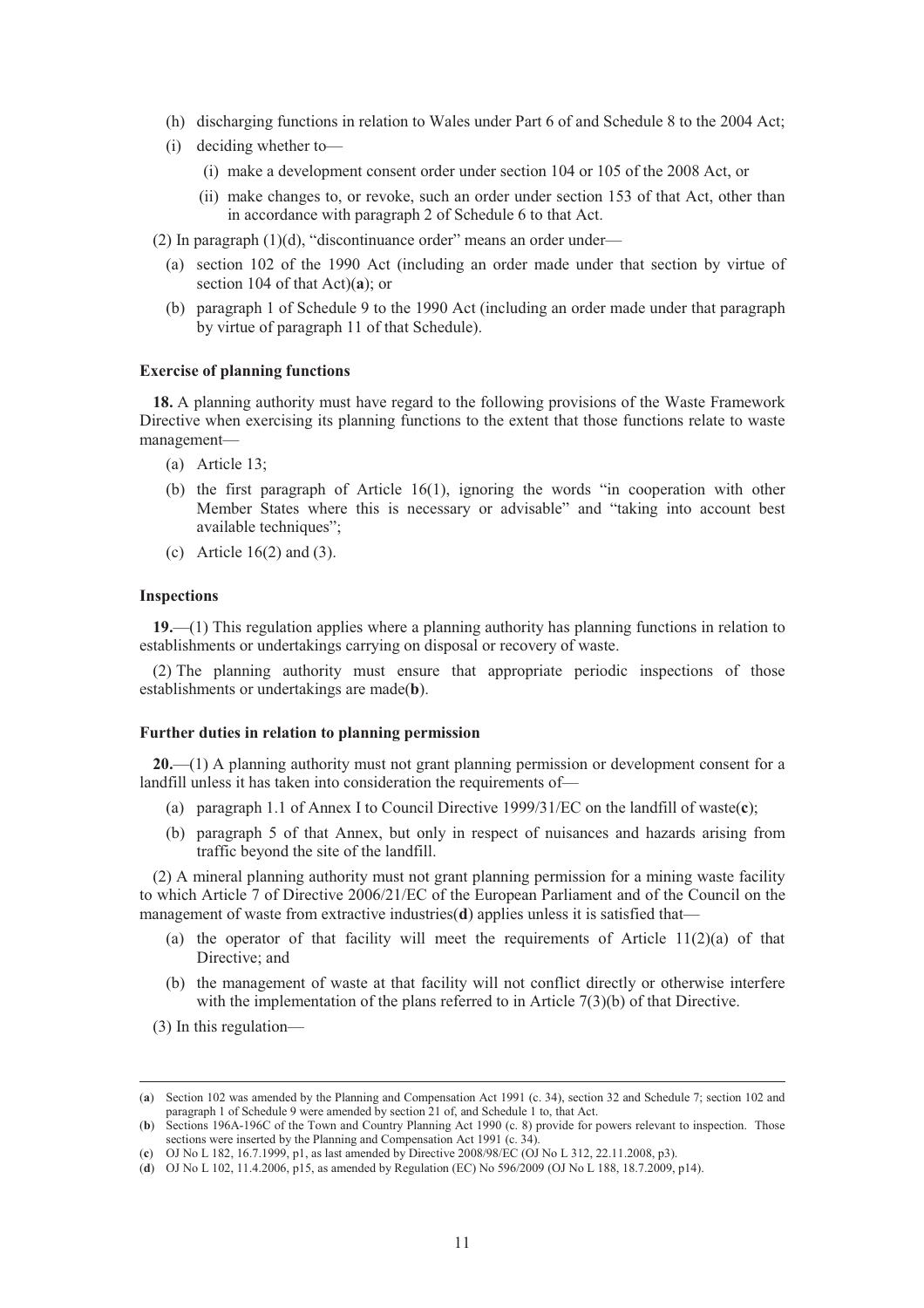"landfill" has the meaning given in Article  $2(g)$  of Directive 1999/31/EC, but does not include any operation excluded from the scope of that Directive by Article 3(2);

"mining waste facility" means a "waste facility" as defined in Article 3(15) of Directive 2006/21/EC, but does not include those facilities mentioned in Article 24(2) or in the first paragraph of Article 24(4).

# PART 7

# Deposits in the sea

### **Interpretation**

**21.** In this Part, "offshore licensing functions" means—

- (a) functions under Part 2 of the Food and Environment Protection Act 1985(**a**);
- (b) functions under Part 4 of the Marine and Coastal Access Act 2009(**b**),

other than functions which must be exercised by statutory instrument.

#### **Exercise of offshore licensing functions**

**22.** An appropriate authority must exercise its offshore licensing functions—

- (a) so far as material, for the purposes of implementing the waste management plans;
- (b) for the purposes of ensuring that—
	- (i) the waste hierarchy referred to in Article 4 of the Waste Framework Directive is applied to the generation of waste; and
	- (ii) waste generated by the disposal or recovery of waste is treated in accordance with Article 4 of the Waste Framework Directive;
- (c) for the purposes of implementing Article 13 of the Waste Framework Directive;
- (d) so as to ensure that the requirements in the second paragraph of Article 23(1) of the Waste Framework Directive are met; and
- (e) so as to ensure compliance with the following Articles of the Waste Framework Directive—
	- (i) Article  $18(2)(b)$  and (c),
	- (ii) Article  $23(3)$  and  $(4)$ ,
	- $(iii)$  Article 35(1).

#### **Inspections**

**23.**—(1) This regulation applies where an appropriate authority has offshore licensing functions in relation to establishments or undertakings carrying on disposal or recovery of waste.

(2) The appropriate authority must ensure that appropriate periodic inspections of those establishments or undertakings are made(**c**).

 <sup>(</sup>**a**) 1985 c. 48.

 $(b)$  2009 c. 23.

<sup>(</sup>**c**) Section 11 of the Food and Environment Protection Act 1985 (c. 48) and sections 246 to 248 of the Marine and Coastal Access Act 2009 (c. 23) provide for powers relevant to inspection.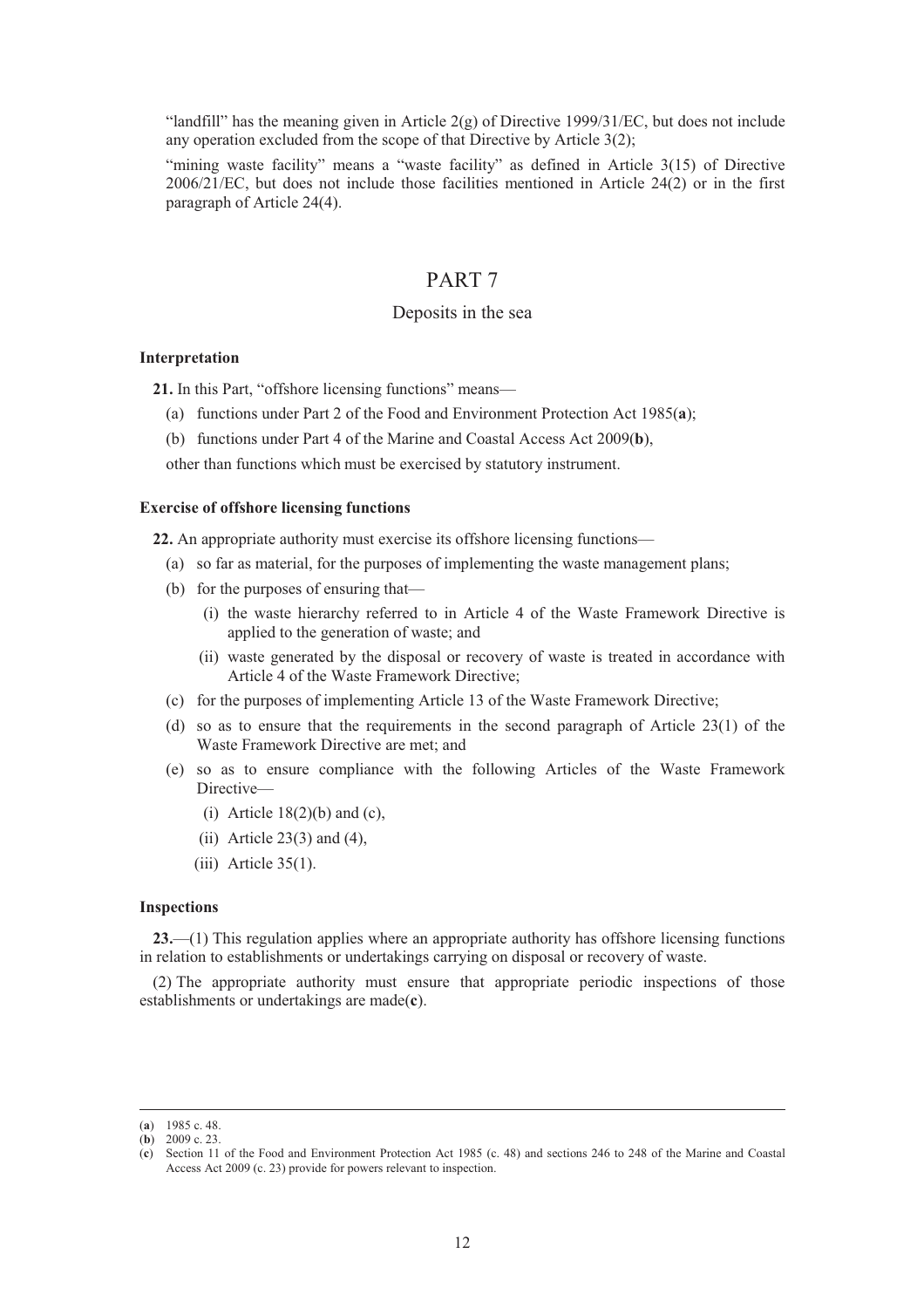# PART 8

# Registration of carriers, brokers and dealers

# **Interpretation**

**24.**—(1) The regulations in this Part, to the extent that they relate to carriers of controlled waste, have effect as if they were made in exercise of the powers in sections 1(3), 2 and 4(6) of the Control of Pollution (Amendment) Act 1989(**a**).

(2) Sections 3 and 4 of the Control of Pollution (Amendment) Act 1989(**b**) have effect as if—

- (a) references to carriers of controlled waste in those sections included references to brokers of and to dealers in controlled waste;
- (b) references to the transport of controlled waste included references to acting as a broker of or dealer in controlled waste; and
- (c) regulations 26 and 28 to 34, to the extent that they relate to brokers and dealers, were made in exercise of the powers in sections 2 and 4(6) of that Act.

(3) Section 3(5) and (6) of the Control of Pollution (Amendment) Act 1989 (in its application to carriers, brokers and dealers) has effect as if—

- (a) references to provision made by virtue of subsection (1) or (2) include a reference to regulations  $29(5)$  and  $32(1)$ ; and
- (b) references to a prescribed offence include an offence specified in regulation 29(5)(b).

(4) Section 7(1) of the Control of Pollution (Amendment) Act 1989 has effect as if the words "the provisions of this Act" included a reference to regulation 25.

(5) In this Part—

"the relevant time" means immediately before the coming into force of these Regulations; "specified person" means—

- (a) a charity or voluntary organisation;
- (b) a waste collection authority;
- (c) an authority which is a waste disposal authority for the purposes of Part 2 of the Environmental Protection Act 1990(**c**);
- (d) an authority which is a waste regulation authority for the purposes of Part 2 of the Environmental Protection Act 1990(**d**);
- (e) a carrier which only transports waste produced by the carrier itself, except where it is construction or demolition waste (and "construction" includes improvement, repair and alteration);
- (f) a carrier which only transports, a broker which only arranges for the recovery or disposal of, or a dealer which only deals in—
	- (i) animal by-products;
	- (ii) waste from a mine or quarry; or

 <sup>(</sup>**a**) 1989 c.14. Section 2 was amended by the Environmental Protection Act 1990 (c. 43), section 162 and paragraph 31 of Schedule 15, by the Environment Act 1995 (c. 25), section 120 and paragraph 37 of Schedule 22, and by the Clean Neighbourhoods and Environment Act 2005 (c. 16), sections 36 and 107 and Part 4 of Schedule 5.

<sup>(</sup>**b**) Section 3 was amended by the Environmental Protection Act 1990 (c. 43), section 162 and paragraph 31 of Schedule 15 and by the Clean Neighbourhoods and Environment Act 2005 (c. 16), section 36. Section 4 was also amended by those provisions of the Environmental Protection Act 1990, and by the Environment Act 1995, section 120 and paragraph 37 of Schedule 22. Section 7(1) was amended by those provisions of the Environmental Protection Act 1990 and the Environment Act 1995, and by the Anti-social Behaviour Act 2003 (c. 38), section 55.

<sup>(</sup>**c**) 1990 c. 43. See section 30(2), which was amended by the Local Government (Wales) Act 1994, section 22(3) and paragraph 17(2) of Schedule 9.

<sup>(</sup>**d**) 1990 c. 43. See section 30(1), which was substituted by the Environment Act 1995, section 120 and paragraph 62(2) of Schedule 22.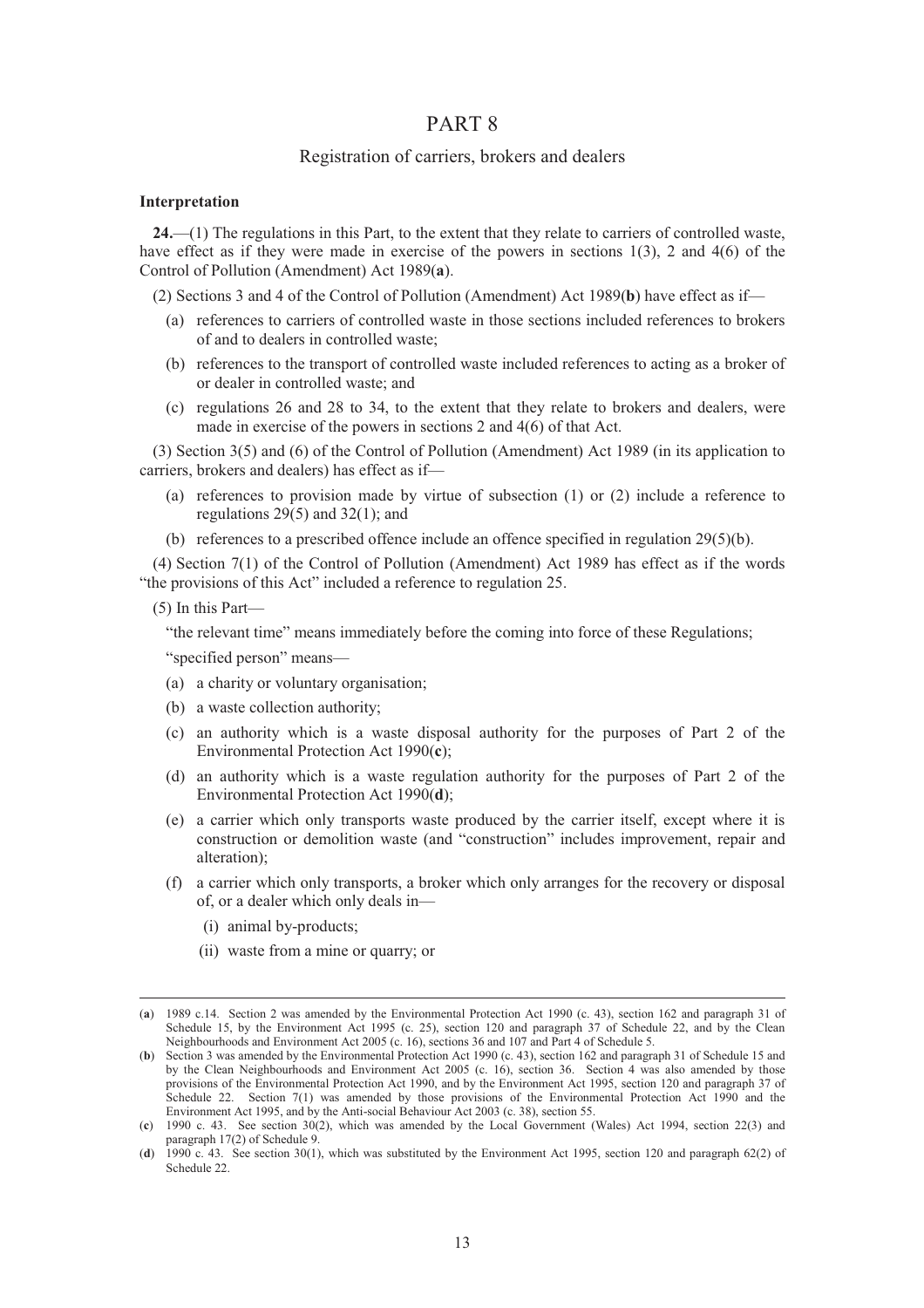(iii) waste from premises used for agriculture.

#### **Registration of brokers and dealers in controlled waste**

**25.** No person may act as a broker of or dealer in controlled waste unless registered with the Environment Agency.

#### **Exemptions in relation to carriers**

**26.**—(1) The following are not required to be a registered carrier of controlled waste for the purposes of section 1 of the Control of Pollution (Amendment) Act 1989—

- (a) a carrier who is a specified person and who does not normally and regularly transport controlled waste;
- (b) the operator of a vessel, aircraft, hovercraft, floating container or vehicle, in relation to its use, after it has been loaded with waste in circumstances in which a marine licence is required or would be required but for a marine exemption order for transporting the waste in order to carry out a specified marine operation.

(2) In paragraph  $(1)(b)$ —

"marine licence" means—

- (a) a licence under Part 2 of the Food and Environment Protection Act 1985; or
- (b) a marine licence under Part 4 of the Marine and Coastal Access Act 2009;

"marine exemption order" means an order under-

- (a) section 7 of the Food and Environment Protection Act 1985 (exemptions from licensing)(**a**); or
- (b) section 74 of the Marine and Coastal Access Act 2009 (which provides for exemptions from marine licensing);

"specified marine operation" means an operation mentioned in—

- (a) section 5 or 6 of the Food and Environment Protection Act 1985 (deposits in the sea or incineration)(**b**); or
- (b) an item numbered 1 to 6 or 11 to 13 in section  $66(1)$  of the Marine and Coastal Access Act 2009 (which specifies licensable marine activities).

#### **Transitional exemptions**

**27.**—(1) Until the end of 2013, a transitionally exempt carrier is not required to be registered as a carrier of controlled waste for the purposes of section 1 of the Control of Pollution (Amendment) Act 1989.

(2) Until the end of 2013, a transitionally exempt broker is not required to be registered as a broker of controlled waste for the purposes of regulation 25.

(3) In this regulation—

"transitionally exempt carrier" means a carrier who—

- (a) at the relevant time was not required to be registered as a carrier of controlled waste for the purposes of—
	- (i) section 1 of the Control of Pollution (Amendment) Act 1989, and

 <sup>(</sup>**a**) Section 7(1) was amended by S.I. 1999/1756, article 2 and paragraph 10 of the Schedule.

<sup>(</sup>**b**) Sections 5 and 6 were amended by the Environmental Protection Act 1990 (c. 43), sections 146 and 162 and Part 8 of Schedule 16. Section 5 was also amended by section 1(1) and Part 2 of Schedule 1 to the Statute Law (Repeals) Act 1993 .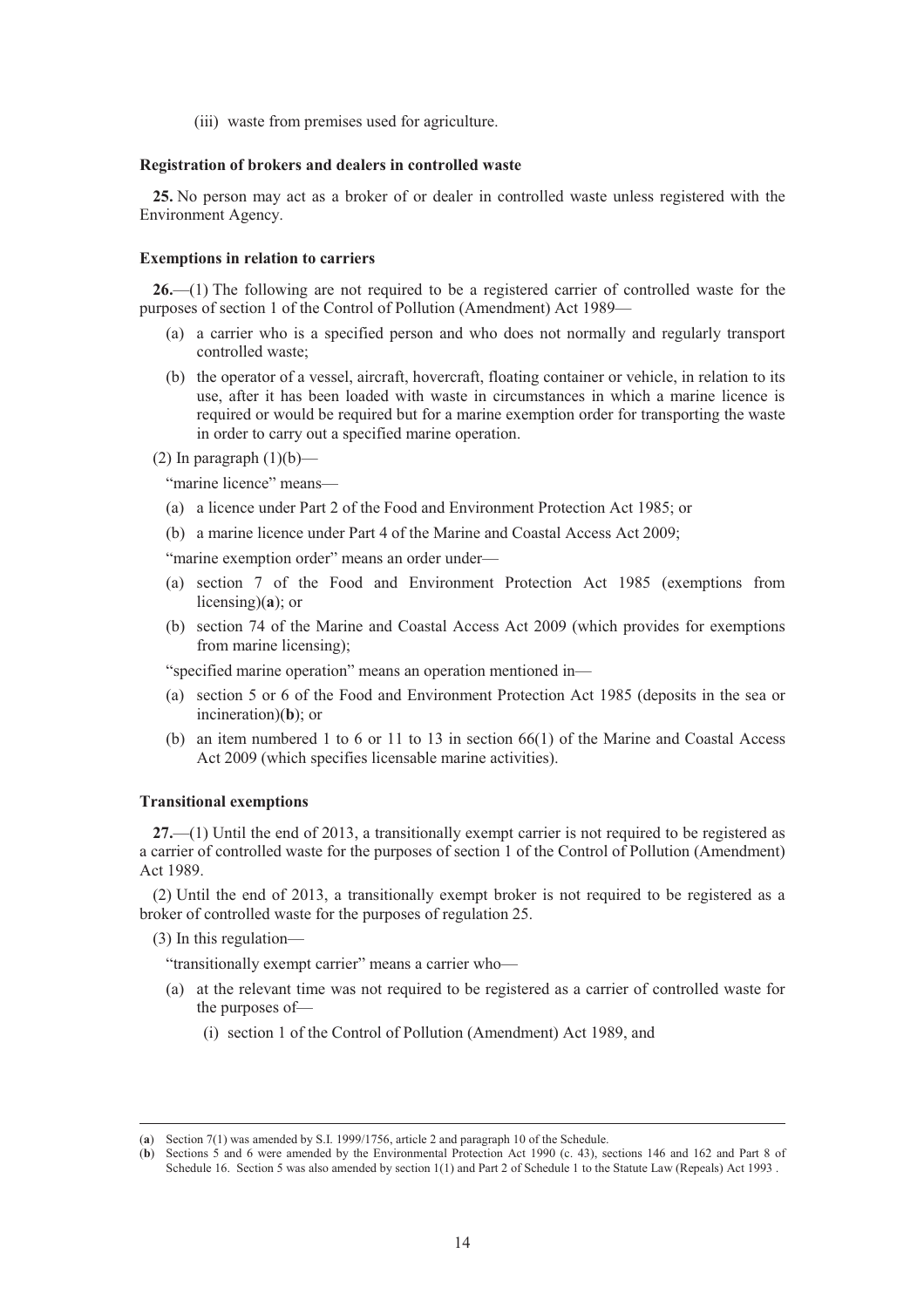- (ii) paragraph 12(1) of Schedule 4 to the Waste Management Licensing Regulations 1994(**a**); or
- (b) had they been a carrier of controlled waste at the relevant time, would not have been required to be registered for those purposes;

"transitionally exempt broker" means a broker who—

- (a) at the relevant time was not required to be registered as a broker of controlled waste for the purposes of—
	- (i) regulation 20(1) of the Waste Management Licensing Regulations 1994, and
	- (ii) paragraph 12(2) of Schedule 4 to those Regulations, or
- (b) had they been a broker of controlled waste at the relevant time, would not have been required to be registered for those purposes.

#### **The register**

**28.**—(1) The Environment Agency must establish and maintain a register of carriers, brokers and dealers.

(2) A register of carriers or brokers held at the relevant time for the purposes of the Control of Pollution (Amendment) Act 1989 or the Waste Management Licensing Regulations 1994 is a register for the purposes of these Regulations.

### **Procedure for registration**

**29.**—(1) This regulation applies to—

- (a) registration of a carrier for the purposes of the Control of Pollution (Amendment) Act 1989; and
- (b) registration of a broker or dealer for the purposes of regulation 25.
- (2) Registration must be made using the form provided by the Environment Agency.

(3) All the information required by the form must be provided, together with any fee prescribed in a charging scheme made by the Environment Agency under section 41 of the Environment Act 1995(**b**).

(4) The Agency may require additional information to be provided.

(5) Registration may be refused if, in the opinion of the Agency—

- (a) it is undesirable for the applicant to be authorised to transport controlled waste or to act as a broker or dealer of controlled waste (as the case may be); and
- (b) the applicant or another relevant person(**c**) has been convicted of an offence under—
	- (i) regulation 42,
	- (ii) section 1, 5 or 7(3) of the Control of Pollution (Amendment) Act 1989(**d**),
	- (iii) section 33 or 34 of the Environmental Protection Act 1990(**e**),

 <sup>(</sup>**a**) S.I. 1994/1056, amended by S.I. 2000/1973, 2006/937, 2007/3538. There are other amendments but none is relevant. The Regulations are revoked by Schedule 5 to these Regulations.

<sup>(</sup>**b**) 1995 c. 25. Section 41 was amended by S.I. 2005/894, 2005/1806 (W. 138), 2006/937, 2007/1711, 2007/3106.

<sup>(</sup>**c**) See section 3(5) of the Control of Pollution (Amendment) Act 1989 (c. 14) for the meaning of the term "another relevant person".

<sup>(</sup>**d**) 1989 c. 14. Section 1 was amended by the Environmental Protection Act 1990 (c. 43), section 162 and paragraph 31 of Schedule 15 and by the Clean Neighbourhoods and Environment Act 2006 (c. 16), sections 35 and 107 and Part 4 of Schedule 5. Section 5 was amended by the Clean Neighbourhoods and Environment Act 2006, section 37. Section 7(3) was amended by the Environmental Protection Act 1990, section 162 and paragraph 31 of Schedule 15 and by the Environment Act 1995 (c. 25), section 112 and paragraph 3 of Schedule 19.

<sup>(</sup>**e**) 1990, c. 43. Section 33 has been amended by S.I. 2005/894, 2006/937, 2007/3538, 2009/1799 and 2010/675 and by the Environment Act 1995 (c. 25) and the Clean Neighbourhoods and Environment Act 2005 (c. 16). Section 34 has been amended by the Deregulation and Contracting Out Act 1994 (c. 40) and by S.I. 1999/1820, 2000/1973, 2005/2900, 2006/123 and 2007/3538. Section 34B was inserted by the Clean Neighbourhoods and Enforcement Act 2005 (c. 16) and amended by S.I. 2007/3538.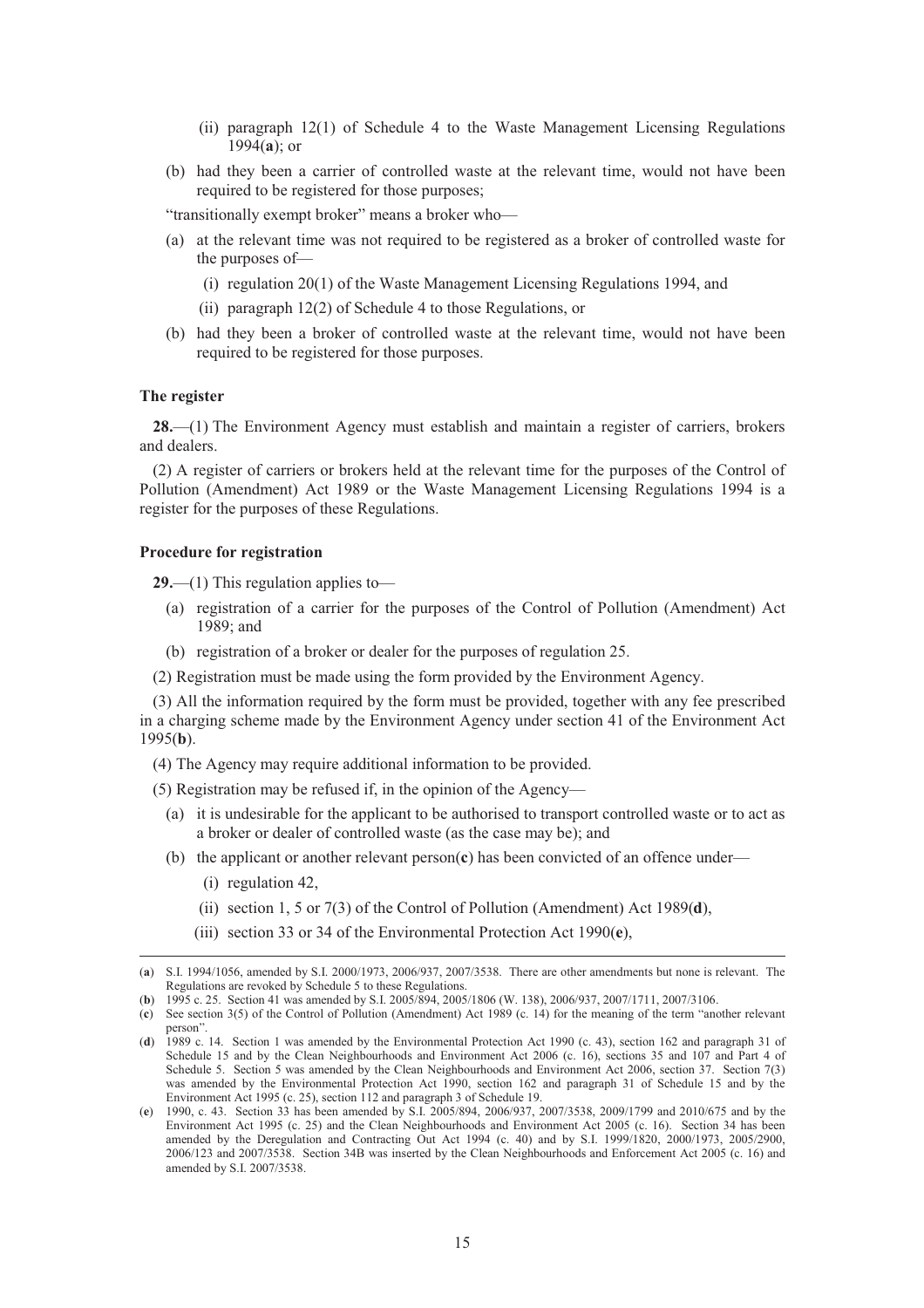- (iv) section 110(2) of the Environment Act 1995(**a**),
- (v) the Hazardous Waste (England and Wales) Regulations 2005(**b**),
- (vi) the Hazardous Waste (Wales) Regulations 2005(**c**),
- (vii) the Transfrontier Shipment of Waste Regulations 2007(**d**),
- (viii) regulation 38 of the Environmental Permitting (England and Wales) Regulations 2007(**e**), or
- (ix) regulation 38 of the Environmental Permitting (England and Wales) Regulations 2010(**f**).

(6) On registration the Agency must provide a certificate of registration to the applicant.

(7) If registration is refused the Agency must notify the applicant and give written reasons for the refusal.

#### **Updating the register**

**30.**—(1) A registered carrier, broker or dealer must within 28 days inform the Environment Agency of any change of circumstance affecting information in the entry relating to that carrier, broker or dealer.

(2) If the Agency becomes aware that the information held on the register is incorrect in respect of any carrier, broker or dealer, it may remove that person from the register where it is reasonable to do so.

(3) Where the Agency has the person's address, it must notify them of the removal and request the correct information.

(4) The Agency must restore the person to the register if the correct information comes to its notice.

# **Duration of a registration**

**31.**—(1) Unless revoked, registration of a specified person is indefinite.

(2) For other persons registration is for three years unless revoked.

(3) But registration is not valid during any period of removal from the register under regulation 30(2).

### **Revocation of registration**

**32.**—(1) A registration may be revoked if—

- (a) the registered person or another relevant person has been convicted of an offence specified in regulation 29(5)(b); and
- (b) in the opinion of the Agency, it is undesirable for the registered carrier, broker or dealer to continue to be authorised to act as a carrier or broker of, or a dealer in, controlled waste (as the case may be).

(2) If a registration is revoked the Agency must notify the registered person and give written reasons for the revocation.

(3) A revocation comes into force—

(a) where no appeal is made, 28 days after the date the notification is received; or

 <sup>(</sup>**a**) 1995 c. 25.

<sup>(</sup>**b**) S.I. 2005/894 amended by S.I. 2006/937, 2007/3476, 2007/3538, 2009/507, 2010/675, 2010/1159 and by these Regulations.

<sup>(</sup>**c**) S.I. 2005/1806 (W. 138) amended by S.I. 2006/937, 2007/3538, 2009/2861 and 2010/675.

<sup>(</sup>**d**) S.I. 2007/1711 amended by S.I. 2010/265. There are other amendments but none is relevant.

<sup>(</sup>**e**) S.I. 2007/3538, amended by S.I. 2010/675 (which revoked regulation 38). There are other amendments but none is relevant.

<sup>(</sup>**f**) S.I. 2010/675, to which there are amendments not relevant to these Regulations.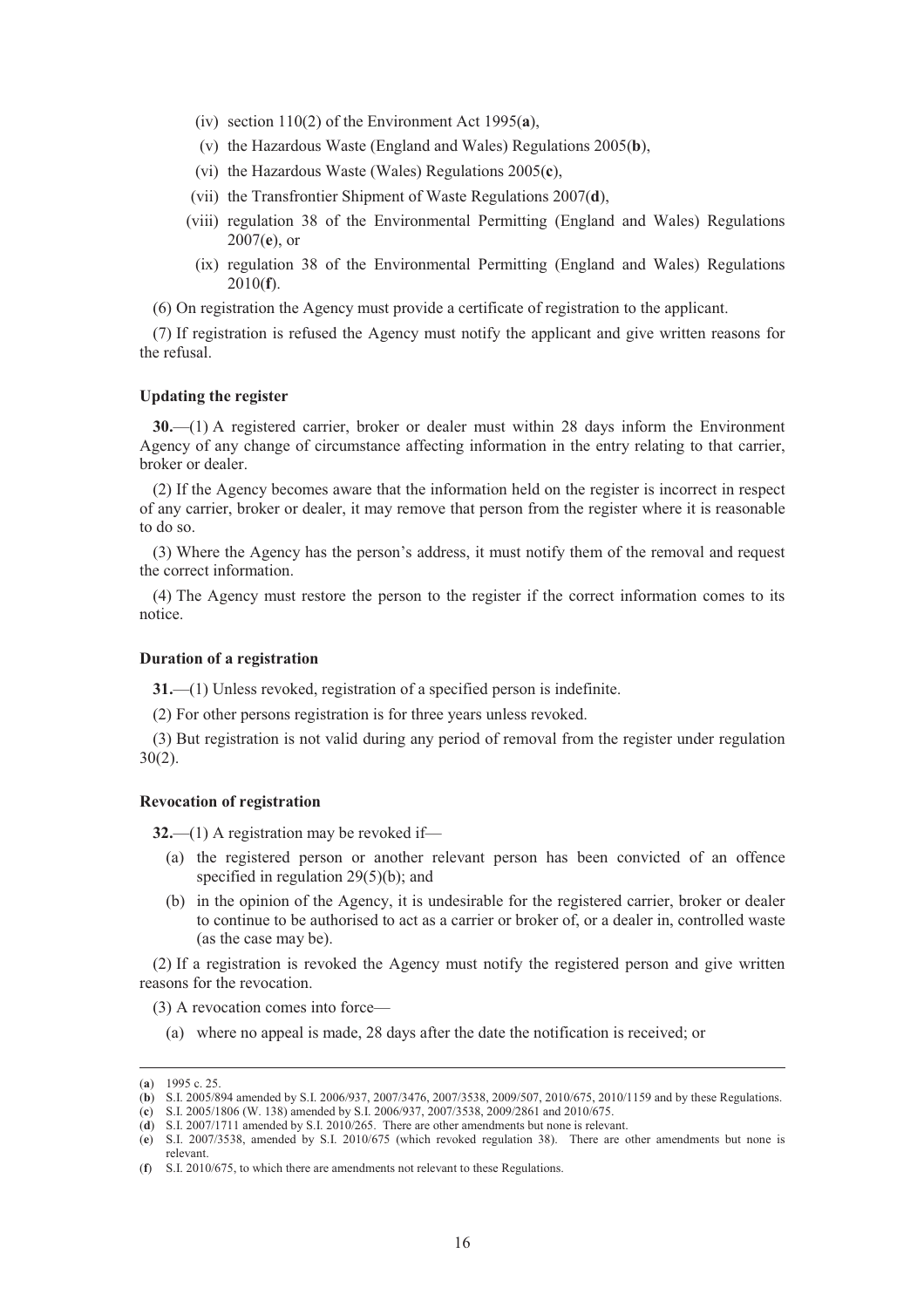(b) where an appeal is made, when it is withdrawn or refused.

#### **Appeals**

**33.** An appeal under section 4 of the Control of Pollution (Amendment) Act 1989 must be received by the Secretary of State or the Welsh Ministers (as the case may be) within 28 days of the refusal or revocation that is the subject of the appeal.

#### **Inspections**

**34.**—(1) The Environment Agency must ensure that appropriate periodic inspections of registered carriers, brokers and dealers are made(**a**).

(2) If the inspection relates to collection or transport of controlled waste, the Environment Agency must ensure that it covers the origin, nature, quantity and destination of that waste.

(3) In paragraph (2), "collection or transport" includes an operation where waste is transported following transfer between different carriers.

# PART 9

# Transfer of waste

# **The transfer note**

**35.**—(1) This regulation takes effect as if it were made in exercise of the power in section 34(5) of the Environmental Protection Act 1990.

(2) When controlled waste is transferred in accordance with section 34(1)(c) of that Act the written description of the waste ("the transfer note") must-

- (a) identify the waste to which it relates by reference to the appropriate codes in the List of Wastes (England) Regulations 2005(**b**) or, as the case may be, the List of Wastes (Wales) Regulations 2005(**c**), give a description of the waste and state—
	- (i) its quantity and whether it is loose or in a container,
	- (ii) if in a container, the kind of container,
	- (iii) the time and place of transfer, and
	- (iv) the SIC code of the transferor;
- (b) give the name and address of the transferor and the transferee and be signed by them;
- (c) state whether each of the transferor and transferee are—
	- (i) the producer of the waste,
	- (ii) the importer of the waste,
	- (iii) the transporter of the waste,
	- (iv) a local authority,
	- (v) a holder of an environmental permit under the Environmental Permitting (England and Wales) Regulations 2010, in which case the note must include the permit number (if any),

 <sup>(</sup>**a**) Section 108 of the Environment Act 1995 (c. 25) provides for powers relevant to inspection. That section was amended by the Anti-social Behaviour Act 2003 (c. 38), the Clean Neighbourhoods and Environment Act 2005 (c.16) and S.I. 2000/1973.

<sup>(</sup>**b**) S.I. 2005/895, amended by S.I. 2005/1673.

<sup>(</sup>**c**) S.I. 2005/1820 (W. 148).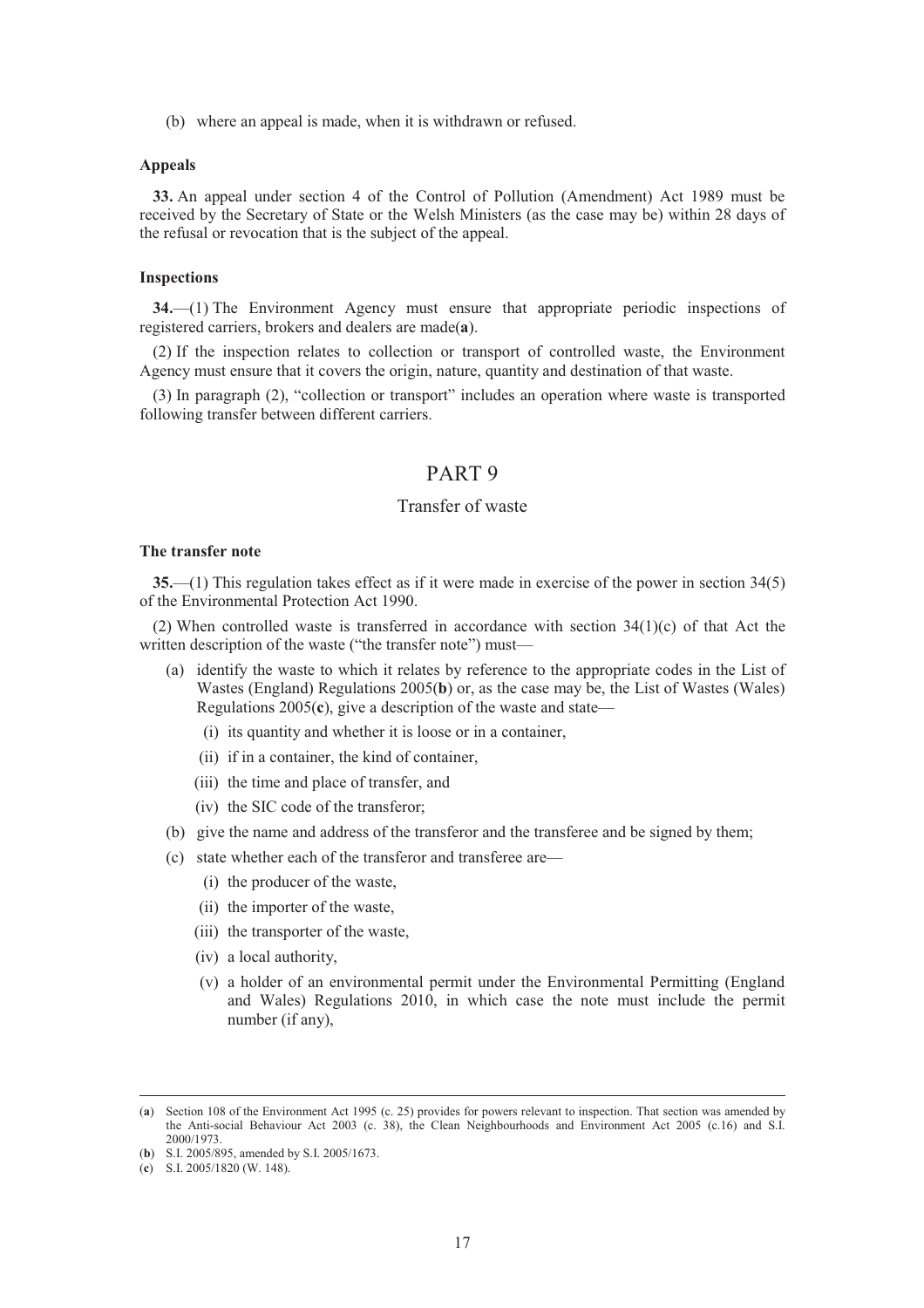- (vi) a person carrying on an operation to which section  $33(1)(a)$  of the Environmental Protection Act 1990 does not apply by virtue of regulation 68(2) of the Environmental Permitting (England and Wales) Regulations 2010,
- (vii) a person registered as a carrier of controlled waste under the Control of Pollution (Amendment) Act 1989, in which case the note must include the registration number (if any),
- (viii) a person registered as a broker of or dealer in controlled waste, in which case the note must include the registration number (if any);
- (d) confirm that the transferor has discharged the duty in regulation 12.

(3) Until the end of the period of 6 months beginning with the day on which these Regulations are made, a transfer note may omit the information required by paragraph  $(2)(a)(iv)$  and  $(d)$ .

(4) The transfer note may be in electronic form if the person producing it can do so in a visible and legible documentary form.

(5) Where the transfer note is in electronic form, the signature required by paragraph (2)(b) must be an electronic signature (and "electronic signature" means data in electronic form which are attached to or logically associated with the transfer note and which serve as a method of authentication).

(6) The transferor and the transferee must keep a transfer note, or a copy of it, for at least 2 years and produce it to an officer of the Environment Agency or of a waste collection authority on demand within 7 days.

(7) This regulation does not apply where the waste transferred is hazardous waste and the consignment note and, where appropriate, schedule required by the Hazardous Waste (England and Wales) Regulations 2005 or the Hazardous Waste (Wales) Regulations 2005 are completed and dealt with in accordance with those Regulations.

(8) In this regulation "SIC code" means a code included in the UK Standard Industrial Classification of Industrial Activities 2007 (SIC 2007) published by the Office for National Statistics on 14th December 2007(**a**).

# PART 10

# Enforcement

#### **Interpretation**

**36.** In this Part—

"the 1989 Act" means the Control of Pollution (Amendment) Act 1989(**b**);

"compliance notice" has the meaning given in regulation 38(1);

"regulation authority" has the meaning given in section 9 of the 1989 Act(**c**);

"restoration notice" has the meaning given in regulation 40(1);

"specified person" has the meaning given in regulation 24(5);

"stop notice" has the meaning given in regulation 39(1).

### **Enforcement authority**

**37.** The Environment Agency enforces Part 5 and regulation 25.

 <sup>(</sup>**a**) ISBN 978-0-230-21012-7.

<sup>(</sup>**b**) 1989 c.14.

<sup>(</sup>**c**) Section 9 was amended in relation to the definition of "regulation authority" by the Environmental Protection Act 1990 (c. 43), section 120 and paragraph 37 of Schedule 22, by the Anti-social Behaviour Act 2003 (c. 38), section 55 and by Part 1 of Schedule 4 to these Regulations.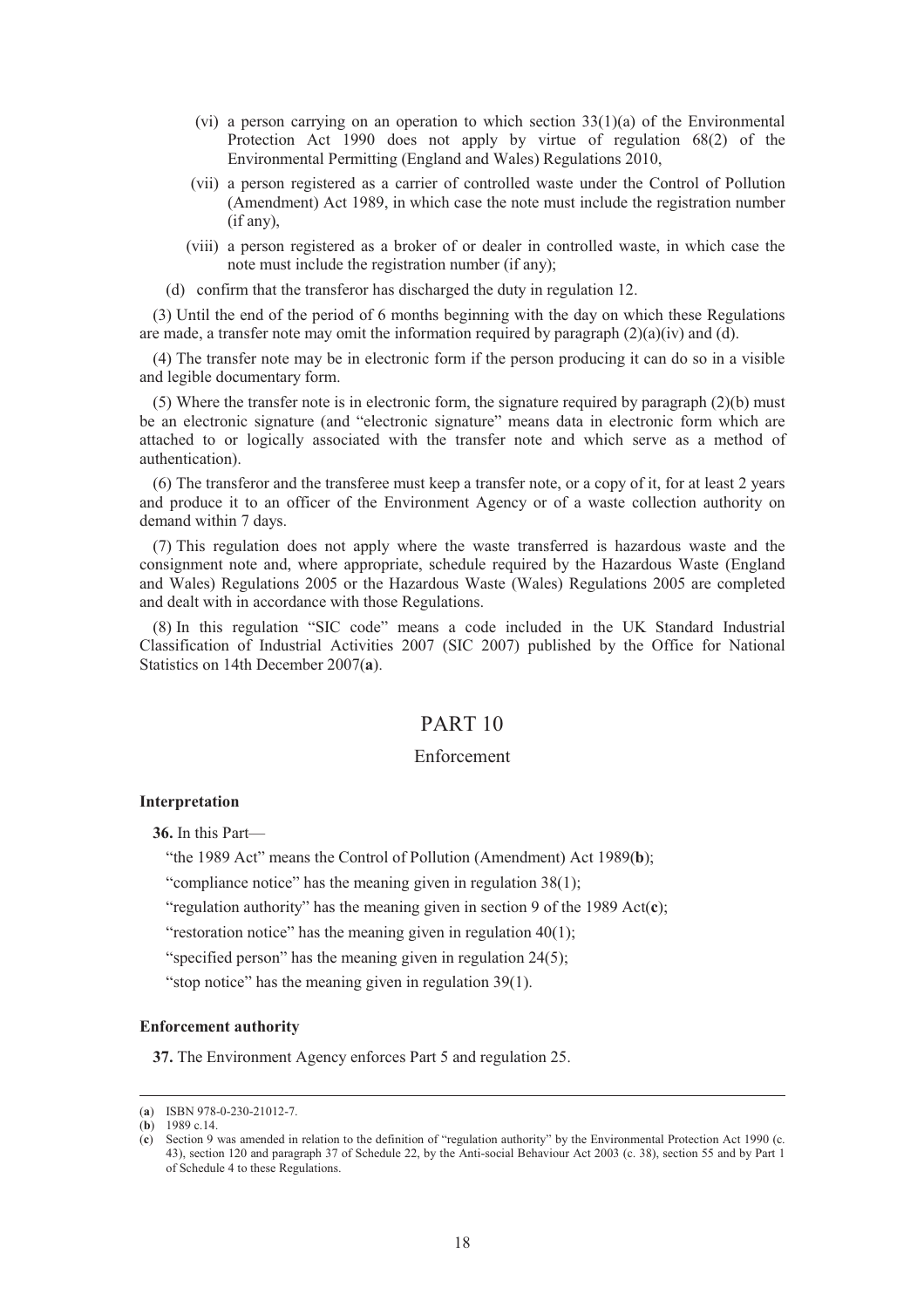#### **Compliance notices**

**38.**—(1) A "compliance notice" is a notice requiring a person to take specified steps within a specified period to secure that a contravention does not continue or recur.

(2) If the Environment Agency considers that a person has contravened or is contravening regulation 12(1), 13(1), 14(1) or 25 it may serve a compliance notice on that person.

(3) If a regulation authority considers that a person has contravened or is contravening section 1 of the 1989 Act it may serve a compliance notice on that person.

(4) A compliance notice must—

- (a) state the authority's reason for serving it;
- (b) specify the matters constituting the contravention;
- (c) specify the steps which must be taken to secure that the contravention does not continue or recur;
- (d) specify the period within which those steps must be taken;
- (e) give information as to the rights of appeal (including the period within which an appeal must be brought).

#### **Stop notices**

**39.**—(1) A "stop notice" is a notice prohibiting a person from carrying on an activity specified in the notice until the person has taken the steps specified in the notice.

(2) If the Environment Agency considers that a person is carrying on an activity in contravention of regulation 12(1), 13(1), 14(1) or 25 it may serve a stop notice on that person.

(3) If a regulation authority considers that a person is carrying on an activity in contravention of section 1 of the 1989 Act it may serve a stop notice on that person.

(4) A stop notice must—

- (a) state the authority's reason for serving it;
- (b) specify the matters constituting the contravention;
- (c) specify the steps which must be taken to remedy the contravention;
- (d) give information as to the rights of appeal (including the period within which an appeal must be brought).

#### **Restoration notices**

**40.**—(1) A "restoration notice" is a notice requiring a person to take specified steps within a specified period to secure that the position is, so far as possible, restored to what it would have been if a contravention had not occurred.

(2) If the Environment Agency considers that a person has contravened regulation 14(1) it may serve a restoration notice on that person.

- (3) A restoration notice must—
	- (a) state the Environment Agency's reason for serving it;
	- (b) specify the matters constituting the contravention;
	- (c) specify the steps which must be taken to secure restoration, so far as possible;
	- (d) specify the period within which those steps must be taken;
	- (e) give information as to the rights of appeal (including the period within which an appeal must be brought).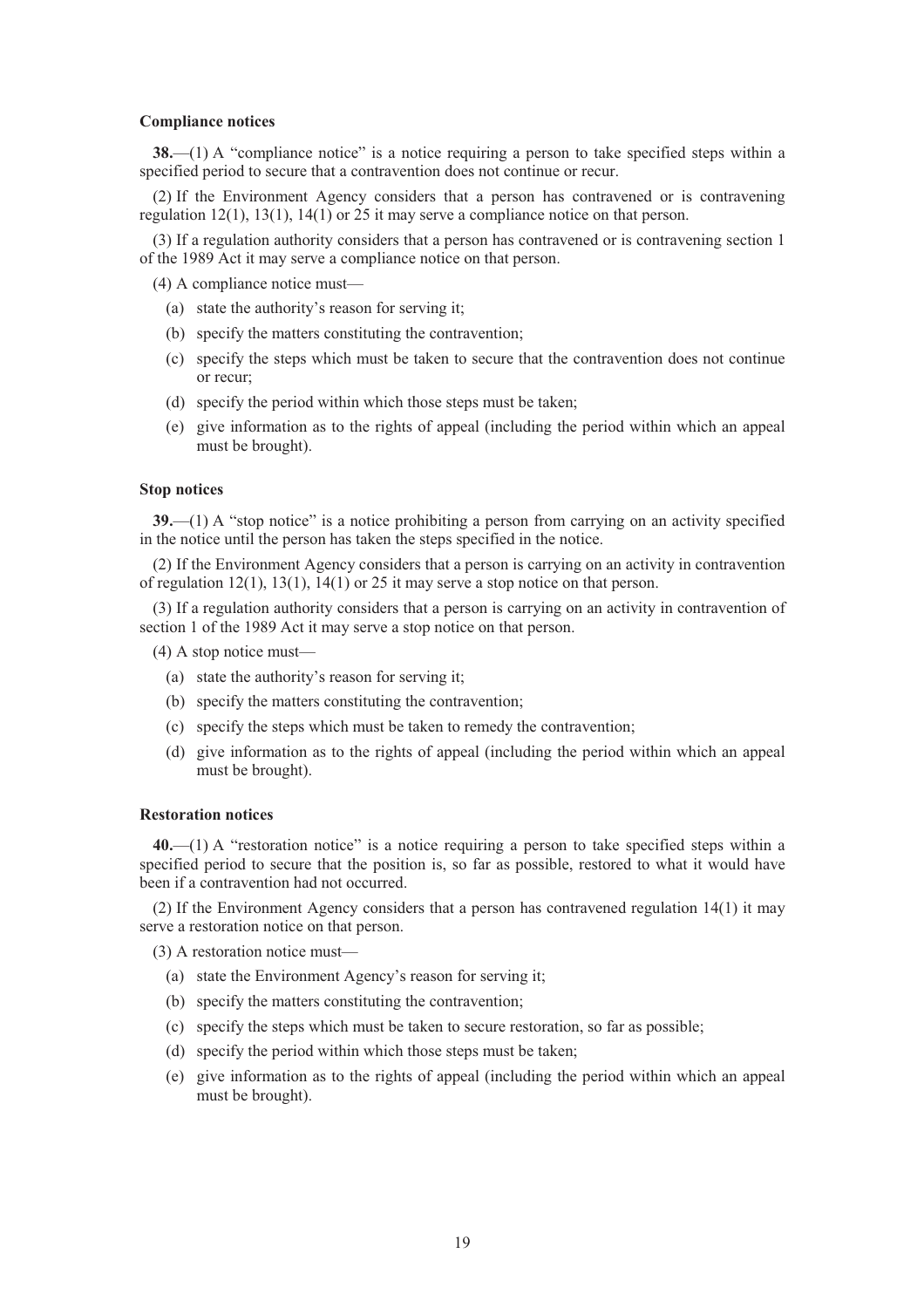### **Appeals**

**41.**—(1) A person on whom a compliance notice, stop notice or restoration notice is served may appeal against the decision to serve it.

(2) The grounds for appeal are—

- (a) that the decision was wrong in fact;
- (b) that the decision was wrong in law;
- (c) that the decision was unreasonable;
- (d) that any step specified in the notice is unreasonable;
- (e) any other reason.
- (3) The right of appeal is to the First-tier tribunal(**a**).
- (4) The tribunal must determine the standard of proof.

(5) A notice, and any requirement in a notice, is not suspended pending an appeal unless the tribunal directs otherwise.

(6) The tribunal may—

- (a) withdraw the requirement or notice;
- (b) confirm the requirement or notice;
- (c) vary the requirement or notice;
- (d) take such steps as the authority serving the notice could take in relation to the act or omission giving rise to the requirement or notice;
- (e) remit the decision whether to confirm the requirement or notice, or any matter relating to that decision, to the authority.

### **Offence and penalties**

**42.**—(1) A person is guilty of an offence who—

- (a) if they are not a specified person, fails to comply with regulation 25; or
- (b) fails to comply with a compliance notice, stop notice or restoration notice.
- (2) A person guilty of an offence under—
	- (a) paragraph  $(1)(a)$ ; or
	- (b) paragraph (1)(b) in relation to contravention of regulation 25,

is liable on summary conviction to a fine not exceeding level 5 on the standard scale.

(3) A person guilty of an offence under paragraph (1)(b) in relation to contravention of regulation 12(1), 13(1) or 14(1) is liable-

- (a) on summary conviction, to a fine not exceeding the statutory maximum;
- (b) on conviction on indictment, to a fine.

### **Proceedings against partnerships and unincorporated associations**

**43.**—(1) Proceedings for an offence under regulation 42(1) alleged to have been committed by a partnership or unincorporated association may be brought against the partnership or association in the name of the partnership or association.

(2) For the purposes of such proceedings the following apply as if the partnership or unincorporated association were a body corporate—

(a) rules of court relating to the service of documents; and

 <sup>(</sup>**a**) Appeals are assigned to the General Regulatory Chamber of the tribunal by article 3 of S.I. 2010/2655. Procedural rules relating to such appeals are set out in S.I. 2009/1976 (amended by S.I. 2010/2653). Appeals must be brought within 28 days of the date on which notice of the act or decision to which the proceedings relate was sent to the appellant: see rule 22(1)(b).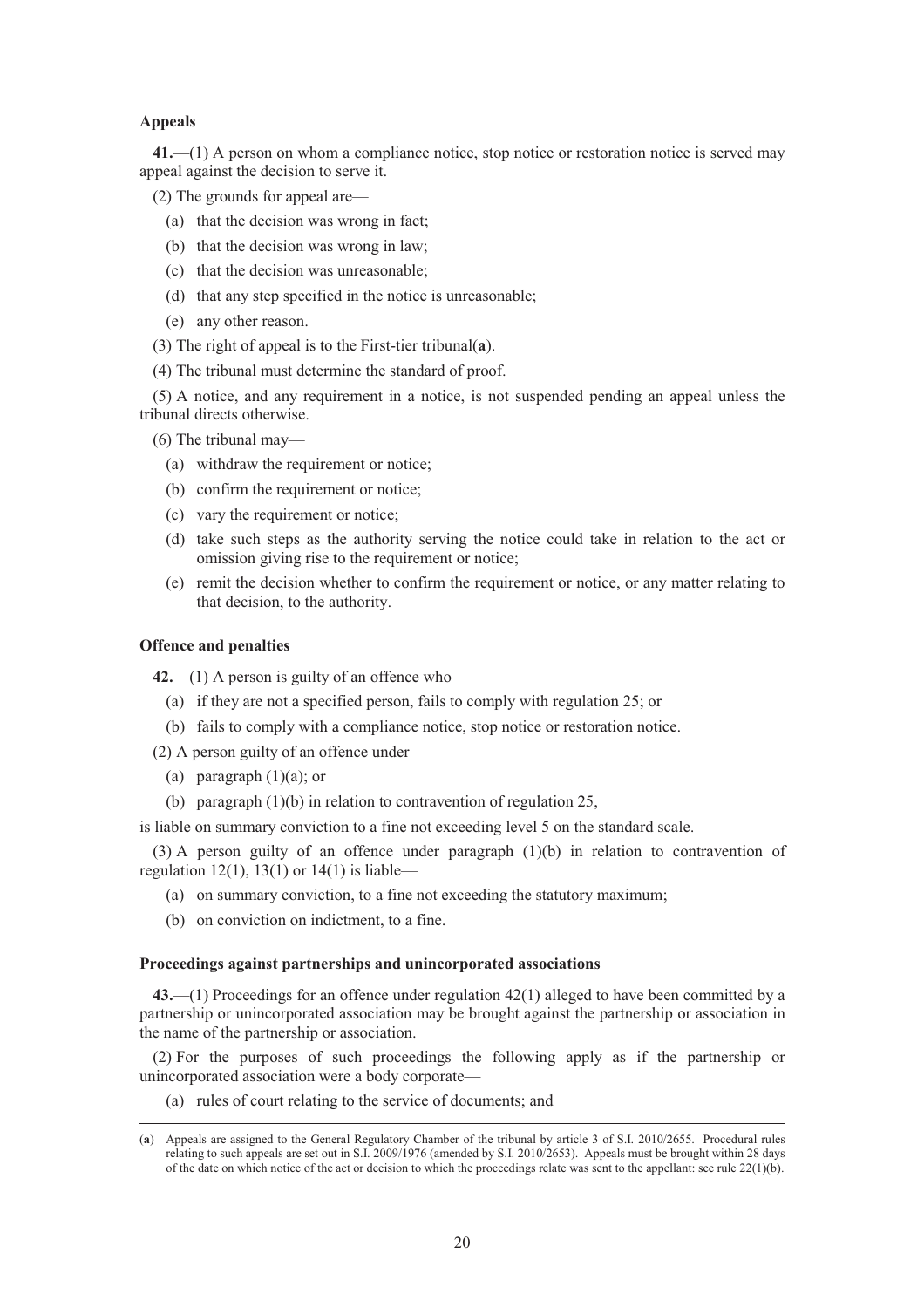(b) section 33 of the Criminal Justice Act 1925(**a**) and Schedule 3 to the Magistrates' Courts Act 1980(**b**).

(3) A fine imposed on a partnership or unincorporated association is to be paid out of the funds of the partnership or association.

### **Offences by bodies corporate, partnerships and unincorporated associations**

**44.**—(1) Where a body corporate is guilty of an offence under regulation 42(1), and that offence is proved to have been committed with the consent or connivance of, or to have been attributable to any neglect on the part of—

- (a) any director, manager, secretary or other similar officer of the body corporate; or
- (b) any person who was purporting to act in any such capacity,

that person, as well as the body corporate, is guilty of the offence.

(2) In paragraph (1) "director", in relation to a body corporate whose affairs are managed by its members, means a member of the body corporate.

(3) Where a partnership is guilty of an offence under regulation 42(1), and that offence is proved to have been committed with the consent or connivance of, or to have been attributable to any neglect on the part of a partner, the partner, as well as the partnership, is guilty of the offence.

(4) In paragraph (3) "partner" includes a person purporting to act as a partner.

(5) Where an unincorporated association is guilty of an offence under regulation 42(1), and that offence is proved to have been committed with the consent or connivance of, or to have been attributable to any neglect on the part of an officer of the association, that officer, as well as the association, is guilty of the offence.

(6) In paragraph (5) "officer", in relation to an unincorporated association, means—

- (a) an officer of the association or a member of its governing body; or
- (b) a person purporting to act in such a capacity.

### **Proceedings for contravention of section 1 of the Control of Pollution (Amendment) Act 1989**

**45.** A regulation authority must not institute proceedings against a specified person for contravention of section 1 of the 1989 Act unless—

- (a) the authority has served a compliance notice or stop notice on the person in respect of the contravention; and
- (b) the person has failed to comply with the notice.

# PART 11

### Final provisions

#### **Registration: reduction of administrative burden**

**46.**—(1) This regulation applies to the Environment Agency in relation to registration of—

- (a) carriers and brokers of, and dealers in, controlled waste (see Part 8); and
- (b) establishments and undertakings carrying on exempt waste operations under Schedule 2 to the Environmental Permitting (England and Wales) Regulations 2010(**c**).

 <sup>(</sup>**a**) 1925 c. 86.

<sup>(</sup>**b**) 1980 c. 43.

<sup>(</sup>**c**) S.I. 2010/675 to which there are amendments not relevant to these Regulations.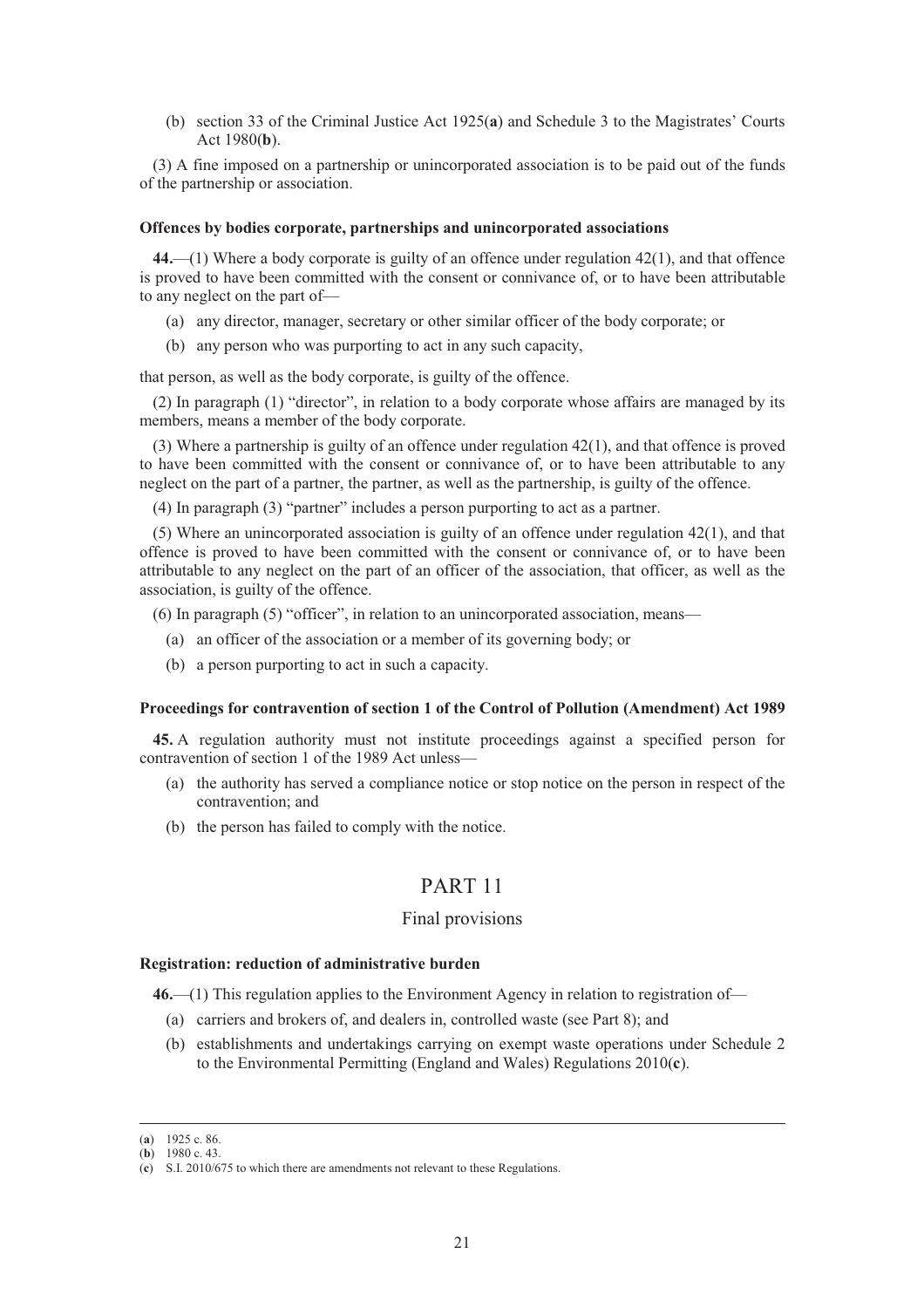(2) The Environment Agency must, where possible, use existing records held by it to obtain information for the registration process in order to reduce the administrative burden.

#### **Radioactive waste**

**47.**—(1) This regulation applies to radioactive waste where it is—

- (a) exempt from the requirement for an environmental permit by virtue of a specified order(**a**); and
- (b) subject to a radioactive substances activity falling within paragraph  $5(2)(b)$  or (c) or (4) of Part 2 of Schedule 23 to the Environmental Permitting (England and Wales) Regulations 2010.

(2) Radioactive waste to which this regulation applies must be treated as waste for the purposes of these Regulations.

(3) Sections 33 to 34C of the Environmental Protection Act 1990 apply to radioactive waste to which this regulation applies.

(4) In this regulation—

"environmental permit" has the meaning given in regulation 13(1) of the Environmental Permitting (England and Wales) Regulations 2010;

"radioactive waste" and "radioactive substances activity" have the meanings given in paragraphs 4 and 5 of Part 2 of Schedule 23 to the Environmental Permitting (England and Wales) Regulations 2010;

"specified order" means—

- (a) the Radioactive Substances (Phosphatic Substances, Rare Earths etc.) Exemption Order 1962(**b**);
- (b) the Radioactive Substances (Lead) Exemption Order 1962(**c**); and
- (c) the Radioactive Substances (Substances of Low Activity) Exemption Order 1986(**d**).

#### **Amendments and revocations**

**48.**—(1) Schedule 2 (amendments to the Hazardous Waste (England and Wales) Regulations 2005) has effect.

(2) Schedule 3 (amendments to the Environmental Permitting (England and Wales) Regulations 2010) has effect.

(3) Schedule 4 (amendments to other legislation) has effect.

(4) Schedule 5 (revocations) has effect.

Signed on behalf of the Welsh Ministers

*Jane Davidson*  Minister for Environment, Sustainability and Housing 28th March 2011 **Contract Contract Contract Contract Contract Contract Contract Contract Contract Contract Contract Contract Contract Contract Contract Contract Contract Contract Contract Contract Contract Contract Contrac** 

 <sup>(</sup>**a**) See regulation 72 of the Environmental Permitting (England and Wales) Regulations 2010 (S.I. 2010/675).

<sup>(</sup>**b**) S.I. 1962/2648.

<sup>(</sup>**c**) S.I. 1962/2649.

<sup>(</sup>**d**) S.I. 1986/1002, amended by S.I. 1992/647.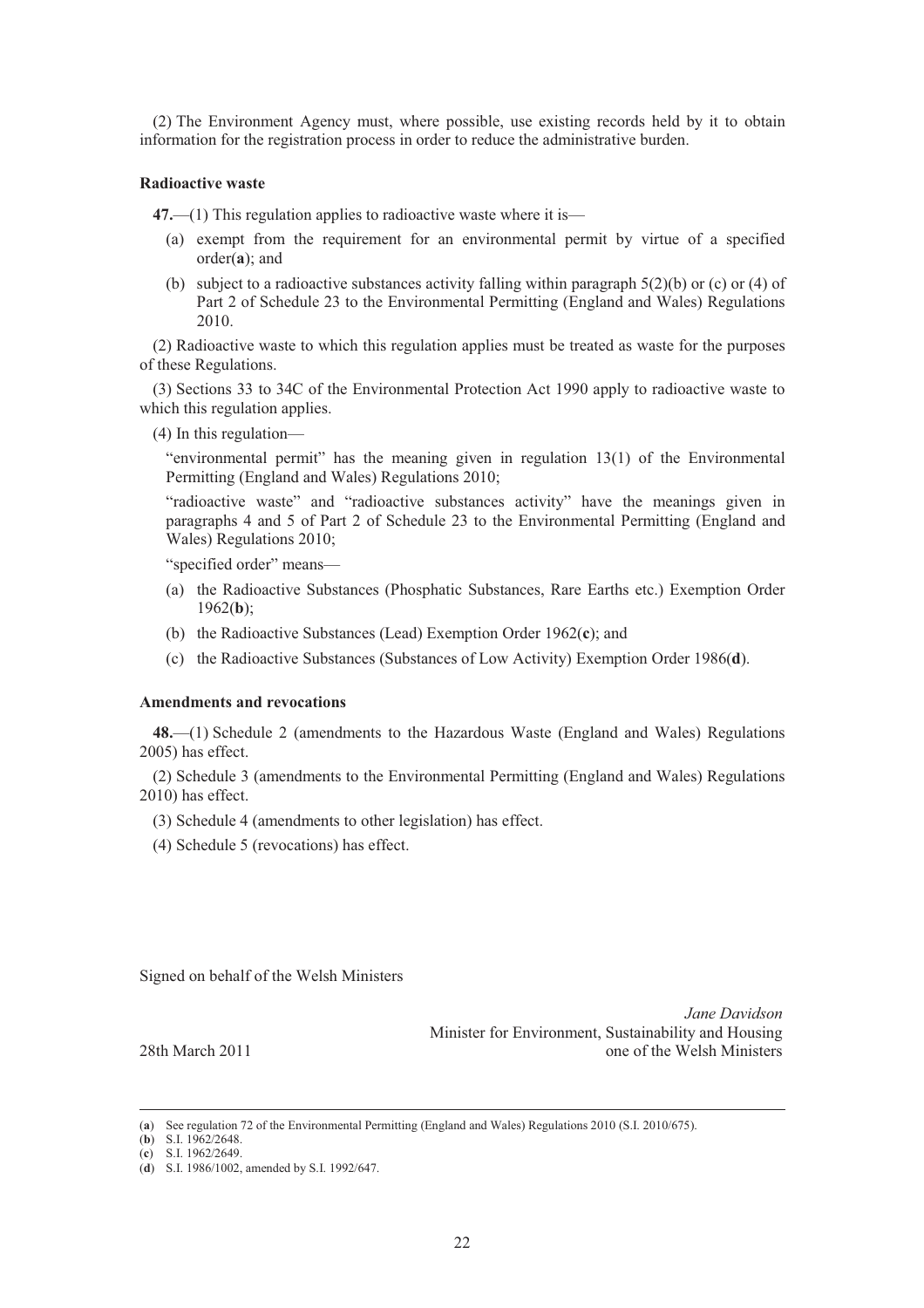*Henley* Parliamentary Under Secretary of State<br>
Penartment for Environment Food and Rural Affairs Department for Environment, Food and Rural Affairs

# SCHEDULE 1 Regulations 5, 8 and 11

# Waste prevention programmes and waste management plans

# PART 1

# **Objectives**

### **Overall objective**

**1.** To protect the environment and human health by preventing or reducing the adverse impacts of the generation and management of waste and by reducing overall impacts of resource use and improving the efficiency of such use.

# **Application of the waste hierarchy**

**2.**—(1) To apply the following waste hierarchy as a priority order in waste prevention and management policy—

- (a) prevention;
- (b) preparing for re-use;
- (c) recycling;
- (d) other recovery (for example energy recovery);
- (e) disposal.

(2) When applying the waste hierarchy in sub-paragraph (1), the appropriate authority must ensure that it—

- (a) encourages the options that deliver the best overall environmental outcome, which may require specific waste streams to depart from the hierarchy where this is justified by lifecycle thinking on the overall impacts of the generation and management of such waste;
- (b) takes into account—
	- (i) the general environmental protection principles of precaution and sustainability,
	- (ii) technical feasibility and economic viability,
	- (iii) protection of resources, and
	- (iv) the overall environmental, human health, economic and social impacts.

# **Protection of human health and the environment**

**3.** To ensure that waste management is carried out without endangering human health, without harming the environment and, in particular-

- (a) without risk to water, air, soil, plants or animals;
- (b) without causing a nuisance through noise or odours; and
- (c) without adversely affecting the countryside or places of special interest.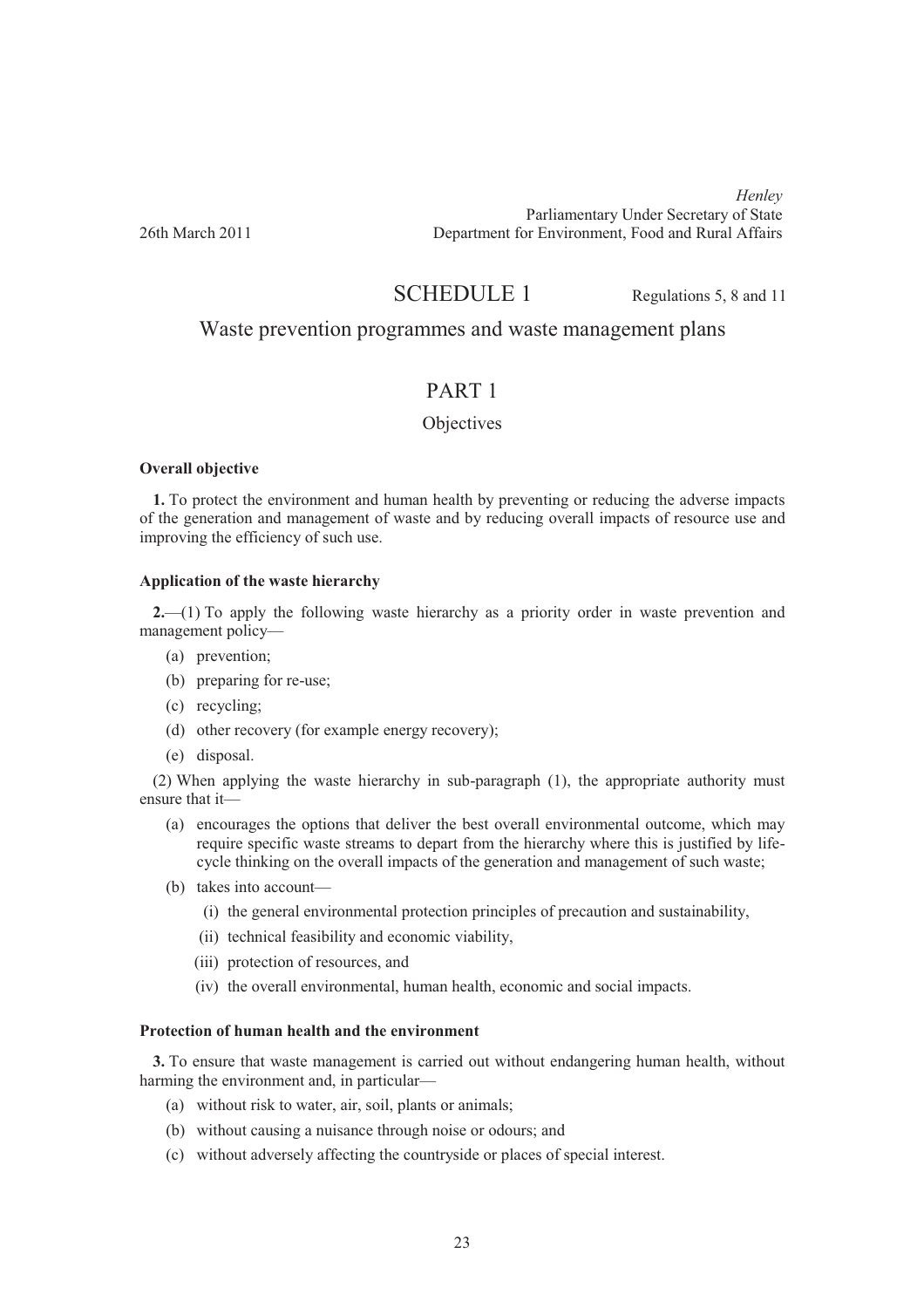#### **Principles of self-sufficiency and proximity**

**4.**—(1) To establish an integrated and adequate network of waste disposal installations and of installations for the recovery of mixed municipal waste collected from private households, including, where such collection also covers such waste from other producers, taking into account best available techniques.

(2) The network must be designed to enable the European Union as a whole to become selfsufficient in waste disposal and in the recovery of mixed municipal waste collected from private households, and to enable the United Kingdom to move towards that aim taking into account geographical circumstances or the need for specialised installations for certain types of waste.

(3) The network must enable waste to be disposed of and mixed municipal waste collected from private households to be recovered in one of the nearest appropriate installations, by means of the most appropriate technologies, in order to ensure a high level of protection for the environment and human health.

(4) This paragraph does not require that the full range of final recovery facilities be located in England or in Wales or in England and Wales together.

# PART 2

# Matters which must be included in waste management plans

### **Analysis of the current waste management situation etc.**

**5.** An analysis of the current waste management situation in England or Wales, as the case may be, the measures to be taken to improve environmentally sound preparing for re-use, recycling, recovery and disposal of waste and an evaluation of how the plan will support the implementation of the objectives and provisions of the Waste Framework Directive.

#### **General policies in relation to waste**

**6.** As appropriate and taking into account the geographical level and geographical area to which the plan relates, provisions relating to—

- (a) the type, quantity and source of waste generated within the territory, the waste likely to be shipped from or to the United Kingdom, and an evaluation of the development of waste streams in the future:
- (b) existing waste collection schemes and major disposal and recovery installations, including any special arrangements for waste oils, hazardous waste or waste streams addressed by specific European Union legislation;
- (c) an assessment of the need for new collection schemes, the closure of existing waste installations, additional waste installation infrastructure (in accordance with the objective in paragraph 4), and, if necessary the related investments;
- (d) sufficient information on the location criteria for site identification and on the capacity of future disposal or major recovery installations, if necessary;
- (e) general waste management policies, including planned waste management technologies and methods, or policies for waste posing specific management problems.

### **Policies in relation to packaging waste**

**7.** In pursuance of the objectives and measures in Directive 94/62/EC of the European Parliament and of the Council on packaging and packaging waste(**a**), a chapter on the management

 <sup>(</sup>**a**) OJ No L 365, 31.12.1994, p10, as last amended by Regulation (EC) No 219/2009, OJ No L 87, 31.3.2009, p109.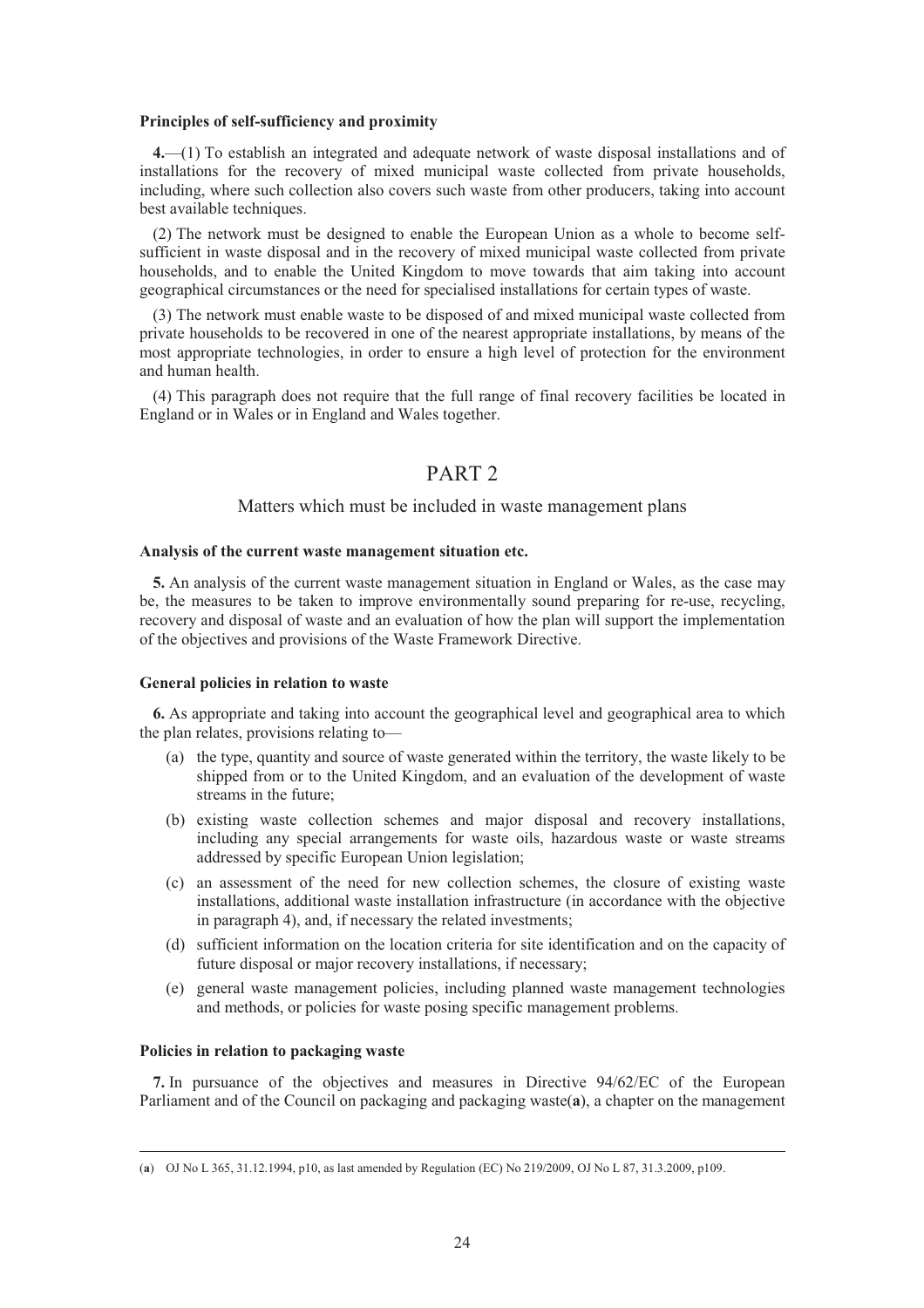of packaging and packaging waste, including measures taken pursuant to Articles 4 and 5 of that Directive.

### **Policies in relation to separate collection of waste**

**8.** Measures to promote high quality recycling including the setting up of separate collections of waste where technically, environmentally and economically practicable and appropriate to meet the necessary quality standards for the relevant recycling sectors.

# **Policies in relation to bio-waste**

**9.** As appropriate, measures to encourage the separate collection of bio-waste with a view to the composting and digestion of bio-waste.

### **Policies in relation to re-use**

**10.** As appropriate, measures to be taken to promote the re-use of products and preparing for reuse activities, in particular—

- (a) measures to encourage the establishment and support of re-use and repair networks;
- (b) the use of economic instruments;
- (c) the use of procurement criteria;
- (d) the setting of quantitative objectives.

### **Preparing for re-use, recovery and recycling targets**

**11.**—(1) Measures to be taken to ensure that, by 2020, at least 50% by weight of waste from households is prepared for re-use or recycled.

(2) Measures to be taken to ensure that, by 2020, at least 70% by weight of the waste mentioned in paragraph (3) is subjected to material recovery.

- (3) That waste is construction and demolition waste excluding—
	- (a) hazardous waste;
	- (b) naturally occurring material falling within code 17 05 04 in Schedule 1 to—
		- (i) the List of Wastes (England) Regulations 2005(**a**), or
		- (ii) the List of Wastes (Wales) Regulations 2005(**b**).

# PART 3

# Matters which may be included in waste management plans

### **Matters which may be included in a waste management plan**

**12.** Taking into account the geographical level and geographical area to which the plan relates—

- (a) organisational aspects related to waste management including a description of the allocation of responsibilities between public and private actors carrying out waste management;
- (b) an evaluation of the usefulness and suitability of the use of economic and other instruments in tackling various waste problems, taking into account the need to maintain the smooth functioning of the internal market;

 <sup>(</sup>**a**) S.I. 2005/895, to which there are amendments not relevant to these Regulations.

<sup>(</sup>**b**) S.I. 2005/1820 (W. 148).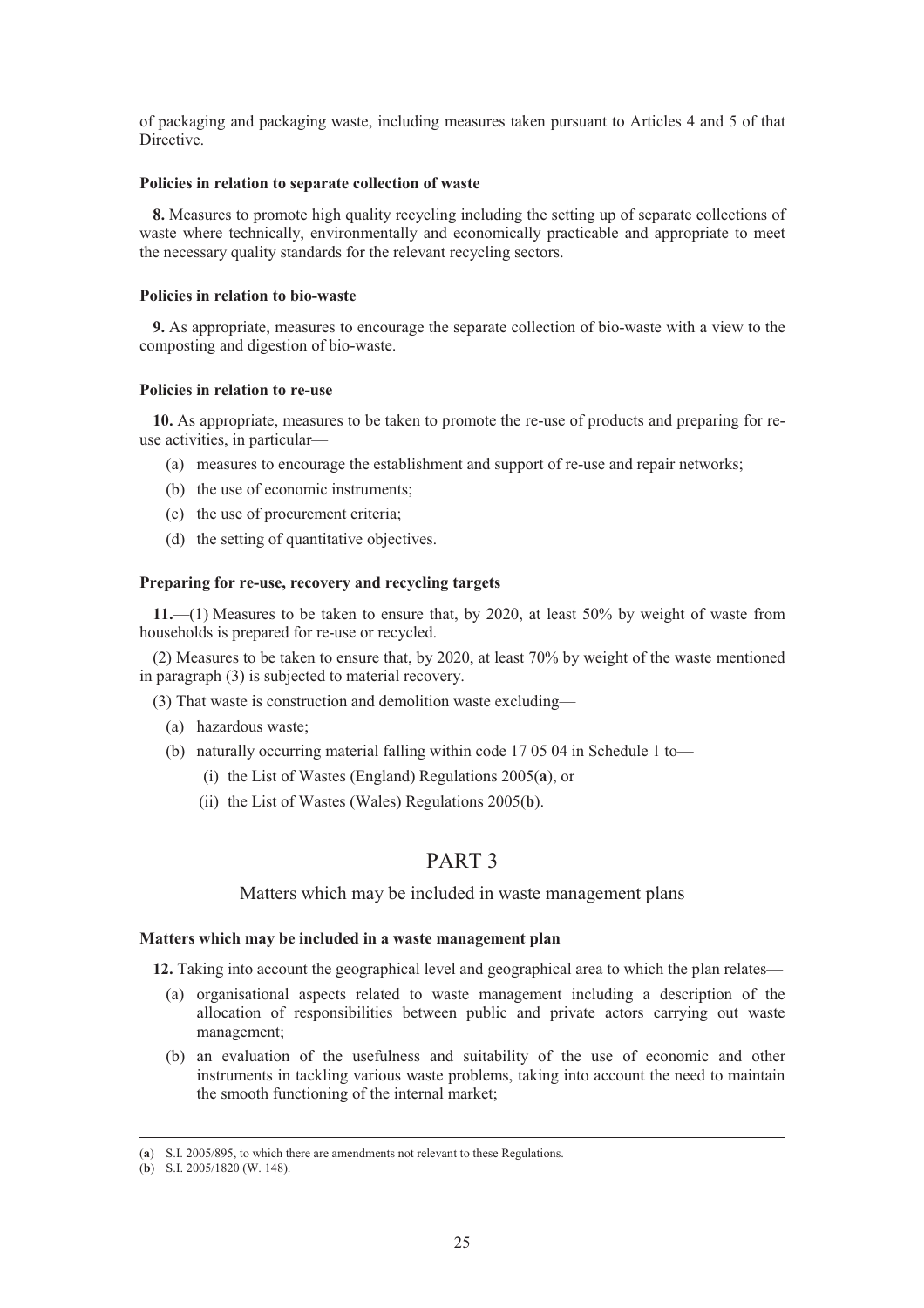- (c) the use of awareness campaigns and information provision directed at the general public or at a specific set of consumers;
- (d) historical contaminated waste disposal sites and measures for their rehabilitation.

# PART 4

# Public participation in the preparation or modification of a waste prevention programme or national waste management plan

### **Interpretation**

**13.** In this Part—

"consultation bodies" means—

- (a) in relation to a waste prevention programme or national waste management plan relating to England—
	- (i) Natural England, and
	- (ii) the Historic Buildings and Monuments Commission for England (English Heritage);
- (b) in relation to a waste prevention programme or national waste management plan relating to Wales, the Countryside Council for Wales;

"public consultees" means the persons to whose attention proposals for a programme or plan are brought by the appropriate authority pursuant to paragraph 14(1)(b).

### **Public participation procedures**

**14.**—(1) As soon as reasonably practicable after preparing proposals for a waste prevention programme or national waste management plan or for the modification of such a programme or plan, the appropriate authority must—

- (a) send a copy of the proposals to the consultation bodies;
- (b) take such steps as it considers appropriate to bring the proposals to the attention of the persons who in the authority's opinion—
	- (i) are, or are likely to be, affected by the programme or plan, or
	- (ii) have an interest in the programme or plan;
- (c) inform the public consultees of the address (which may include a website)—
	- (i) at which a copy of the proposals may be viewed, and
	- (ii) from which a copy of the proposals may be obtained;
- (d) invite the consultation bodies and public consultees to express their opinion on the proposals, specifying the address to which, and the period within which, opinions must be sent.

(2) The period referred to in paragraph (1)(d) must be of such length as will ensure that the consultation bodies and the public consultees are given an effective opportunity to express their opinion on the proposals.

(3) The appropriate authority must keep a copy of the proposals at its principal office for inspection by the public at all reasonable times free of charge.

(4) Nothing in paragraph (1)(c) requires the appropriate authority to provide copies free of charge, but where a charge is made it must be reasonable.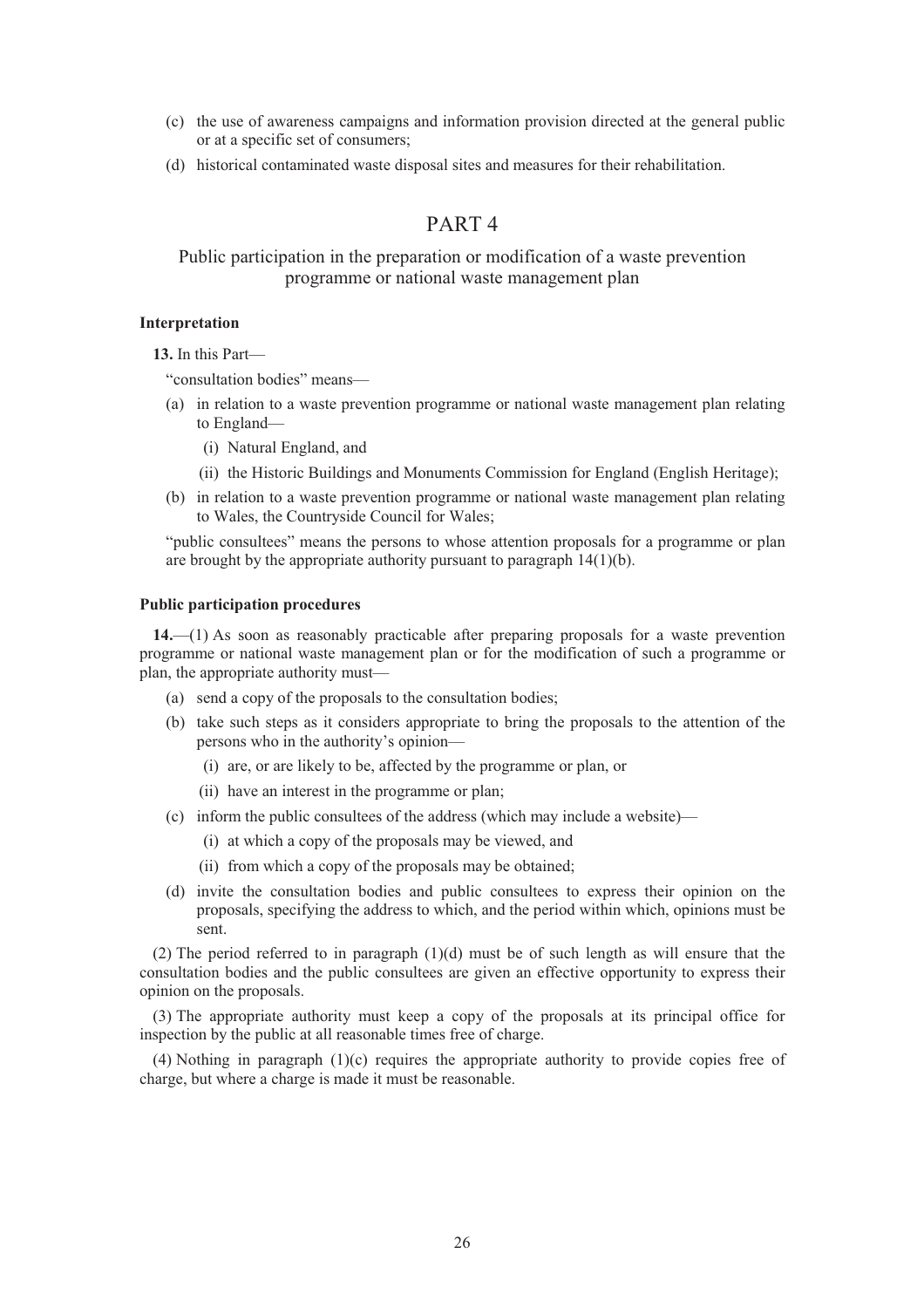#### **Procedures following public participation**

**15.**—(1) Before decisions on a waste prevention programme or national waste management plan are made, the appropriate authority must take account of any opinion expressed by a consultation body or public consultee.

(2) As soon as reasonably practicable after making decisions on a waste prevention programme or national waste management plan, the appropriate authority must—

- (a) inform the consultation bodies and the public consultees of the matters in paragraph (3);
- (b) take such steps as it considers appropriate to bring those matters to the attention of the public; and
- (c) if it has adopted the programme or plan, make a copy available at its principal office for inspection by the public at all reasonable times free of charge.
- (3) The matters are—
	- (a) the decisions made by the appropriate authority on the programme or plan;
	- (b) the reasons and considerations on which those decisions are based; and
	- (c) information about the public participation procedure.

(4) Nothing in paragraph (2)(c) requires the appropriate authority to provide copies free of charge, but where a charge is made it must be reasonable.

SCHEDULE 2 Regulation 48

# Amendments to the Hazardous Waste (England and Wales) Regulations 2005

# PART 1

# Amendments

- **1.** The Hazardous Waste (England and Wales) Regulations 2005(**a**) are amended as follows.
- **2.** For regulation 2, substitute—

# **"The Waste Directive and the meaning of waste**

**2.**—(1) For the purposes of these Regulations—

- (a) "the Waste Directive" means Directive 2008/98/EC of the European Parliament and of the Council on waste;
- (b) "waste" means anything that—
	- (i) is waste within the meaning of Article 3(1) of the Waste Directive; and
	- (ii) subject to regulation 15, is not excluded from the scope of that Directive by Article 2(1), (2) or (3).

(2) In these Regulations, a reference to the Waste Directive conditions is a reference to the conditions set out in Article 13 of that Directive, that is to say, to ensure that waste management is carried out without endangering human health, without harming the environment and, in particular—

- (a) without risk to water, air, soil, plants or animals;
- (b) without causing a nuisance through noise or odours; and

 <sup>(</sup>**a**) S.I. 2005/894 amended by S.I. 2006/937, 2007/3476, 2007/3538, 2009/507, 2010/675, 2010/1159.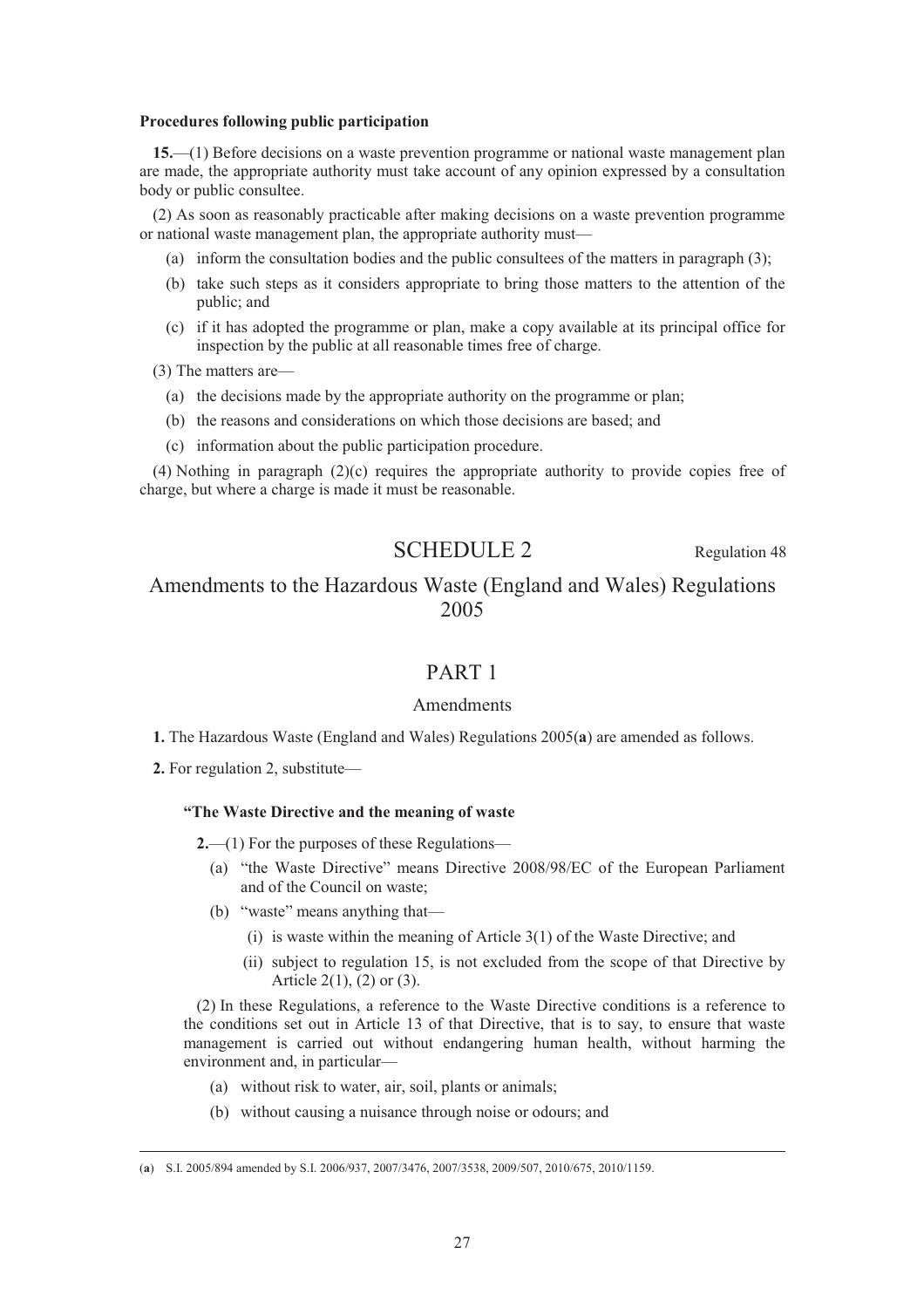(c) without adversely affecting the countryside or places of special interest.".

**3.** For regulation 3, substitute—

### **"Annex III to the Waste Directive**

**3.** A reference in these Regulations to—

- (a) Annex III is a reference to Annex III (properties of waste which render it hazardous) to the Waste Directive, as that Annex is set out in Schedule 3;
- (b) hazardous properties is a reference to the properties in Annex III.".

**4.** In regulation 4(1), in the definition of "the List of Wastes", omit from ", being the list" to the end.

- **5.** In regulation 5—
	- (a) in paragraph  $(1)$ 
		- (i) for the definition of "consignment note", substitute—

""consignment note", in relation to a consignment of hazardous waste, means the identification document which is required to accompany the hazardous waste when it is transferred pursuant to Article 19(2) of the Waste Directive.",

(ii) in the appropriate place, insert—

""domestic waste" means waste produced by a household;",

(iii) for the definition of "multiple collection", substitute—

""multiple collection" means a journey made by a single carrier which meets the following conditions—

- (a) the carrier collects more than one consignment of hazardous waste in the course of the journey;
- (b) each consignment is collected from different premises;
- (c) all the premises from which a collection is made are in England; and
- (d) all consignments collected are transported by that carrier in the course of a journey to the same consignee;",
- (iv) omit the definition of "multiple collection consignment note";
- (b) for paragraph (2), substitute—

"(2) In these Regulations—

"broker" means an undertaking arranging the recovery or disposal of waste on behalf of others, including such brokers who do not take physical possession of the waste;

"collection" means the gathering of waste, including the preliminary sorting and preliminary storage of waste for the purposes of transport to a waste treatment facility;

"dealer" means any undertaking which acts in the role of principal to purchase and subsequently sell waste, including such dealers who do not take physical possession of the waste;

"disposal" means any operation which is not recovery even where the operation has as a secondary consequence the reclamation of substances or energy (Annex I of the Waste Directive sets out a non-exhaustive list of disposal operations);

"holder" means the producer of the waste or the person who is in possession of it;

"management" means the collection, transport, recovery and disposal of waste, including the supervision of such operations and the after-care of disposal sites, and including actions taken as dealer or broker;

"producer" means anyone whose activities produce waste (original waste producer) or anyone who carries out pre-processing, mixing or other operations resulting in a change in the nature or composition of the waste;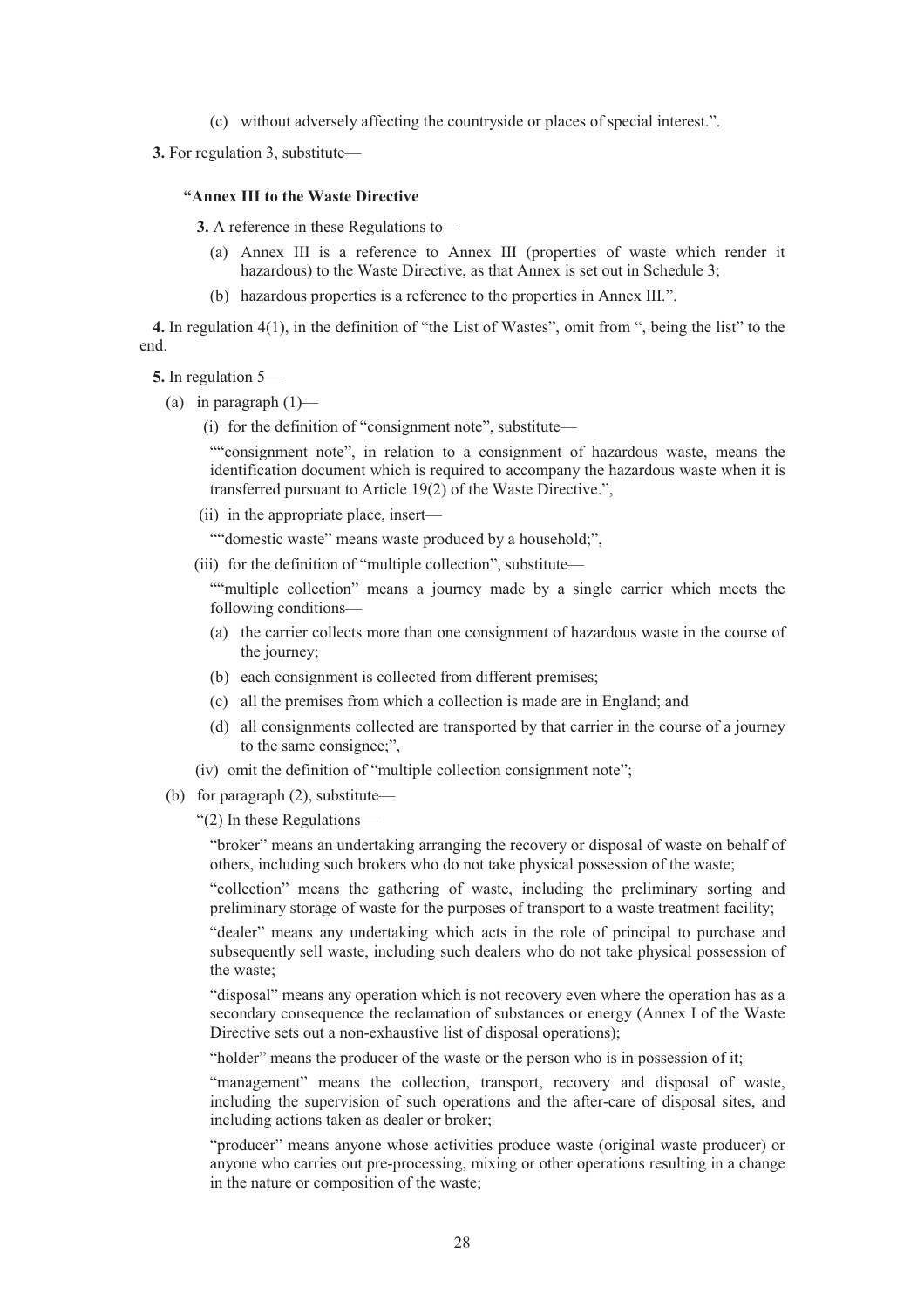"recovery" means any operation the principal result of which is waste serving a useful purpose by replacing other materials which would otherwise have been used to fulfil a particular function, or waste being prepared to fulfil that function, in the plant or in the wider economy (Annex II of the Waste Directive sets out a non-exhaustive list of recovery operations);

"waste oil" means any mineral or synthetic lubrication or industrial oil which has become unfit for the use for which it was originally intended, such as used combustion engine oils and gearbox oils, lubricating oils, oils for turbines and hydraulic oils,

and cognate expressions must be construed accordingly.";

- (c) in paragraph  $(3)(c)$ , for ", schedule of carriers or multiple collection consignment note", substitute "or schedule of carriers".
- **6.** In regulation 8(1), for "Annexes I, II and III", substitute "Annex III".
- **7.** In regulation 9—
	- (a) in paragraph  $(1)$ 
		- (i) for "Annexes I, II and III", substitute "Annex III",
		- (ii) omit "to the Hazardous Waste Directive";
	- (b) after paragraph (1), insert—

"(1A) The Secretary of State must not decide to treat waste as non-hazardous under paragraph (1) if it has been diluted or mixed with the aim of lowering the initial concentrations of hazardous substances to a level below the thresholds for defining waste as hazardous.".

- **8.** In regulation 18—
	- (a) after the words "it has been", insert "diluted or has been";
	- (b) after paragraph (a), insert—

"(aa) in the case of hazardous waste comprising waste oil, waste oil of different characteristics;".

#### **9.** In regulation 19—

- (a) in paragraph (1), for "(2) and (3)", substitute "(2), (3) and (4)";
- (b) in paragraph (3), omit "or a registered exemption";
- (c) after paragraph (3), insert—
	- "(4) Paragraph (1) applies to the mixing of waste oil—
		- (a) only to the extent that the prohibition in that paragraph is technically feasible and economically viable; and
		- (b) only where such mixing would impede the treatment of the waste oil.".

**10.** In regulation 20(1)(a), omit "or a registered exemption".

**11.** In regulation 35—

- (a) omit paragraphs  $(1)(c)$  and  $(4)$ ;
- (b) in paragraph  $(5)$ 
	- (i) for "consignment note, schedule of carriers or multiple collection consignment note", substitute "consignment note or schedule of carriers",
	- (ii) for "Schedule 4, 5 or 6", substitute "Schedule 4 or 5";
- (c) after paragraph (5), insert—

"(6) Until the end of the period of 6 months beginning with the day on which the Waste (England and Wales) Regulations 2011 are made—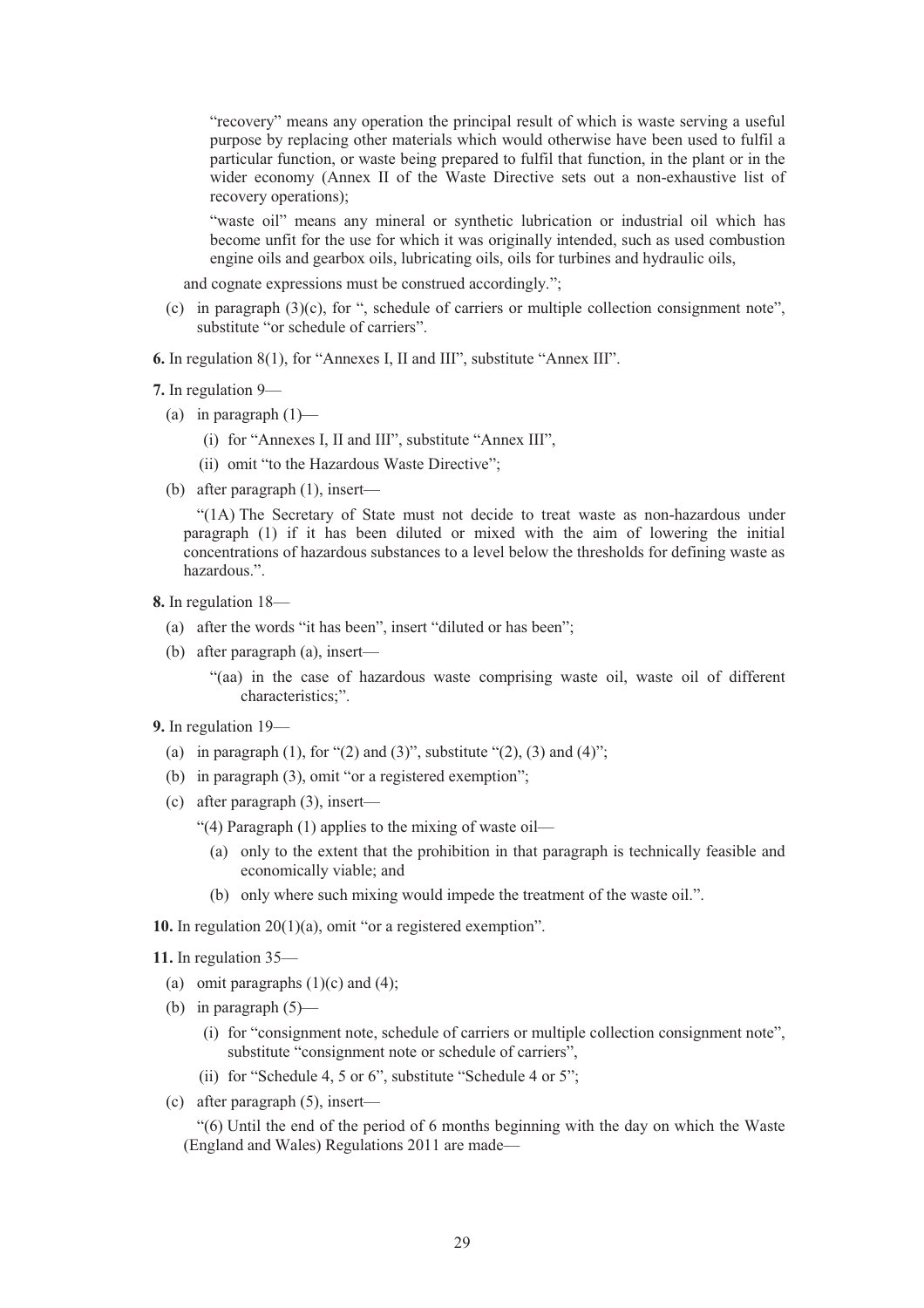- (a) a carrier may elect to use the multiple collection procedure which applied immediately before the coming into force of those Regulations; and
- (b) the forms set out in these Regulations as originally enacted, or forms requiring the same information in substantially the same format, may be used instead of those substituted by the Waste (England and Wales) Regulations 2011.".

**12.** In regulation 36(1), for "38" substitute "39".

**13.** Omit regulation 38.

**14.** In regulation 42—

- (a) in paragraph (1), for "regulations 43 and 44" substitute "regulation 43";
- (b) in paragraph  $(2)$ , omit "38 $(6)(b)$  and  $(c)$ ,".

**15.** In regulation 43(1), omit "other than a case to which regulation 44 applies".

**16.** Omit regulation 44.

**17.** In regulation 47—

- (a) after paragraph  $(5)(b)$ , omit "and";
- (b) in paragraph  $(5)(c)$ , at the beginning, insert "subject to paragraph  $(5A)$ ,";
- (c) after paragraph (5), insert—

"(5A) If the person required to make or retain a register has a waste permit pursuant to which the site is operated, the period for retention of a consignment note required to be kept by regulation  $51(2)(a)$  is—

- (a) for 5 years after the deposit of the waste; or
- (b) if the permit authorises disposal of waste in a landfill, until the permit is surrendered or revoked.

 $(5B)$  In paragraph  $(5A)$ , "landfill" has the meaning given in Article  $2(g)$  of Council Directive 1999/31/EC on the landfill of waste, but does not include any operation excluded from the scope of that Directive by Article 3(2).".

**18.** In regulation 48—

- (a) in paragraph (3)(c), for "Annex IIA or IIB of the Waste Directive", substitute "Annex I or II of the Waste Directive (as the case may be)";
- (b) after paragraph (6)(a), omit "and";
- (c) in paragraph  $(6)(b)$ , at the beginning, insert "subject to paragraph  $(6A)$ ,";
- (d) after paragraph (6), insert—

"(6A) If the person required to make or retain a register has a waste permit pursuant to which the site is operated, the period for retention of a consignment note required to be kept by regulation  $51(2)(a)$  is-

- (a) for 5 years after the disposal or recovery of the waste; or
- (b) if the permit authorises disposal of waste in a landfill (in addition to other treatment), until the permit is surrendered or revoked.

 $(6B)$  In paragraph  $(6A)$ , "landfill" has the meaning given in Article 2(g) of Council Directive 1999/31/EC on the landfill of waste, but does not include any waste excluded from the scope of that Directive by Article 3(2).".

**19.** In regulation 49—

- (a) in paragraph (1), for "consignor of hazardous waste", substitute "consignor or broker of, or dealer in, hazardous waste";
- (b) for paragraph (3), substitute—

"(3) Any person required to keep a record by paragraph (1) must preserve it—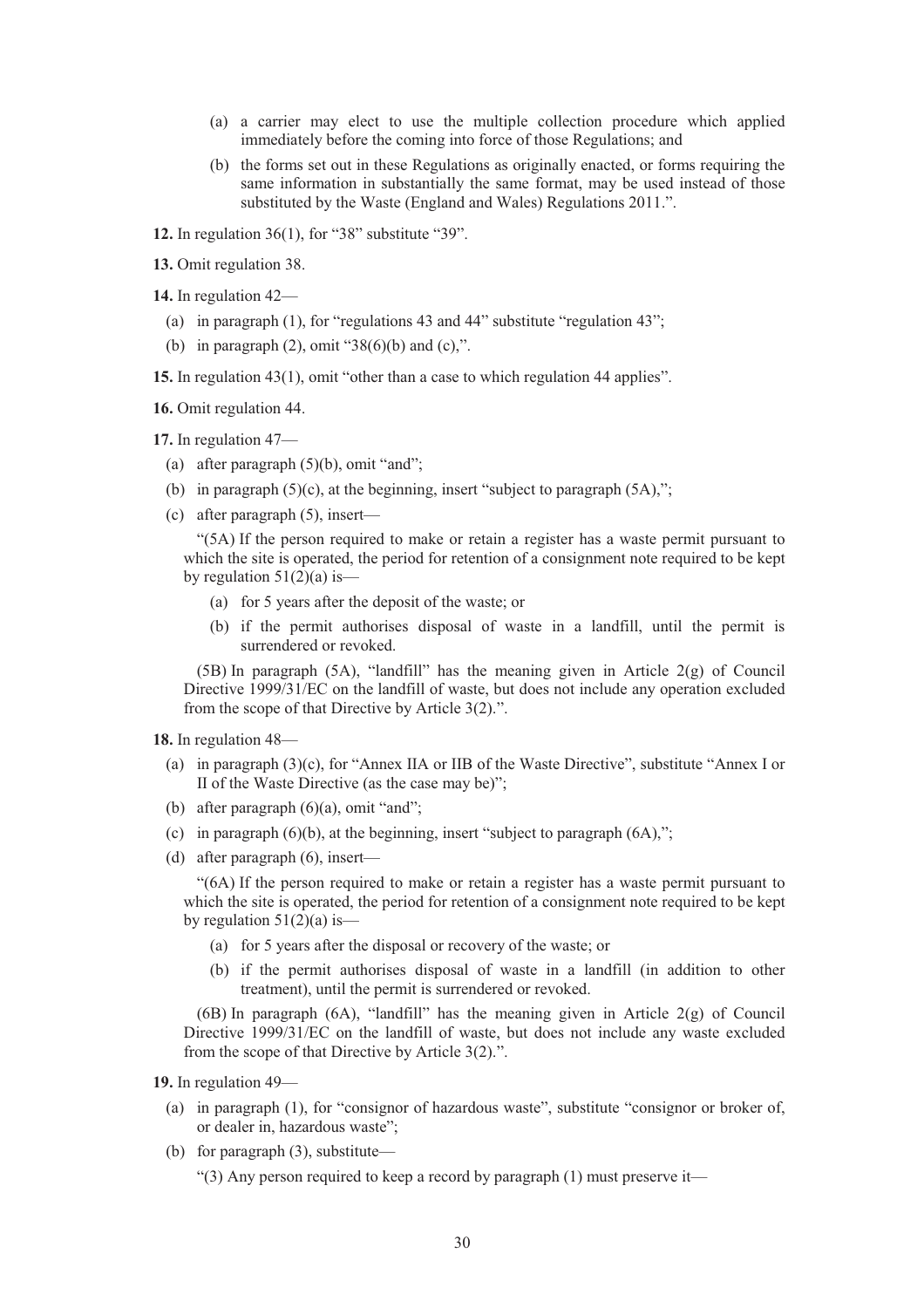- (a) while the person is a holder of the waste or (if not a holder) has control of the waste; and
- (b) for 3 years after the date on which the waste is transferred to another person.".
- (c) in paragraph  $(4)$ 
	- (i) after "holder", insert ", dealer, broker",
	- (ii) after "recorded", insert "chronologically";
- (d) in paragraph  $(5)$ 
	- (i) after the first occurrence of "holder", insert ", dealer, broker",
	- (ii) in sub-paragraph (b), before "consignor", insert "dealer, broker or".

**20.** In regulation 50(3), after "entered", insert "chronologically".

**21.** In regulation 51(2)(a), omit—

- (a) "multiple consignment notes and"; and
- (b) "or 44".

**22.** In regulations 52(1) and 55(3), for "Annex IIA or Annex IIB", substitute "Annex I or Annex  $II$ <sup>"</sup>.

**23.** Omit regulation 57.

**24.** In regulation 60—

- (a) in paragraph (1), for "Article 5", substitute "Article 16";
- (b) omit paragraph (2).

**25.** In regulation 65(c), for "44" substitute "43".

- **26.** In the table in regulation 65A(1), for "44" substitute "43".
- **27.** In regulation 69(1)(e), for "44" substitute "43".
- **28.** Omit Schedules 1, 2 and 6.
- **29.** For Schedule 3, substitute the Schedule set out in Part 2.
- **30.** For Schedule 4, substitute the Schedule set out in Part 3.
- **31.** In paragraph 4(3)(a) of Schedule 7, for "43 or 44" substitute "36 or 43".
- **32.** In paragraph 7 of Schedule 7—
	- (a) in paragraph (1), for "regulation 38(1)", substitute "the definition of "multiple collection" in regulation  $5(1)$ ";
	- (b) in paragraph (2), omit the words after "these Regulations";
	- (c) omit paragraph (3).

**33.** In Schedule 11, omit paragraphs 3 to 6 and 9 to 23.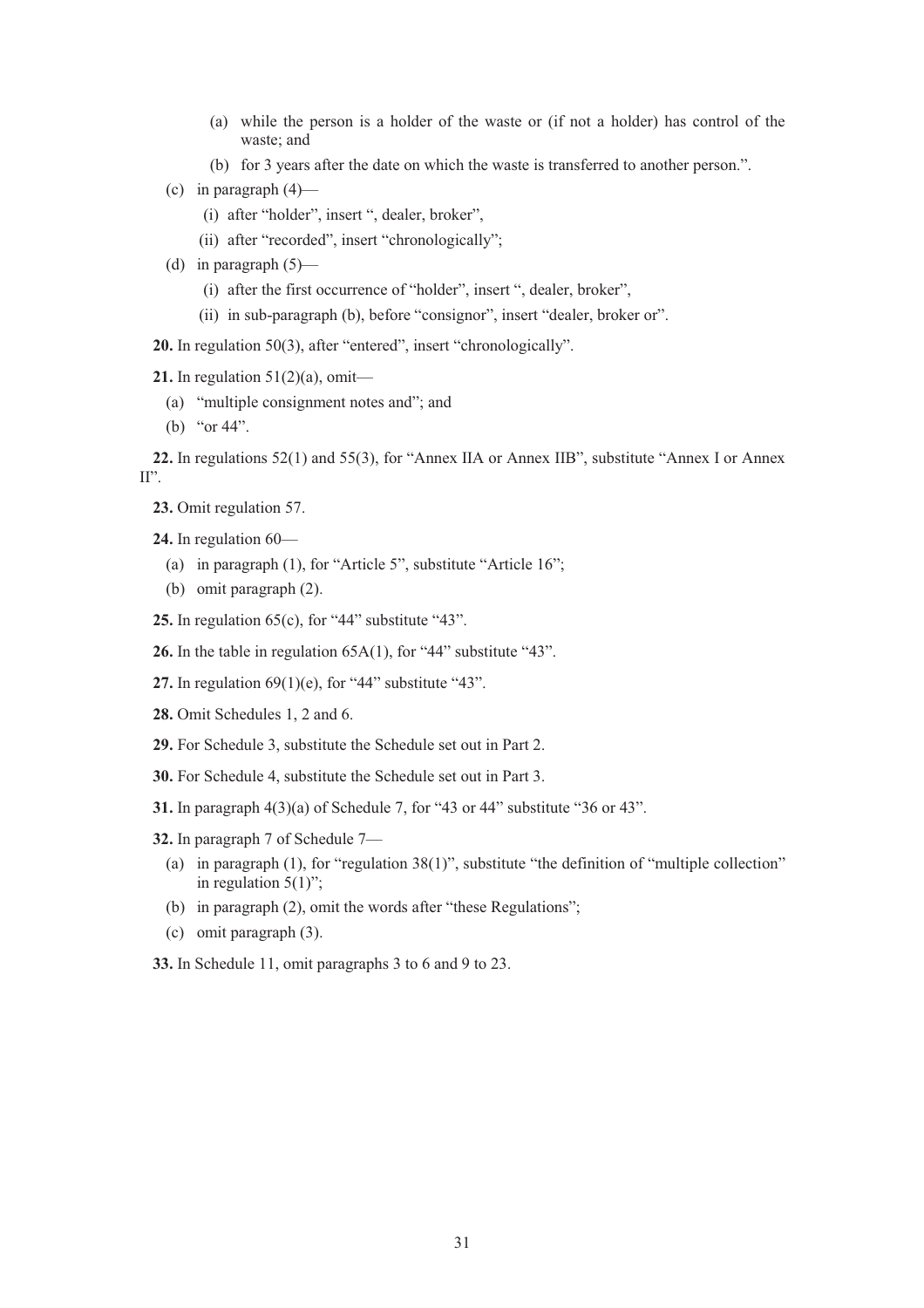# PART 2

# The new Schedule 3

# "SCHEDULE 3 Regulation 3

# Annex III to the Waste Directive

# Properties of waste which render it hazardous

- H1 "Explosive": substances and preparations which may explode under the effect of flame or which are more sensitive to shocks or friction than dinitrobenzene.
- H2 "Oxidizing": substances and preparations which exhibit highly exothermic reactions when in contact with other substances, particularly flammable substances.
- H3-A "Highly flammable"

— liquid substances and preparations having a flash point below  $21^{\circ}$ C (including extremely flammable liquids), or

 — substances and preparations which may become hot and finally catch fire in contact with air at ambient temperature without any application of energy, or

 — solid substances and preparations which may readily catch fire after brief contact with a source of ignition and which continue to burn or be consumed after removal of the source of ignition, or

 — gaseous substances and preparations which are flammable in air at normal pressure, or

 — substances and preparations which, in contact with water or damp air, evolve highly flammable gases in dangerous quantities.

- H3-B "Flammable": liquid substances and preparations having a flash point equal to or greater than 21°C and less than or equal to 55°C.
- H4 "Irritant": non-corrosive substances and preparations which, through immediate, prolonged or repeated contact with the skin or mucous membrane, can cause inflammation.
- H5 "Harmful": substances and preparations which, if they are inhaled or ingested or if they penetrate the skin, may involve limited health risks.
- H6 "Toxic": substances and preparations (including very toxic substances and preparations) which, if they are inhaled or ingested or if they penetrate the skin, may involve serious, acute or chronic health risks and even death.
- H7 "Carcinogenic": substances and preparations which, if they are inhaled or ingested or if they penetrate the skin, may induce cancer or increase its incidence.
- H8 "Corrosive": substances and preparations which may destroy living tissue on contact.
- H9 "Infectious": substances and preparations containing viable micro-organisms or their toxins which are known or reliably believed to cause disease in man or other living organisms.
- H10 "Toxic for reproduction": substances and preparations which, if they are inhaled or ingested or if they penetrate the skin, may induce non-hereditary congenital malformations or increase their incidence.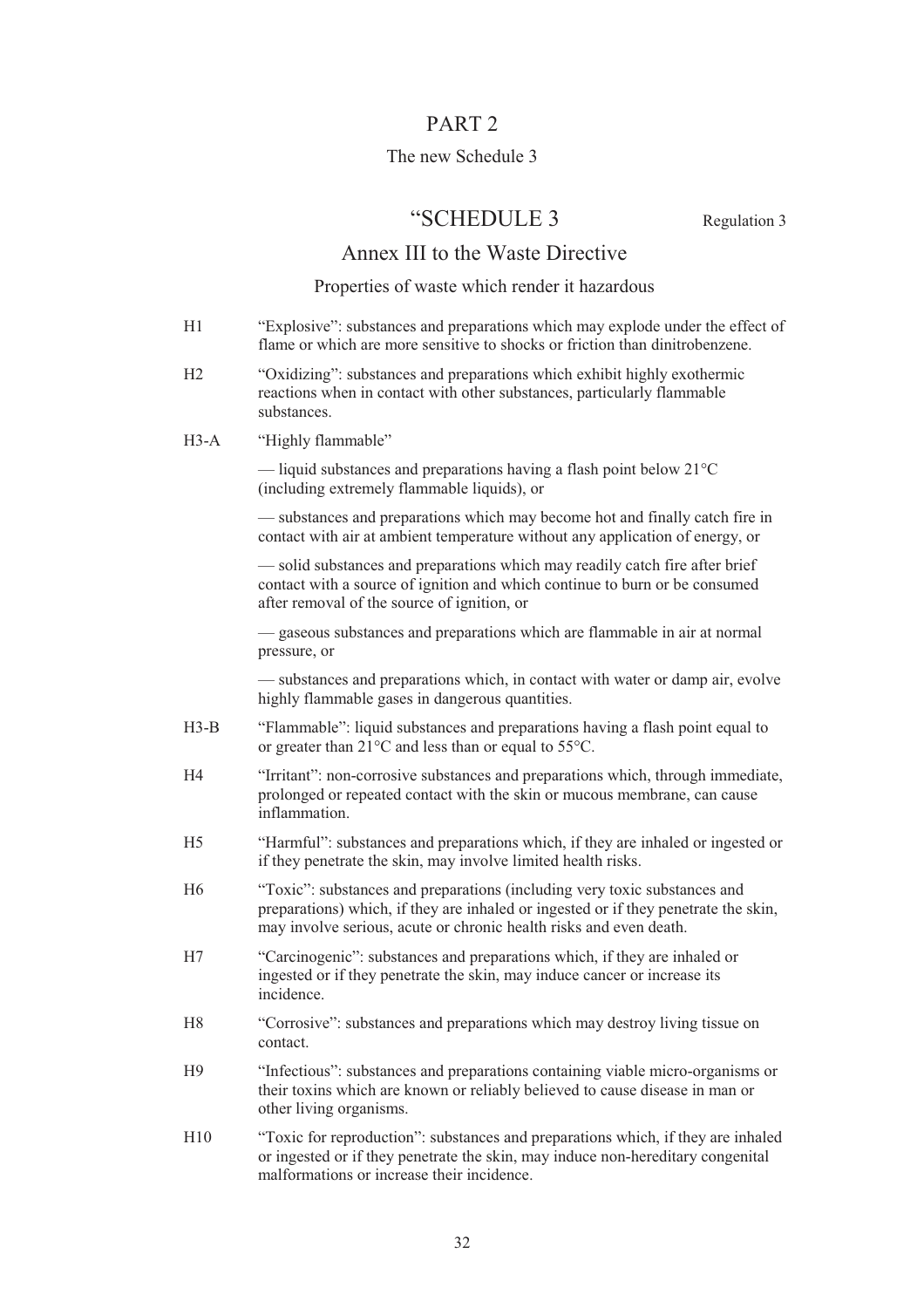- H11 "Mutagenic": substances and preparations which, if they are inhaled or ingested or if they penetrate the skin, may induce hereditary genetic defects or increase their incidence.
- H12 Waste which releases toxic or very toxic gases in contact with water, air or an acid.
- H13(\*) "Sensitizing": substances and preparations which, if they are inhaled or if they penetrate the skin, are capable of eliciting a reaction of hypersensitization such that on further exposure to the substance or preparation, characteristic adverse effects are produced.

(\*) As far as testing methods are available.

- H14 "Ecotoxic": waste which presents or may present immediate or delayed risks for one or more sectors of the environment.
- H15 Waste capable by any means, after disposal, of yielding another substance, e.g. a leachate, which possesses any of the characteristics above.

# **Notes**

**1.** Attribution of the hazardous properties "toxic" (and "very toxic"), "harmful", "corrosive", "irritant", "carcinogenic", "toxic to reproduction", "mutagenic" and "ecotoxic" is made on the basis of the criteria laid down by Annex VI to Council Directive 67/548/EEC of 27 June 1967 on the approximation of laws, regulations and administrative provisions relating to the classification, packaging and labelling of dangerous substances.

**2.** Where relevant the limit values listed in Annex II and III to Directive 1999/45/EC of the European Parliament and of the Council of 31 May 1999 concerning the approximation of laws, regulations and administrative provisions of the Member States relating to the classification, packaging and labelling of dangerous preparations shall apply.

### **Test methods**

The methods to be used are described in Annex V to Directive 67/548/EEC and in other relevant CEN-notes."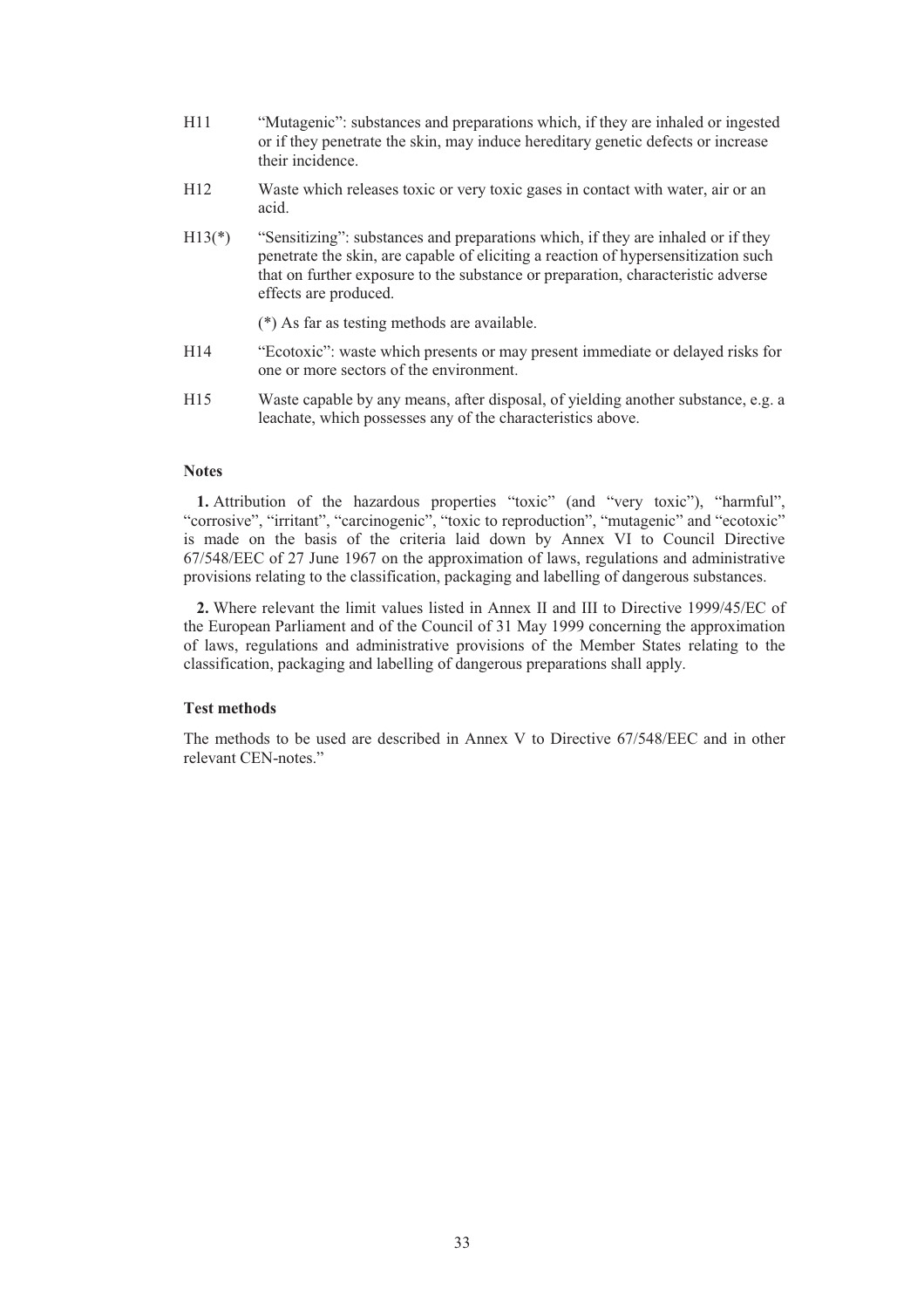# PART 3

# The new Schedule 4

# "SCHEDULE 4 Regulation 35(2)

"

| Consignment<br>Note Code:                                                                                                                                                                                                                                                                                                                                           |          |     |                                                                                                                                                                                                                                                                                    |                                         |                         |                                                                                                          |                                                                                                                                                                                |                                           |                                                                                              |
|---------------------------------------------------------------------------------------------------------------------------------------------------------------------------------------------------------------------------------------------------------------------------------------------------------------------------------------------------------------------|----------|-----|------------------------------------------------------------------------------------------------------------------------------------------------------------------------------------------------------------------------------------------------------------------------------------|-----------------------------------------|-------------------------|----------------------------------------------------------------------------------------------------------|--------------------------------------------------------------------------------------------------------------------------------------------------------------------------------|-------------------------------------------|----------------------------------------------------------------------------------------------|
|                                                                                                                                                                                                                                                                                                                                                                     |          |     |                                                                                                                                                                                                                                                                                    |                                         |                         |                                                                                                          |                                                                                                                                                                                |                                           |                                                                                              |
| $\overline{2}$                                                                                                                                                                                                                                                                                                                                                      |          |     |                                                                                                                                                                                                                                                                                    |                                         |                         | The waste described helow is to he removed from (name, address, postcode, telephone, e-mail, facsimile): |                                                                                                                                                                                |                                           |                                                                                              |
| Premises Code (where applicable):<br>3.                                                                                                                                                                                                                                                                                                                             |          |     |                                                                                                                                                                                                                                                                                    |                                         |                         |                                                                                                          |                                                                                                                                                                                |                                           |                                                                                              |
| The waste will be taken to (name, address & postcode):                                                                                                                                                                                                                                                                                                              |          |     |                                                                                                                                                                                                                                                                                    |                                         |                         |                                                                                                          |                                                                                                                                                                                |                                           |                                                                                              |
| The waste producer was (if different from 2.) trame, address, postcode, telephone, e-mail, facsimile):                                                                                                                                                                                                                                                              |          |     |                                                                                                                                                                                                                                                                                    |                                         |                         |                                                                                                          |                                                                                                                                                                                |                                           |                                                                                              |
| Part B DESCRIPTION OF THE WASTE                                                                                                                                                                                                                                                                                                                                     |          |     |                                                                                                                                                                                                                                                                                    |                                         |                         |                                                                                                          |                                                                                                                                                                                |                                           |                                                                                              |
| The process giving rise to the waste(s) was<br>t.                                                                                                                                                                                                                                                                                                                   |          |     |                                                                                                                                                                                                                                                                                    |                                         |                         | $\hat{z}$                                                                                                | SIC for the process giving rise to the waste:                                                                                                                                  |                                           |                                                                                              |
|                                                                                                                                                                                                                                                                                                                                                                     |          |     |                                                                                                                                                                                                                                                                                    |                                         |                         |                                                                                                          | WASTE DETAILS (where more than one waste type is collected all of the information given below must be completed for each EWC identified)                                       |                                           |                                                                                              |
| 3<br>The waste(s) is:                                                                                                                                                                                                                                                                                                                                               |          |     |                                                                                                                                                                                                                                                                                    |                                         |                         |                                                                                                          |                                                                                                                                                                                |                                           |                                                                                              |
| Description of waste                                                                                                                                                                                                                                                                                                                                                | digits): |     | List of Wastes (EWC) code (6                                                                                                                                                                                                                                                       | Quantity                                |                         | The chemical/hiological components in<br>the waste and their concentrations are:                         | Physical Form (Gas, Liquid,<br>Solid, Powder, Sludge or                                                                                                                        | Hazard code(s):                           | Container                                                                                    |
|                                                                                                                                                                                                                                                                                                                                                                     |          |     |                                                                                                                                                                                                                                                                                    | (kg):                                   | Component               | Concentration (% or                                                                                      | Mixedia                                                                                                                                                                        |                                           | type, number<br>& size:                                                                      |
|                                                                                                                                                                                                                                                                                                                                                                     |          |     |                                                                                                                                                                                                                                                                                    |                                         |                         | ma/ka)                                                                                                   |                                                                                                                                                                                |                                           |                                                                                              |
|                                                                                                                                                                                                                                                                                                                                                                     |          |     |                                                                                                                                                                                                                                                                                    |                                         |                         |                                                                                                          |                                                                                                                                                                                |                                           |                                                                                              |
|                                                                                                                                                                                                                                                                                                                                                                     |          |     |                                                                                                                                                                                                                                                                                    |                                         |                         |                                                                                                          |                                                                                                                                                                                |                                           |                                                                                              |
| The information given below is to be completed for each EWC identified                                                                                                                                                                                                                                                                                              |          |     |                                                                                                                                                                                                                                                                                    |                                         |                         |                                                                                                          |                                                                                                                                                                                |                                           |                                                                                              |
| <b>EWC Code</b>                                                                                                                                                                                                                                                                                                                                                     |          |     | UN identification number(s)                                                                                                                                                                                                                                                        |                                         | Proper shipping name(s) | <b>UN Class(es)</b>                                                                                      | Packing Grounts)                                                                                                                                                               | Special handling<br>requirements          |                                                                                              |
|                                                                                                                                                                                                                                                                                                                                                                     |          |     |                                                                                                                                                                                                                                                                                    |                                         |                         |                                                                                                          |                                                                                                                                                                                |                                           |                                                                                              |
|                                                                                                                                                                                                                                                                                                                                                                     |          |     |                                                                                                                                                                                                                                                                                    |                                         |                         |                                                                                                          |                                                                                                                                                                                |                                           |                                                                                              |
|                                                                                                                                                                                                                                                                                                                                                                     |          |     |                                                                                                                                                                                                                                                                                    |                                         |                         |                                                                                                          |                                                                                                                                                                                |                                           |                                                                                              |
|                                                                                                                                                                                                                                                                                                                                                                     |          |     | I certify that I today collected the consignment and that the details in A2, A4 and B3 are correct<br>and I have been advised of any specific handling requirements.<br>Where this consignment forms part of a multiple collection, the round<br>number and collection number are: |                                         |                         |                                                                                                          |                                                                                                                                                                                |                                           |                                                                                              |
|                                                                                                                                                                                                                                                                                                                                                                     |          |     |                                                                                                                                                                                                                                                                                    |                                         |                         | I.<br>Consignor Name:                                                                                    | handling requirements. I confirm that I have fulfilled my duty to apply the waste hierarchy as<br>required by regulation 12 of the Waste (England and Wales) Regulations 2011. |                                           |                                                                                              |
|                                                                                                                                                                                                                                                                                                                                                                     |          |     |                                                                                                                                                                                                                                                                                    |                                         |                         |                                                                                                          | On behalf of (name, address, postcode, telephone, e-mail, facsimile):                                                                                                          |                                           |                                                                                              |
| Carrier Name:                                                                                                                                                                                                                                                                                                                                                       |          |     |                                                                                                                                                                                                                                                                                    |                                         |                         |                                                                                                          |                                                                                                                                                                                |                                           |                                                                                              |
|                                                                                                                                                                                                                                                                                                                                                                     |          |     |                                                                                                                                                                                                                                                                                    |                                         |                         | Signature                                                                                                |                                                                                                                                                                                |                                           |                                                                                              |
| Carrier registration no./ reason for exemption:                                                                                                                                                                                                                                                                                                                     |          |     |                                                                                                                                                                                                                                                                                    |                                         |                         | Date                                                                                                     | <b>at</b><br>lus                                                                                                                                                               |                                           |                                                                                              |
| Vehicle registration no tor mode of transport, if not road):                                                                                                                                                                                                                                                                                                        |          |     |                                                                                                                                                                                                                                                                                    |                                         |                         |                                                                                                          |                                                                                                                                                                                |                                           |                                                                                              |
|                                                                                                                                                                                                                                                                                                                                                                     |          |     |                                                                                                                                                                                                                                                                                    |                                         |                         |                                                                                                          |                                                                                                                                                                                |                                           |                                                                                              |
|                                                                                                                                                                                                                                                                                                                                                                     |          | hrs |                                                                                                                                                                                                                                                                                    |                                         |                         |                                                                                                          | Part E CONSIGNEE'S CERTIFICATE (where more than one waste type is collected all of the information given below must be completed for each EWC)                                 |                                           |                                                                                              |
|                                                                                                                                                                                                                                                                                                                                                                     |          |     |                                                                                                                                                                                                                                                                                    | Quantity of each EWC code received (kg) |                         | <b>EWC</b> Accepted/Rejected                                                                             |                                                                                                                                                                                | Waste Management operation (R or I) code) |                                                                                              |
| On behalf of (name, address, postcode, telephone, e-mail, facsimile):<br>Ż.<br>3.<br>Signature<br>Date<br>Individual EWC oodets) received                                                                                                                                                                                                                           |          |     |                                                                                                                                                                                                                                                                                    |                                         |                         |                                                                                                          |                                                                                                                                                                                |                                           | the waste is packaged and labelled correctly and the carrier has been advised of any special |
|                                                                                                                                                                                                                                                                                                                                                                     |          |     |                                                                                                                                                                                                                                                                                    |                                         |                         |                                                                                                          |                                                                                                                                                                                |                                           |                                                                                              |
| I received this waste at the address given in A4 on (date)                                                                                                                                                                                                                                                                                                          |          |     |                                                                                                                                                                                                                                                                                    |                                         | a1                      | lins                                                                                                     |                                                                                                                                                                                |                                           |                                                                                              |
| Vehicle registration no. tor mode of transport, if not road):                                                                                                                                                                                                                                                                                                       |          |     |                                                                                                                                                                                                                                                                                    |                                         |                         |                                                                                                          |                                                                                                                                                                                |                                           |                                                                                              |
| Where waste is rejected please provide details:                                                                                                                                                                                                                                                                                                                     |          |     |                                                                                                                                                                                                                                                                                    |                                         |                         |                                                                                                          |                                                                                                                                                                                |                                           |                                                                                              |
|                                                                                                                                                                                                                                                                                                                                                                     |          |     |                                                                                                                                                                                                                                                                                    |                                         |                         |                                                                                                          | authorises the management of the waste described in B at the address given in A4.                                                                                              |                                           |                                                                                              |
|                                                                                                                                                                                                                                                                                                                                                                     |          |     |                                                                                                                                                                                                                                                                                    |                                         |                         |                                                                                                          |                                                                                                                                                                                |                                           |                                                                                              |
| $\mathbf{L}$<br>$\hat{c}$<br>3.<br>I certify that environmental permit/registered exemption nots).<br>Where the consignment forms part of a multiple collection, as identified in Part C, I certify that the total number of consignments forming the collection are:<br>Name<br>On behalf of (name, address, postcode, telephone, e-mail, facsimile):<br>Signature |          |     |                                                                                                                                                                                                                                                                                    |                                         |                         |                                                                                                          |                                                                                                                                                                                |                                           |                                                                                              |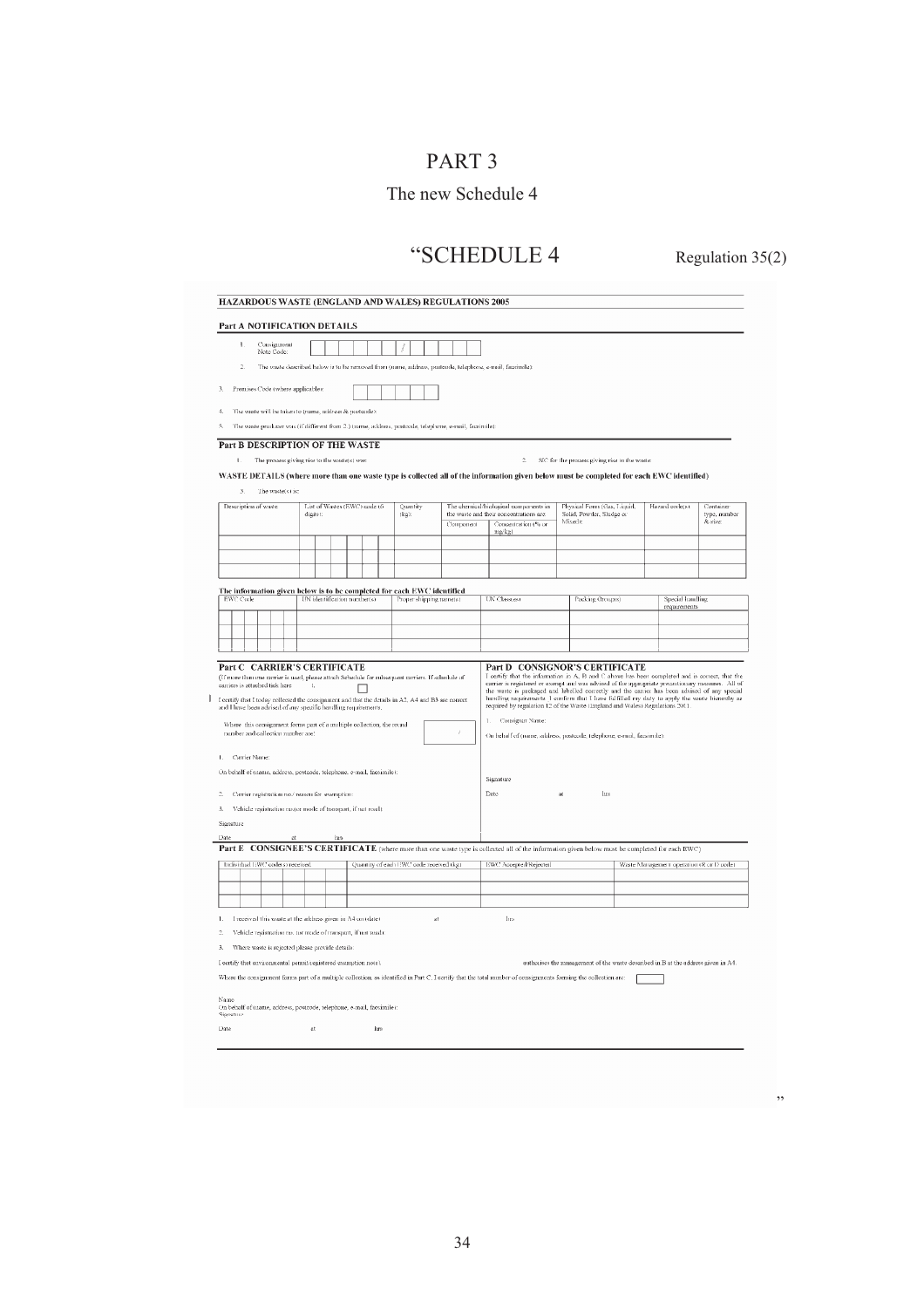# SCHEDULE 3 Regulation 48(2)

# Amendments to the Environmental Permitting (England and Wales) Regulations 2010

**1.** The Environmental Permitting (England and Wales) Regulations 2010(**a**) are amended as follows.

- **2.** In regulation 2—
	- (a) in paragraph (1), for the definition of "waste", substitute—
		- ""waste", except where otherwise defined, and subject to paragraph (4), means anything that—
		- (a) is waste within the meaning of Article 3(1) of the Waste Framework Directive; and
		- (b) is not excluded from the scope of that Directive by Article 2(1), (2) or (3).";
	- (b) after paragraph (3), insert—

"(4) Notwithstanding section 15(2) of the Radioactive Substances Act 1993, radioactive waste must be treated as waste for the purposes of these Regulations and is subject to the requirement for an environmental permit where it—

- (a) would (but for this paragraph) be exempt from the requirement for an environmental permit by virtue of—
	- (i) the Radioactive Substances (Phosphatic Substances, Rare Earths etc.) Exemption Order 1962;
	- (ii) the Radioactive Substances (Lead) Exemption Order 1962; or
	- (iii) the Radioactive Substances (Substances of Low Activity) Exemption Order 1986; and
- (b) is subject to a radioactive substances activity falling within paragraph 5(2)(b) or (c) or (4) of Part 2 of Schedule 23.".
- **3.** In regulation 3, for the definition of "the Waste Framework Directive", substitute—

""the Waste Framework Directive" means Directive 2008/98/EC of the European Parliament and of the Council on waste;".

- **4.**—(1) Regulation 72 is renumbered as paragraph (1) of that regulation.
- (2) After that paragraph, insert—

"(2) But on the coming into force of the Waste (England and Wales) Regulations 2011, paragraph (1) ceases to apply to radioactive waste to the extent that it is to be treated as waste by virtue of regulation 2(4).".

- **5.** In Part 2 of Schedule 1—
	- (a) in paragraph 1 of Section 5.1 of Chapter 5—
		- (i) in the definition of "hazardous waste", for "Article 4", substitute "Article 13",
		- (ii) in the definition of "waste", for "Article  $1(1)(a)$ ", substitute "Article  $3(1)$ ";
	- (b) in paragraph (c) of Part A(1) of Section 5.3 and in paragraph 3 following that Part of that Section, for each occurrence of "Annex IIA", substitute "Annex I";
	- (c) in paragraph 3 following Part A(1) of Section 5.4, for "Annex IIB", substitute "Annex  $II"$
- **6.** In Schedule 2—
	- (a) omit paragraph 2(3);

 <sup>(</sup>**a**) S.I. 2010/675, to which there are amendments not relevant to these Regulations.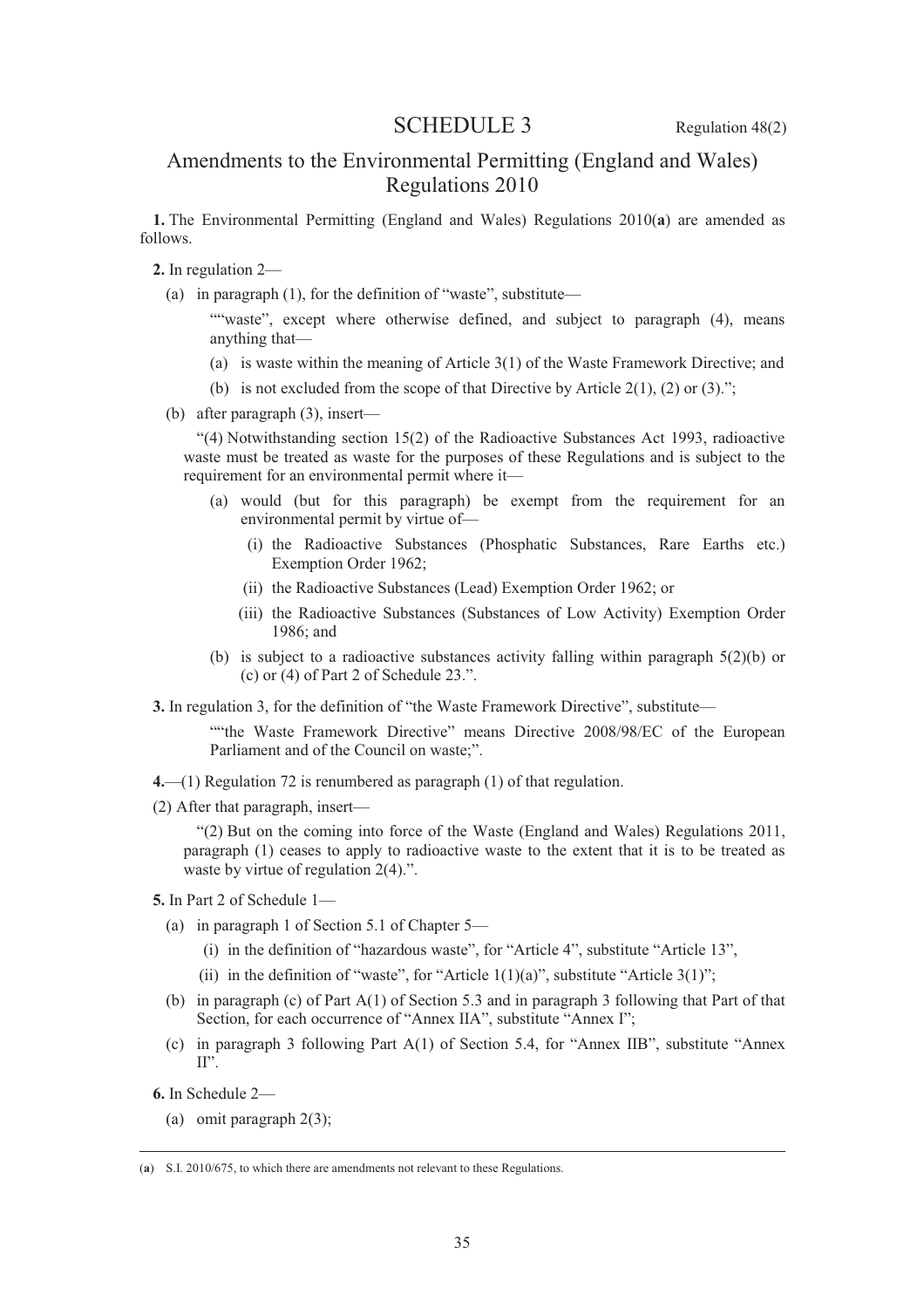- (b) in paragraph  $3(1)(c)$ , for "Article  $4(1)$ " substitute "Article 13";
- (c) in paragraph 14—
	- (i) in sub-paragraph (3)(a), after "keep", insert "chronological",
	- (ii) for sub-paragraph  $(4)(a)$ , substitute—
		- "(a) retain any records that it is required to keep under sub-paragraph (3) for a period of—
			- (i) 3 years, if the operation involves the treatment of hazardous waste;
			- (ii) otherwise 2 years;".
- **7.** In Section 2 of Chapter 2 of Part 1 of Schedule 3—
	- (a) in the table in paragraph U9 (use of waste to manufacture finished goods), omit the tenth entry (020106);
	- (b) in each of the tables in paragraphs U10 (spreading waste on agricultural land to confer benefit) and U11 (spreading waste on non-agricultural land to confer benefit), omit the second entry (020106).
- **8.** In section 2 of Chapter 3 of Part 1 of Schedule 3—
	- (a) in the table in paragraph T13 (treatment of food waste)—
		- (i) omit the first entry (020203, 020501),
		- (ii) in the second entry (020304, 020501, 020601, 020704), omit the words "excluding milk only",
		- (iii) in the third entry (200199), omit the words "but excluding foods covered by the Animal By-Products Regulations";
	- (b) omit paragraph T22 (treatment of animal by-product waste at a collection centre).
- **9.** In Schedule 9—
	- (a) for paragraph 4 substitute—

#### **"Exercise of relevant functions**

- **4.**—(1) The regulator must exercise its relevant functions—
	- (a) for the purposes of ensuring that—
		- (i) the waste hierarchy referred to in Article 4 of the Waste Framework Directive is applied to the generation of waste by a waste operation;
		- (ii) waste generated by a waste operation is treated in accordance with Article 4 of the Waste Framework Directive;
	- (b) for the purposes of implementing Article 13 of the Waste Framework Directive, but not in respect of nuisances and hazards arising from traffic beyond the site of a waste operation;
	- (c) so as to ensure that the requirements in the second paragraph of Article 23(1) of the Waste Framework Directive are met;
	- (d) so as to ensure compliance with the following Articles of the Waste Framework Directive—
		- (i) Article  $18(2)(b)$  and (c);
		- (ii) Article 23(3);
		- $(iii)$  Article 23(4);
		- (iv) Article 35(1).

(2) But the following duties take effect in relation to an environmental permit which is in force on the date of coming into force of the Waste (England and Wales) Regulations 2011 on the first review of the permit by the regulator (under regulation  $34(1)$ ) after that date—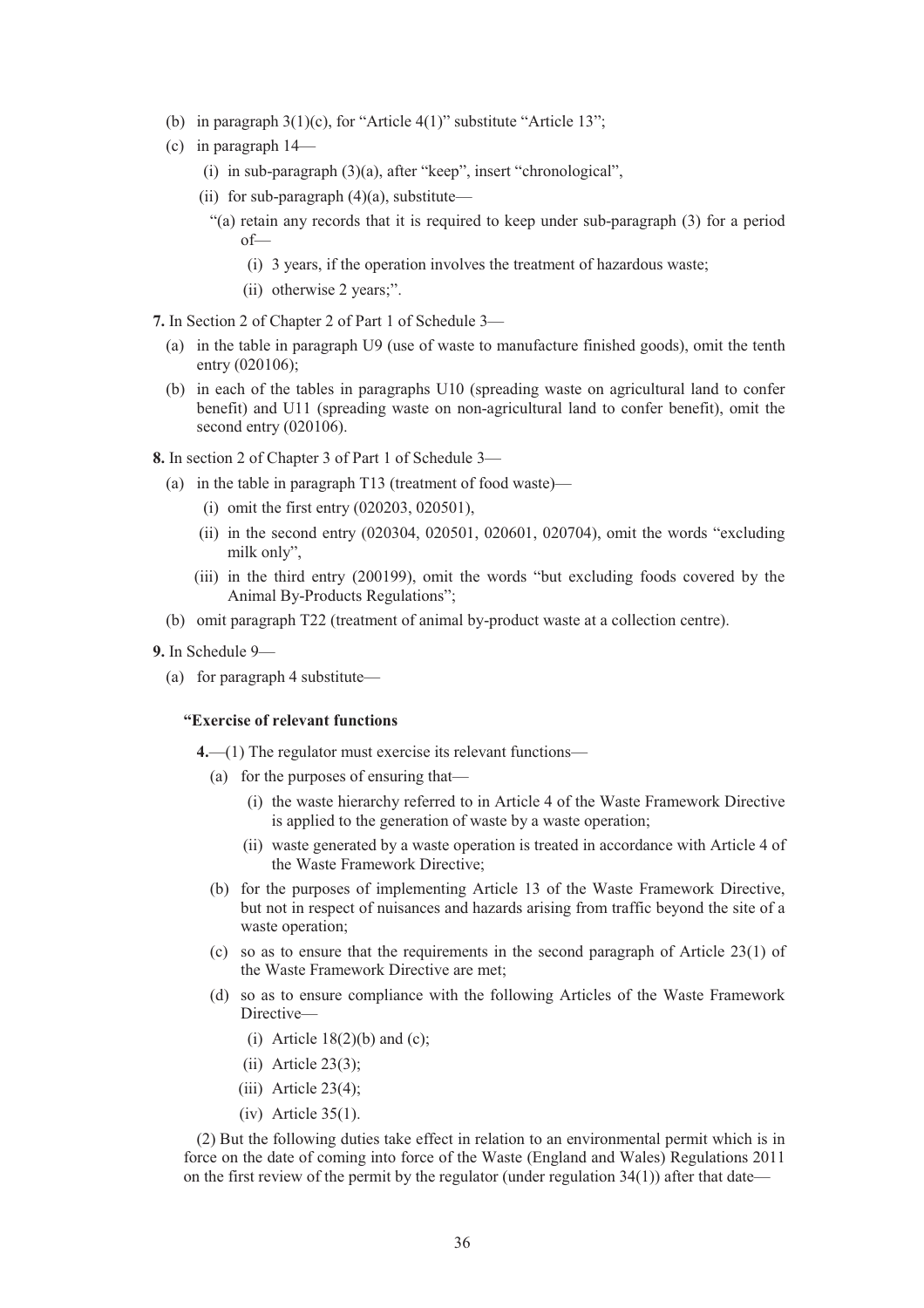- (a) the duty in paragraphs  $(1)(a)$ ,  $(1)(d)(i)$  and  $(1)(d)(iii)$ ;
- (b) the duty in paragraph  $(1)(c)$ , to the extent that it is imposed in relation to Article  $23(1)(e)$  and  $(f)$ .":
- (b) omit paragraph 5.

**10.** In Schedule 10, for paragraph 5(1)(d), substitute—

"(d) Article 8, but not in respect of nuisances and hazards arising from traffic beyond the site of a landfill;".

**11.** In paragraph 2 of Schedule 11, in each definition of "waste", for "Article 1(1)(a)", substitute "Article 3(1)".

**12.** In paragraph  $2(2)(c)$  of Schedule 12, for "Article  $1(1)(a)$ ", substitute "Article  $3(1)$ ".

**13.** In paragraph 2 of Schedule 21, in paragraph (a) of the definition of "waste", after "Article  $2(1)$ ", insert ",  $(2)$  or  $(3)$ ".

**14.** In Part 1 of Schedule 25—

- (a) omit the definitions in paragraph 1(1) except for "collection", "collection point" and "place of production";
- (b) for the definition of "collection", substitute ""collection" has the same meaning as in Article 3(10) of the Waste Framework Directive;";
- (c) omit paragraph 2.

**15.** Omit Part 2 of Schedule 25.

# SCHEDULE 4 Regulation 48(3)

# Amendments to other legislation

# PART 1

# Public General Acts

### **The Control of Pollution (Amendment) Act 1989**

**1.** After section 9(1A) of the Control of Pollution (Amendment) Act 1989(**a**), insert—

"(1AA) But, in the case of a waste collection authority that is a regulation authority by virtue of subsection (1A), the powers conferred on that authority under sections 5 to 7 above are not exercisable by that authority in relation to specified persons (within the meaning of Part 8 of the Waste (England and Wales) Regulations 2011).".

#### **The Town and Country Planning Act 1990**

**2.** In section 336(1) of the Town and Country Planning Act 1990(**b**), for the definition of "waste", substitute—

""waste" includes anything that-

- (a) is waste within the meaning of Article 3(1) of Directive 2008/98/EC of the European Parliament and of the Council on waste, and
- (b) is not excluded from the scope of that definition by Article 2(1), (2) or (3);".

(**b**) 1990 c. 8.

 <sup>(</sup>**a**) 1989 c. 14. Section 9(1A) was inserted by section 55 of the Anti-social Behaviour Act 2003.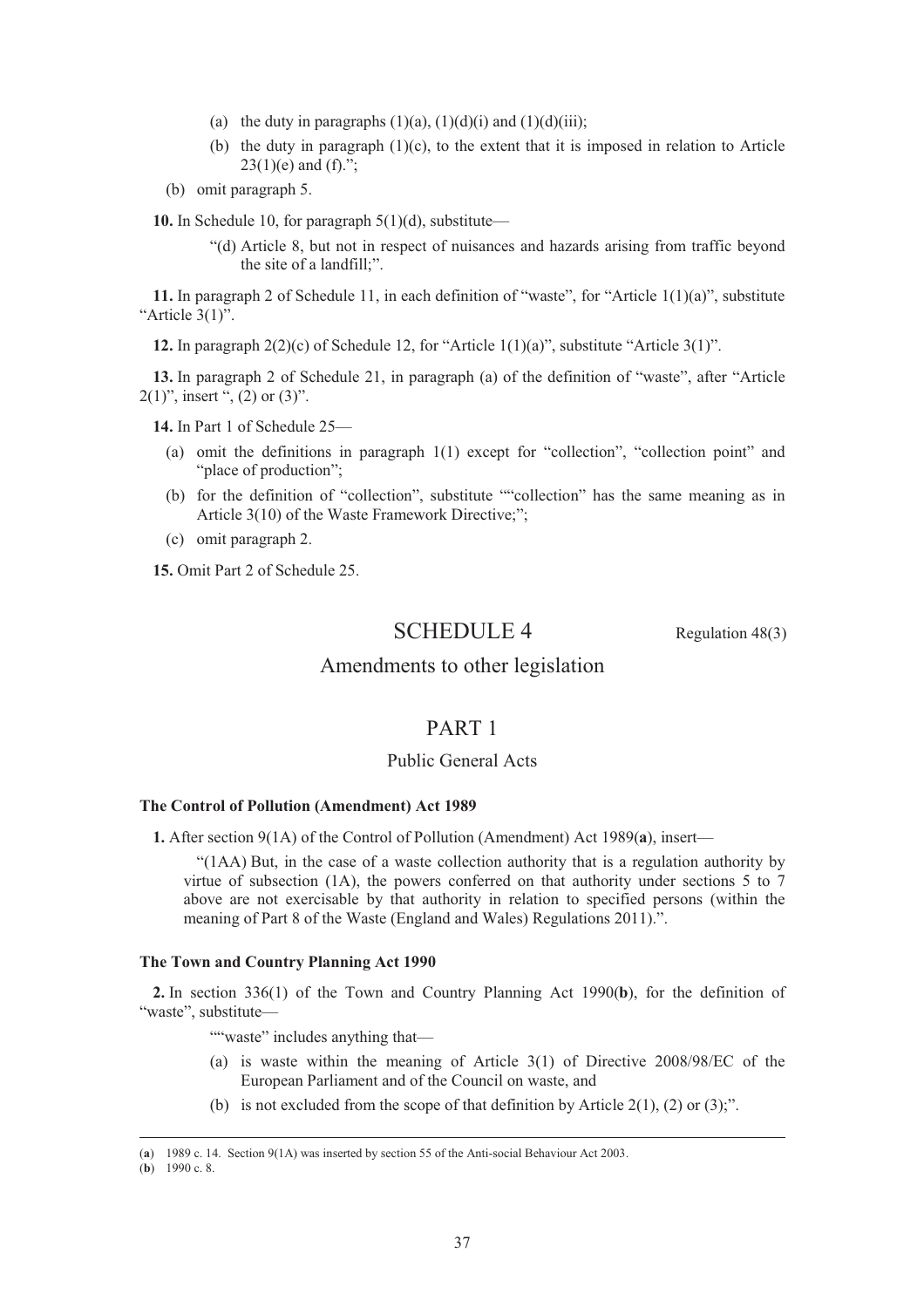#### **The Environmental Protection Act 1990**

**3.**—(1) The Environmental Protection Act 1990(**a**) is amended as follows.

(2) In section 33(13)(**b**), for "Annex IIA or IIB of Directive 2006/12/EC of the European Parliament and of the Council on waste", substitute "Annex I or II of Directive 2008/98/EC of the European Parliament and of the Council on waste".

(3) In section 34(1), for "as a broker", substitute "as a dealer or broker".

(4) In section 34(3)(c), at the end, insert "or by virtue of regulations under section 2 of the Pollution Prevention and Control Act 1999".

(5) Omit section 44A(**c**).

 $(6)$  In section 57(8), for the definition of "waste" substitute—

""waste" means anything that is waste within the meaning of Article 3(1) of Directive 2008/98/EC of the European Parliament and of the Council on waste including anything excluded from the scope of that Directive by Article  $2(1)(f)$  or  $2(2)(b)$  or (c), but not including anything excluded by the remainder of that Article".

- (7) In section 62A(**d**)—
	- (a) in each of subsections  $(1)(b)$  and  $(2)(b)$ , for "Council Directive 91/689/EEC", substitute "Directive 2008/98/EC";
	- (b) for subsection (3), substitute—

"(3) In this section "the Hazardous Waste List" means the list of wastes established by Commission Decision 2000/532/EC.".

- (8) In section 75(**e**)—
	- (a) for subsection (2), substitute—

"(2) "Waste" means anything that is waste within the meaning of Article  $3(1)$  of Directive 2008/98/EC of the European Parliament and of the Council on waste.";

(b) omit subsections (10) to (12).

(9) Omit Schedules 2A and 2B(**f**).

### **The Environment Act 1995**

**4.**—(1) The Environment Act 1995(**g**) is amended as follows.

(2) In section 41(1)(c)(**h**), for "Council Directive 91/689/EEC", substitute "Directive 2008/98/EC to the extent that it relates to hazardous waste (within the meaning given by Article 3(2) of that Directive)".

(3) In section 56(1), for paragraph (h) of the definition of "environmental licence", substitute—

"(h) registration of a person as a broker of or dealer in controlled waste under any provision which gives effect in England and Wales to Article 26(b) of Directive 2008/98/EC of the European Parliament and of the Council on waste,".

 <sup>(</sup>**a**) 1990 c. 43.

<sup>(</sup>**b**) Section 33(13) was inserted by S.I. 2007/3538, regulation 73 and paragraphs 2 and 4(6) of Schedule 21.

<sup>(</sup>**c**) Section 44A was inserted by the Environment Act 1995 (c. 25) and amended by S.I. 2007/3538, regulation 73 and paragraphs 2 and 12 of Schedule 21.

<sup>(</sup>**d**) Section 62A was inserted by S.I. 2005/894, regulation 72(3).

<sup>(</sup>**e**) Section 75(2) was amended by the Environment Act 1995 (c. 25), section 120(1) and paragraph 88 of Schedule 22.

<sup>(</sup>**f**) Schedule 2A was inserted by the Environment Act 1995 (c. 25), section 92 and Schedule 12. Schedule 2B was inserted by section 120 and paragraph 95 of Schedule 22 to that Act.

<sup>(</sup>**g**) 1995 c.25.

<sup>(</sup>**h**) Section 41(1)(c) was amended in relation to England by S.I. 2005/894, regulation 59, and in relation to Wales by S.I. 2005/1806 (W. 138), regulation 59.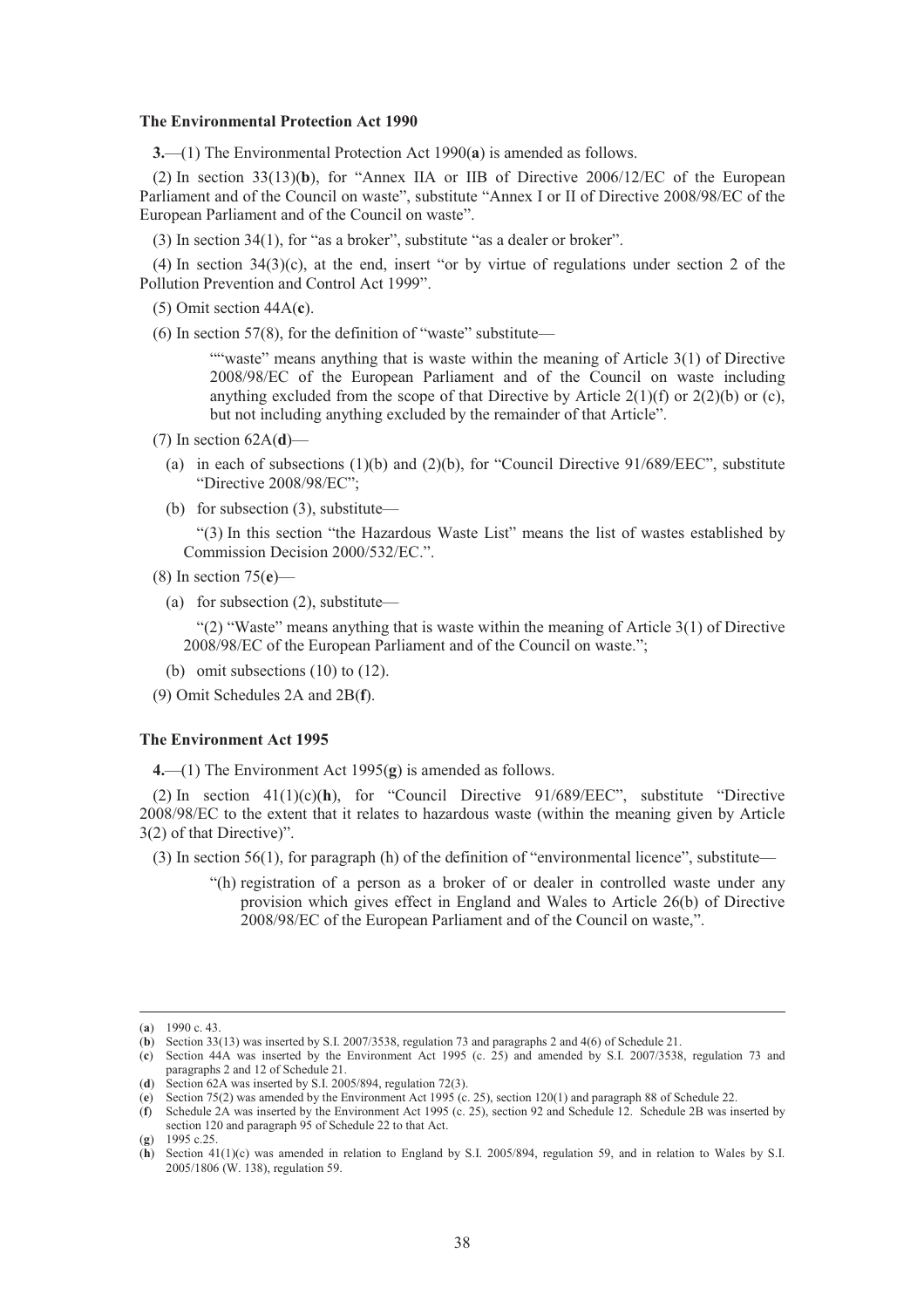#### **The Greater London Authority Act 1999**

**5.**—(1) The Greater London Authority Act 1999(**a**) is amended as follows.

(2) In section 353 for subsection  $(4)(a)$  substitute—

"(a) the national waste management plan;".

(3) In section 354, in subsection (2)(b) for the words from "strategy prepared by" to "waste strategy)" substitute "national waste management plan".

(4) In section 360, in subsection (2) after the definition of "municipal waste" insert—

""the national waste management plan" has the same meaning as in the Waste (England and Wales) Regulations 2011;".

### **The Waste and Emissions Trading Act 2003**

**6.** For section 37(2) of the Waste and Emissions Trading Act 2003(**b**), substitute—

"(2) For the purposes of this section, "the Waste Directive" means Directive 2008/98/EC of the European Parliament and of the Council on waste.".

#### **The Government of Wales Act 2006**

**7.**—(1) The Government of Wales Act 2006(**c**) is amended as follows.

(2) In Field 6 of Part 1 of Schedule 5—

- (a) after the heading "*Not included in matters 6.1 and 6.2*", in paragraph (a), for "Article  $2(1)(b)(v)$ " substitute "Article  $2(1)(e)$ ";
- (b) after the heading "*Other interpretation of this field*" for the definition of "Waste Directive" substitute—

""Waste Directive" means Directive 2008/98/EC of the European Parliament and of the Council on waste".

# PART 2

### Secondary legislation

#### **The Town and Country Planning (Use Classes) Order 1987**

**8.** For article 3(6)(j) of the Town and Country Planning (Use Classes) Order 1987(**d**), substitute—

> "(j) as a waste disposal installation for the incineration, chemical treatment (as defined in Annex I to Directive 2008/98/EC under heading D9) or landfill of hazardous waste as defined (in relation to England) in regulation 6 of the Hazardous Waste (England and Wales) Regulations 2005 or (in relation to Wales) in regulation 6 of the Hazardous Waste (Wales) Regulations 2005,".

#### **The Controlled Waste (Registration of Carriers and Seizure of Vehicles) Regulations 1991**

**9.**—(1) The Controlled Waste (Registration of Carriers and Seizure of Vehicles) Regulations 1991(**e**) are amended as follows.

(2) In regulation 1(2), omit all the definitions except "the 1989 Act" and "notice".

 <sup>(</sup>**a**) 1999 c. 29.

<sup>(</sup>**b**) 2003 c. 33.

<sup>(</sup>**c**) 2006 c. 32. Field 6 of Part 1 of Schedule 5 was inserted by S.I. 2010/248. (**d**) S.I. 1987/764, amended by S.I. 1999/293. There are other amendments but none is relevant.

<sup>(</sup>**e**) S.I. 1991/1624; relevant amending instruments are S.I. 1992/588, 1994/1056, 1996/593, 1998/605, 2006/937, 2007/3538.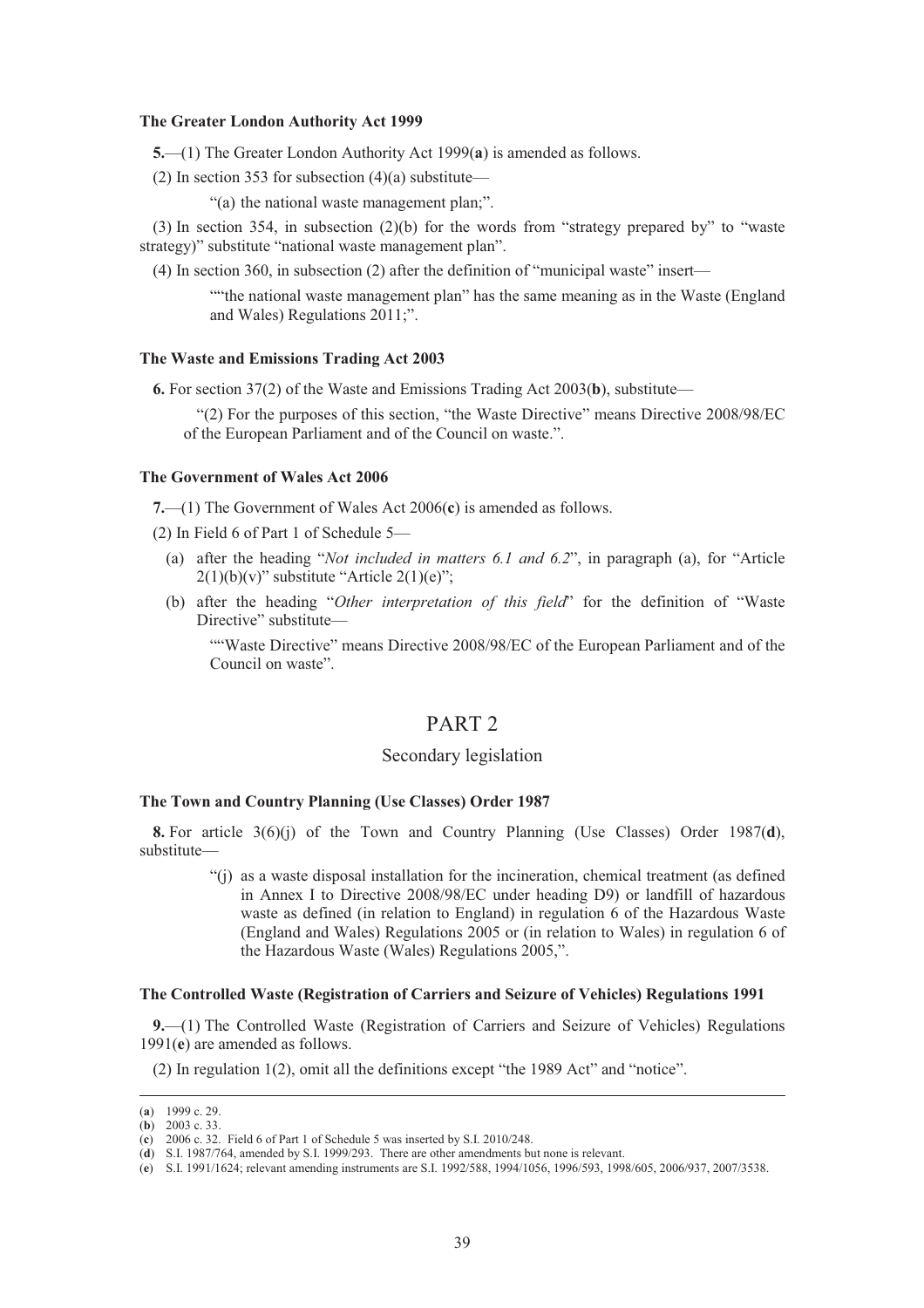(3) Omit regulation 1(3), regulations 2 to 18 and Schedule 1.

### **The Environment Act 1995 (Consequential Amendments) Regulations 1996**

**10.** Omit paragraphs 9 and 10 of Schedule 2 to the Environment Act 1995 (Consequential Amendments) Regulations 1996(**a**).

### **The Town and Country Planning (Environmental Impact Assessment) (England and Wales) Regulations 1999**

**11.** In Schedule 1 to the Town and Country Planning (Environmental Impact Assessment) (England and Wales) Regulations 1999(**b**), in each of paragraphs 9 and 10, for "Annex IIA to Council Directive 75/442/EEC" substitute "Annex I to Directive 2008/98/EC".

#### **The Town and Country Planning (Development Plan) (England) Regulations 1999**

**12.**—(1) The Town and Country Planning (Development Plan) (England) Regulations 1999(**c**) are amended as follows.

(2) In regulation 2, in paragraph (1) for the definition of "national waste strategy" substitute—

""the national waste management plan" has the same meaning as in the Waste (England and Wales) Regulations 2011;".

(3) In regulation 9, for sub-paragraph (b) of paragraph (1) substitute—

"(b) the national waste management plan;".

(4) In regulation 20, for sub-paragraph (b) of paragraph (1) substitute—

"(b) the national waste management plan;".

### **The Environmental Protection (Disposal of Polychlorinated Biphenyls and other Dangerous Substances) (England and Wales) Regulations 2000**

**13.**—(1) The Environmental Protection (Disposal of Polychlorinated Biphenyls and other Dangerous Substances) (England and Wales) Regulations 2000(**d**) are amended as follows.

(2) In regulation  $2(1)$ —

- (a) in the definition of "disposal", for "Annex IIA of Directive 75/442/EEC, as amended,", substitute "Annex I of Directive 2008/98/EC on waste";
- (b) in the definition of "used PCBs", for "Directive 75/442/EEC", substitute "Directive 2008/98/EC".

(3) In the title to Schedule 1, for "Annex IIA of Directive 75/442/EEC on waste, as amended", substitute "Annex I of Directive 2008/98/EC on waste".

### **The Town and Country Planning (London Spatial Development Strategy) Regulations 2000**

**14.** In regulation 6 (regard to be had to certain matters and statement of regard) of the Town and Country Planning (London Spatial Development Strategy) Regulations 2000(**e**), for paragraph  $(1)(a)$  substitute–

> "(a) the national waste management plan within the meaning of the Waste (England and Wales) Regulations 2011;".

 <sup>(</sup>**a**) S.I. 1996/593.

<sup>(</sup>**b**) S.I. 1999/293; relevant amending instruments are S.I. 2005/894, S.I. 2005/1806 (W. 138).

<sup>(</sup>**c**) S.I. 1999/3280, to which there are amendments not relevant to these Reguations.

<sup>(</sup>**d**) S.I. 2000/1043, to which there are amendments not relevant to these Regulations.

<sup>(</sup>**e**) S.I. 2000/1491, to which there are amendments not relevant to these Regulations.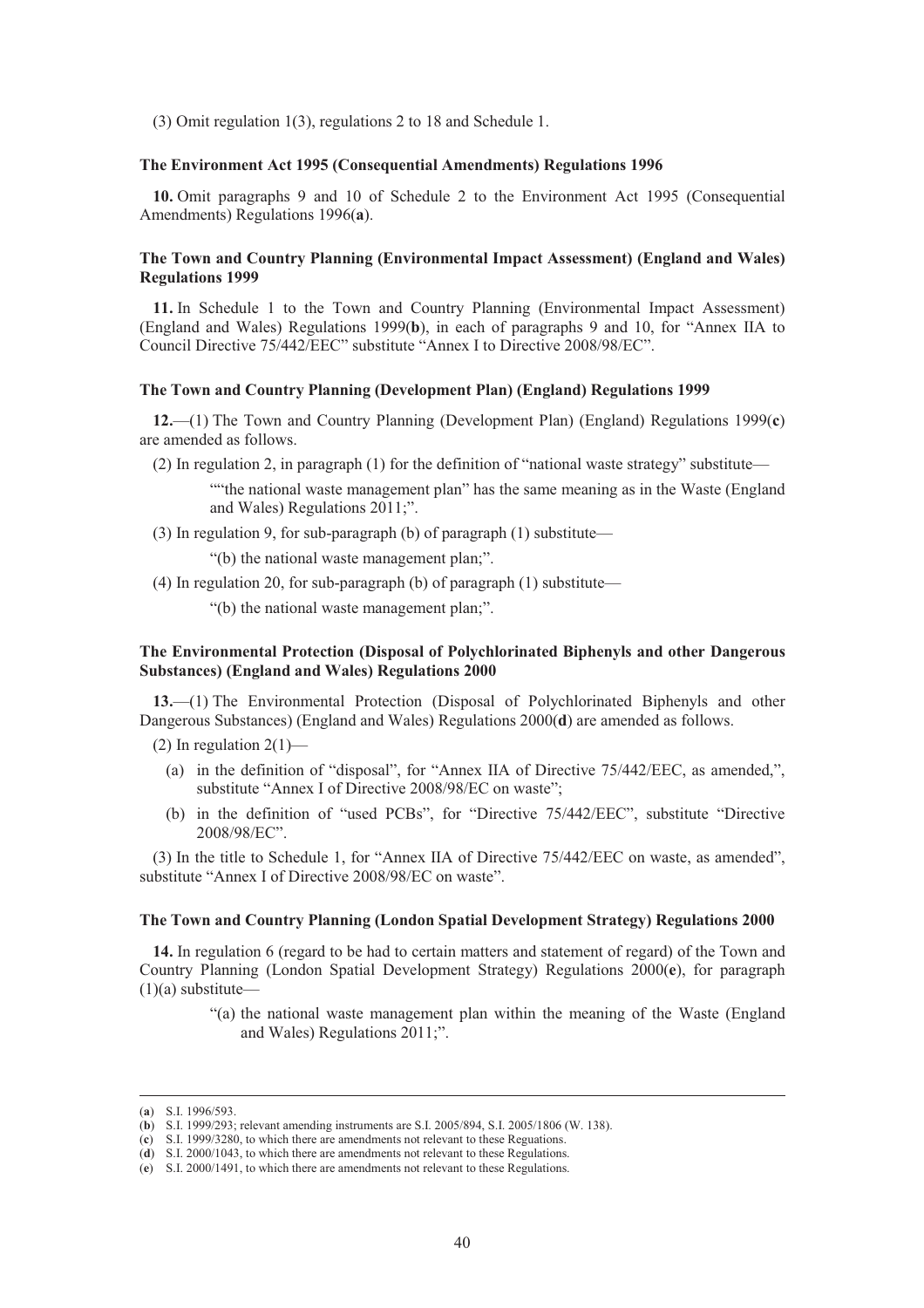#### **The Packaging (Essential Requirements) Regulations 2003**

**15.** In regulation 2(2) of the Packaging (Essential Requirements) Regulations 2003(**a**)—

- (a) in the definition of "packaging waste", for "Article 1" substitute "Article 3(1)";
- (b) for the definition of "recovery", substitute— ""recovery" has the meaning given by Article 3(15) of the Waste Directive;";
- (c) for the definition of "Waste Directive", substitute— ""the Waste Directive" means Directive 2008/98/EC of the European Parliament and of the Council on waste".

#### **The End-of-Life Vehicles Regulations 2003**

**16.** In regulation 2 of the End-of-Life Vehicles Regulations 2003(**b**)—

- (a) in the definition of "end-of-life vehicle", for "Article  $1(a)$ ", substitute "Article  $3(1)$ ";
- (b) for the definition of "recovery", substitute—

"" recovery" has the meaning given by Article 3(15) of the Waste Directive;";

(c) for the definition of "the Waste Directive", substitute—

""the Waste Directive" means Directive 2008/98/EC of the European Parliament and of the Council on waste".

### **The Town and Country Planning (Local Development) (England) Regulations 2004**

**17.**—(1) The Town and Country Planning (Local Development) (England) Regulations 2004(**c**) are amended as follows.

(2) In regulation  $2(1)$ , for the definition of "national waste strategy" substitute—

""national waste management plan" has the same meaning as in the Waste (England and Wales) Regulations 2011;".

(3) In regulation 15, for sub-paragraph (f) of paragraph (1) substitute—

"(f) the national waste management plan;".

#### **The Landfill Allowances and Trading Scheme (England) Regulations 2004**

**18.** In regulation 2(1) of the Landfill Allowances and Trading Scheme (England) Regulations 2004(**d**), in the definitions of "disposal" and "recovery", for "Council Directive 75/442 on waste", substitute "Directive 2008/98/EC on waste".

#### **The End-of-Life Vehicles (Producer Responsibility) Regulations 2005**

**19.** In regulation 2 of the End-of-Life Vehicles (Producer Responsibility) Regulations 2005(**e**)—

- (a) in the definition of "end-of-life vehicle", for "Article 1(a)", substitute "Article 3(1)";
- (b) for the definition of "recovery", substitute—

""recovery" has the meaning given by Article 3(15) of the Waste Directive;";

(c) for the definition of "the Waste Directive", substitute—

""the Waste Directive" means Directive 2008/98/EC of the European Parliament and of the Council on waste".

 <sup>(</sup>**a**) S.I. 2003/1941, to which there are amendments not relevant to these Regulations.

<sup>(</sup>**b**) S.I. 2003/2635, amended by S.I. 2007/3538. There are other amendments but none is relevant.

<sup>(</sup>**c**) S.I. 2004/2204, to which there are amendments not relevant to these Regulations.

<sup>(</sup>**d**) S.I. 2004/3212, to which there are amendments not relevant to these Regulations.

<sup>(</sup>**e**) S.I. 2005/263, to which there are amendments not relevant to these Regulations.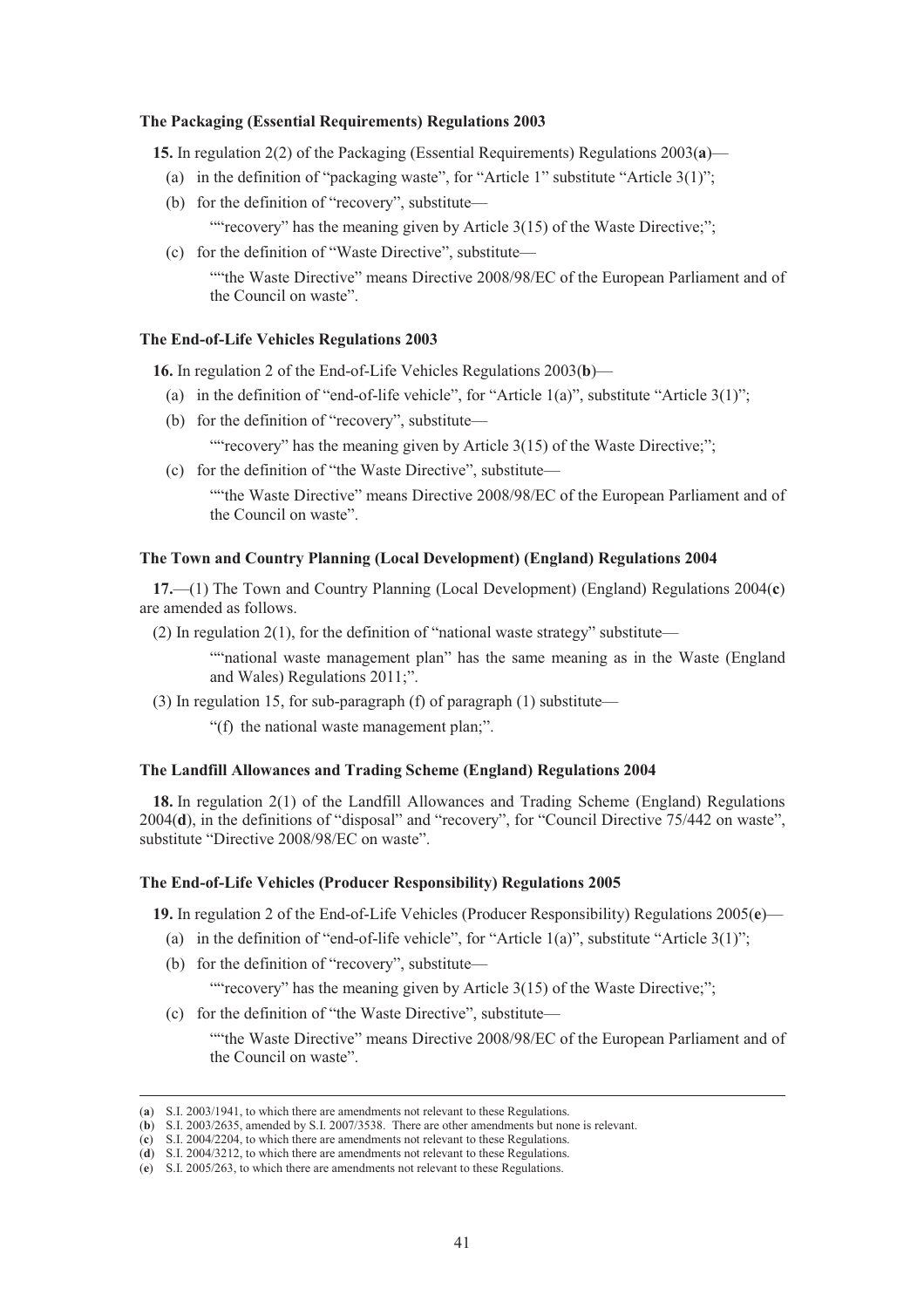#### **The List of Wastes (England) Regulations 2005**

**20.**—(1) The List of Wastes (England) Regulations 2005(**a**) are amended as follows.

- (2) In regulation 2—
	- (a) for sub-paragraph (a) of paragraph  $(1)$ , substitute—

""the Waste Directive" means Directive 2008/98/EC of the European Parliament and of the Council on waste";

- (b) for sub-paragraph (c) of paragraph (1), substitute—
	- "(c) a reference to hazardous properties is a reference to the properties set out in Annex III to the Waste Directive.";
- (c) for sub-paragraph (b) of paragraph (2), substitute—
	- "(b) "the List of Wastes" means the list of Wastes set out in the Annex to the List of Wastes Decision, as it is set out in Schedule 1, and a reference to the List of Wastes includes a reference to its introduction ("the Introduction to the List").".
- (3) In regulation 4—
	- (a) before "properties", insert "hazardous";
	- (b) omit "of Annex III".
- (4) Omit paragraphs 1 and 2 of Schedule 2.

### **The Waste Management (England and Wales) Regulations 2006**

**21.** Omit regulations 4 and 12 of the Waste Management (England and Wales) Regulations 2006(**b**).

### **The Waste Electrical and Electronic Equipment Regulations 2006**

**22.** In regulation 2(1) of the Waste Electrical and Electronic Equipment Regulations 2006(**c**)—

- (a) in the definition of "disposal", for the words from "Annex IIA" to the end, substitute "Annex I to Directive 2008/98/EC of the European Parliament and of the Council on waste";
- (b) in the definition of "recovery", for the words "Annex IIB to Directive 2006/12/EC", substitute "Annex II to Directive 2008/98/EC";
- (c) in the definition of "waste electrical and electronic equipment", for the words "Article 1(a) of Directive 2006/12/EC", substitute "Article 3(1) of Directive 2008/98/EC".

### **The Producer Responsibility Obligations (Packaging Waste) Regulations 2007**

**23.**—(1) The Producer Responsibility Obligations (Packaging Waste) Regulations 2007(**d**) are amended as follows.

(2) In regulation 2—

(a) in paragraph (1), for the definition of "the Waste Directive", substitute—

""the Waste Directive" means Directive 2008/98/EC of the European Parliament and of the Council on waste;";

(b) in paragraph (2), in the definition of "recovery", for "Annex IIB" substitute "Annex II".

- (3) In paragraph 2 of Schedule 7—
- (a) in sub-paragraph (b), for "Annex IIB" substitute "Annex II";

 <sup>(</sup>**a**) S.I. 2005/895, to which there are amendments not relevant to these Regulations.

<sup>(</sup>**b**) S.I. 2006/937, to which there are amendments not relevant to these Regulations.

<sup>(</sup>**c**) S.I. 2006/3289, to which there are amendments not relevant to these Regulations.

<sup>(</sup>**d**) S.I. 2007/871, to which there are amendments not relevant to these Regulations.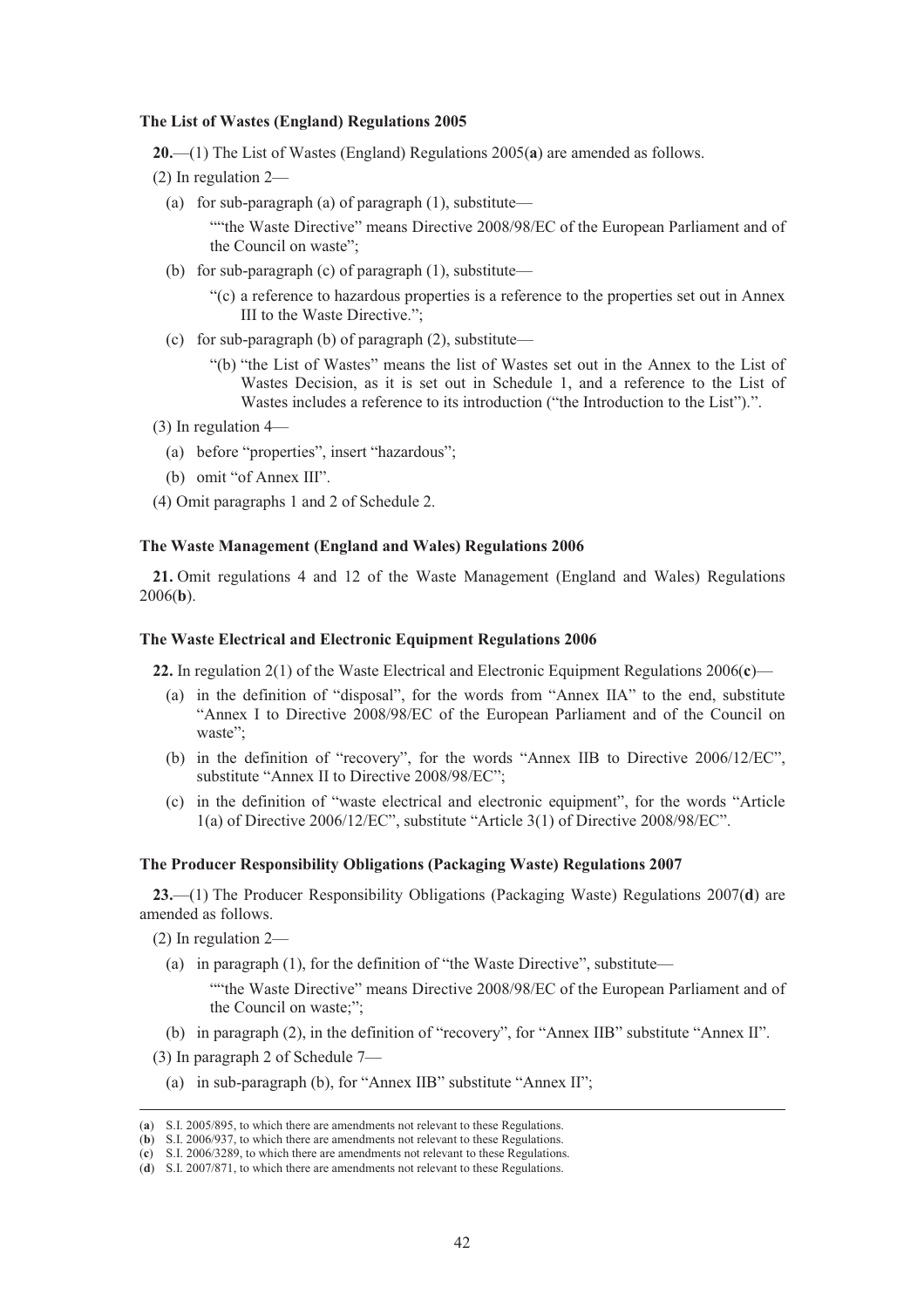(b) in sub-paragraph (c), for "Annex IIA or Annex IIB" substitute "Annex I or II".

#### **The Transfrontier Shipment of Waste Regulations 2007**

**24.** In regulation 11 of the Transfrontier Shipment of Waste Regulations 2007(**a**), for "Article 7 of Directive 2006/12/EC" substitute "Article 28 of Directive 2008/98/EC".

#### **The Environmental Permitting (England and Wales) Regulations 2007**

**25.** Omit paragraphs 12, 31 and 32 of Schedule 21 to the Environmental Permitting (England and Wales) Regulations 2007(**b**).

### **The Town and Country Planning (Mayor of London) Order 2008**

**26.** In article 6 of the Town and Country Planning (Mayor of London) Order 2008(**c**), for paragraph  $(2)(g)$  substitute—

> "(g) the national waste management plan within the meaning of the Waste (England and Wales) Regulations 2011 and prepared by the Secretary of State;".

### **The Batteries and Accumulators (Placing on the Market) Regulations 2008**

**27.** For regulation 7(3) of the Batteries and Accumulators (Placing on the Market) Regulations 2008(**d**), substitute—

"(3) In this regulation "waste battery" means any battery which is waste within the meaning of Article 3(1) of Directive 2008/98/EC of the European Parliament and of the Council on waste.".

#### **The Environmental Damage (Prevention and Remediation) Regulations 2009**

**28.** In Schedule 2 to the Environmental Damage (Prevention and Remediation) Regulations 2009(**e**), in paragraph 3(1), for the words from "Directive 2006/12/EC" to the end, substitute "Directive 2008/98/EC of the European Parliament and of the Council on waste".

### **The Renewables Obligation Order 2009**

**29.** In article 2(1) of the Renewables Obligation Order 2009(**f**)—

- (a) in the definition of "hazardous waste", for "Article 1(4) of the Hazardous Waste Directive", substitute "Article 3(2) of Directive 2008/98/EC of the European Parliament and of the Council on waste";
- (b) omit the definition of "Hazardous Waste Directive".

#### **The Waste Batteries and Accumulators Regulations 2009**

**30.** In regulation 2(1) of the Waste Batteries and Accumulators Regulations 2009(**g**),—

- (a) in the definition of "disposal", for "Annex IIA to Directive 2006/12/EC", substitute "Annex I to Directive 2008/98/EC";
- (b) for the definition of "waste battery", substitute—

 <sup>(</sup>**a**) S.I. 2007/1711, to which there are amendments not relevant to these Regulations.

<sup>(</sup>**b**) S.I. 2007/3538, to which there are amendments not relevant to these Regulations.

<sup>(</sup>**c**) S.I. 2008/580. (**d**) S.I. 2008/2164.

<sup>(</sup>**e**) S.I. 2009/153, to which there are amendments not relevant to these Regulations.

<sup>(</sup>**f**) S.I. 2009/785, to which there are amendments not relevant to these Regulations.

<sup>(</sup>**g**) S.I. 2009/890.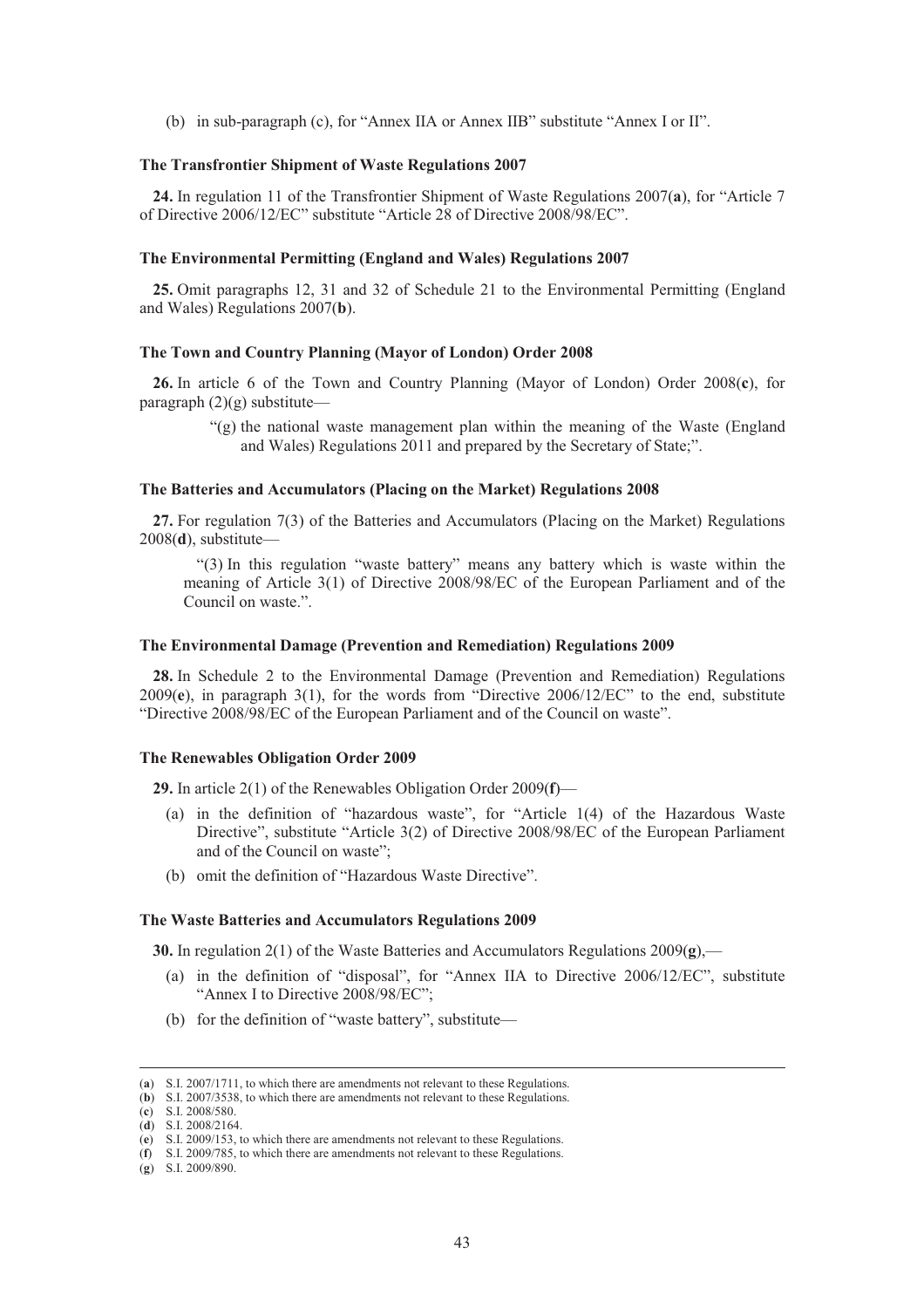""waste battery" means any battery which is waste within the meaning of Article 3(1) of Directive 2008/98/EC of the European Parliament and of the Council on waste;".

# **The Infrastructure Planning (Environmental Impact Assessment) Regulations 2009**

**31.** In Schedule 1 to the Infrastructure Planning (Environmental Impact Assessment) Regulations 2009(**a**), in each of paragraphs 9 and 10, for "Annex IIA to Council Directive 75/442/EEC" substitute "Annex I to Directive 2008/98/EC".

# SCHEDULE 5 Regulation 48(4)

# Revocations

The following instruments are revoked to the extent specified.

| Regulations revoked                                                                                              | References     | Extent of revocation                                             |
|------------------------------------------------------------------------------------------------------------------|----------------|------------------------------------------------------------------|
| The Environmental Protection<br>(Duty of Care) Regulations<br>1991                                               | S.I. 1991/2839 | The Regulations insofar as<br>they apply in England and<br>Wales |
| The Waste Management<br>Licensing Regulations 1994                                                               | S.I. 1994/1056 | The Regulations insofar as<br>they apply in England and<br>Wales |
| The Controlled Waste<br>(Registration of Carriers and<br>Seizure of Vehicles)<br>(Amendment) Regulations<br>1998 | S.I. 1998/605  | The Regulations insofar as<br>they apply in England and<br>Wales |
| The Environmental Protection<br>(Duty of Care) (England)<br>(Amendment) Regulations<br>2003                      | S.I. 2003/63   | The whole Regulations                                            |
| The Environmental Protection<br>Act 1990 (Amendment of<br>Section 57) (England and<br>Wales) Regulations 2005    | S.I. 2005/3026 | The whole Regulations                                            |

# **EXPLANATORY NOTE**

*(This note is not part of the Regulations)* 

These Regulations transpose, for England and Wales, Directive 2008/98/EC of the European Parliament and of the Council on waste (OJ No. L 312, 22.11.2008, p3).

Part 2 requires the establishment of waste prevention programmes and makes related provision.

Part 3 and Schedule 1 require waste management plans for England and Wales.

Part 4 and Schedule 1 make supplementary provision in relation to waste prevention programmes and waste management plans, including provision for public participation in their preparation and revision.

 <sup>(</sup>**a**) S.I. 2009/2263.